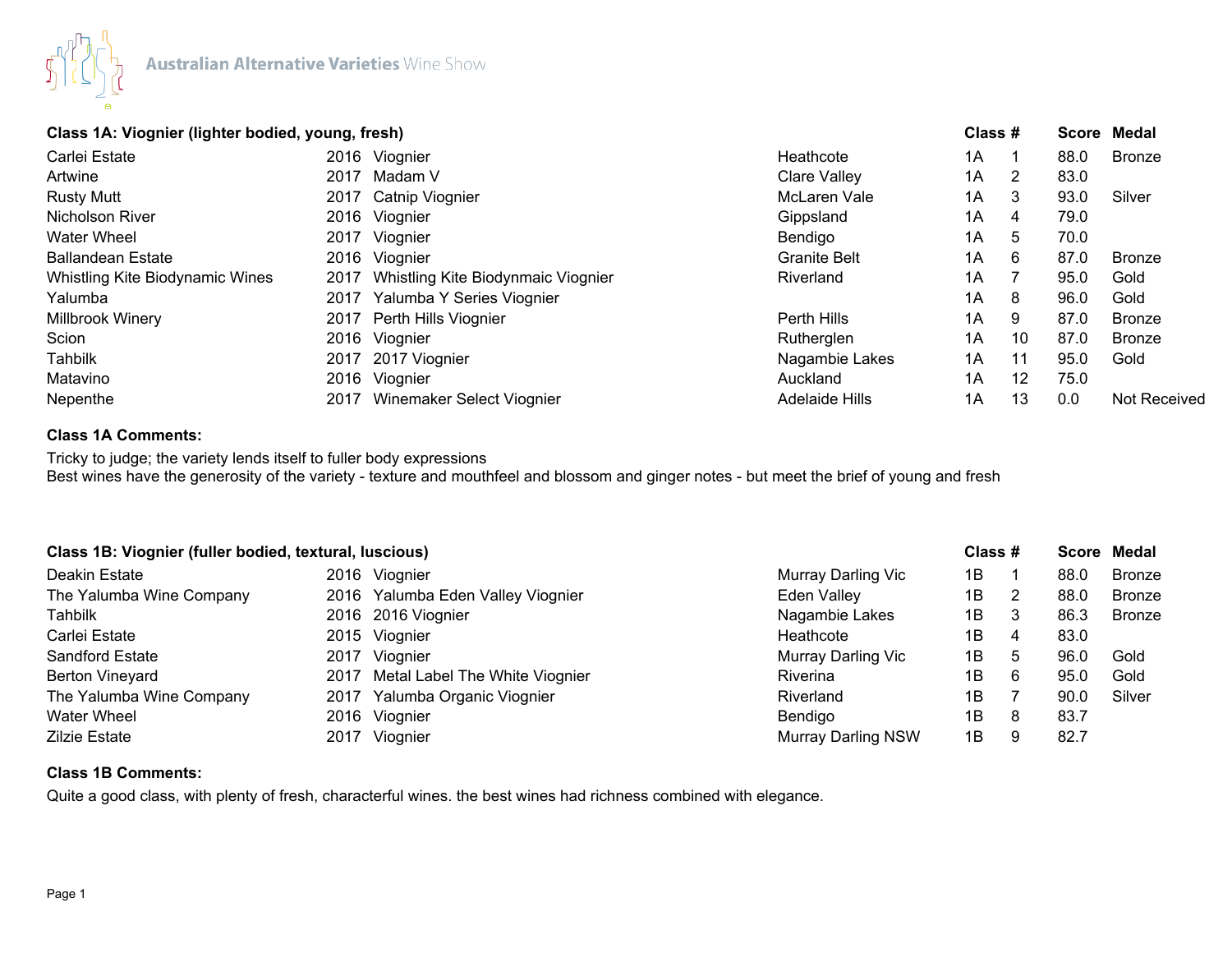

## **Class 2: White Rhone Varieties Class # Score Medal**

| 01000 E. TTIIKU INTOHU TUHUKUU |      |                                    |                       | יו טעוט        |    | ---- |               |  |
|--------------------------------|------|------------------------------------|-----------------------|----------------|----|------|---------------|--|
| Yelland & Papps                |      | 2016 Devote Roussanne              | Barossa Valley        | 2              |    | 86.3 | <b>Bronze</b> |  |
| Tahbilk Pty Ltd                | 2017 | 2017 Marsanne                      | Nagambie Lakes        | $\overline{2}$ | 2  | 86.3 | Bronze        |  |
| St Huberts Wines               |      | 2016 St Huberts Rousanne           | Yarra Valley          | 2              | 3  | 90.3 | Silver        |  |
| All Saints Estate              |      | 2015 Family Cellar Marsanne        | Rutherglen            | 2              | 4  | 84.0 |               |  |
| Tahbilk Pty Ltd                | 2011 | 2011 "1927 Vines" Marsanne         | Nagambie Lakes        | 2              | 5  | 96.0 | Gold          |  |
| Tahbilk Pty Ltd                |      | 2016 2016 Marsanne                 | Nagambie Lakes        | 2              | 6  | 90.0 | Silver        |  |
| Tahbilk Pty Ltd                | 2011 | 2011 Marsanne                      | Nagambie Lakes        | 2              |    | 95.0 | Gold          |  |
| Jester Hill Wines              | 2017 | Touchstone Roussanne               | <b>Granite Belt</b>   | $\overline{2}$ | 8  | 85.7 | <b>Bronze</b> |  |
| The Yalumba Wine Company       |      | 2016 Yalumba Eden Valley Roussanne | Eden Valley           | 2              | 9  | 88.0 | <b>Bronze</b> |  |
| All Saints Estate              |      | 2016 Marsanne                      | Rutherglen            | $\overline{2}$ | 10 | 92.0 | Silver        |  |
| Pankhurst Wines                | 2017 | Marsanne                           | Canberra District     | 2              | 11 | 83.3 |               |  |
| d'Arenberg                     | 2017 | The Money Spider                   | McLaren Vale          | 2              | 12 | 82.7 |               |  |
| Tahbilk Pty Ltd                | 2015 | 2015 Marsanne                      | Nagambie Lakes        | 2              | 13 | 88.0 | Bronze        |  |
| Lobethal Road                  |      | 2016 Roussanne                     | <b>Adelaide Hills</b> | $\overline{2}$ | 14 | 88.0 | <b>Bronze</b> |  |
| Tahbilk Pty Ltd                |      | 2012 2012 "1927 Vines" Marsanne    | Nagambie Lakes        | 2              | 15 | 86.0 | <b>Bronze</b> |  |
| Tahbilk Pty Ltd                | 2013 | 2013 Marsanne                      | Nagambie Lakes        | 2              | 16 | 88.0 | Bronze        |  |
|                                |      |                                    |                       |                |    |      |               |  |

## **Class 2 Comments:**

A slightly disappointing bracket overall with some of the wines lacking fruit, falling flat and displaying some winemaking issues. However, the good wines offered textural complexity and freshness, with real excitement found in some of the older examples.

| <b>Class 3: White Rhone Dominant Blends</b> |                                              |                 | Class # |    |      | Score Medal   |
|---------------------------------------------|----------------------------------------------|-----------------|---------|----|------|---------------|
| <b>Rutherglen Estates</b>                   | 2016 Renaissance Viognier Roussanne Marsanne | Rutherglen      | 3       |    | 91.0 | Silver        |
| <b>Rutherglen Estates</b>                   | 2016 Shelley's Block                         | Rutherglen      | 3       | 2  | 88.0 | <b>Bronze</b> |
| Tahbilk Pty Ltd                             | 2016 2016 Roussanne Marsanne Viognier        | Nagambie Lakes  | 3       | 3  | 85.0 | Bronze        |
| <b>Rutherglen Estates</b>                   | 2015 Renaissance Viognier Roussanne Marsanne | Rutherglen      | 3       | 4  | 87.0 | <b>Bronze</b> |
| Tahbilk Pty Ltd                             | 2016 The Tower 2016 MVR                      | Nagambie Lakes  | 3       | 5  | 92.0 | Silver        |
| Tahbilk Pty Ltd                             | 2015 2015 Roussanne Marsanne Viognier        | Nagambie Lakes  | 3       | 6  | 85.0 | <b>Bronze</b> |
| d'Arenberg                                  | 2016 The Hermit Crab                         | McLaren Vale    | 3       |    | 86.0 | <b>Bronze</b> |
| Glenlofty                                   | 2014 Glenlofty Estate Marsanne Roussanne     | <b>Pyrenees</b> | 3       | 8  | 95.0 | Gold          |
| Killiecrankie                               | 2016 Crankie Pearl                           | Bendigo         | 3       | 9  | 88.0 | <b>Bronze</b> |
| Glenlofty                                   | 2013 Glenlofty GO Marsanne Roussanne         | Pyrenees        | 3       | 10 | 84.0 |               |
| <b>RedHeads Wine</b>                        | 2017 Le Bâtard                               | <b>Barossa</b>  | 3       | 11 | 81.0 |               |
| Glenlofty                                   | 2015 Glenlofty Estate Marsanne Roussanne     | Pyrenees        | 3       | 12 | 96.0 | Gold          |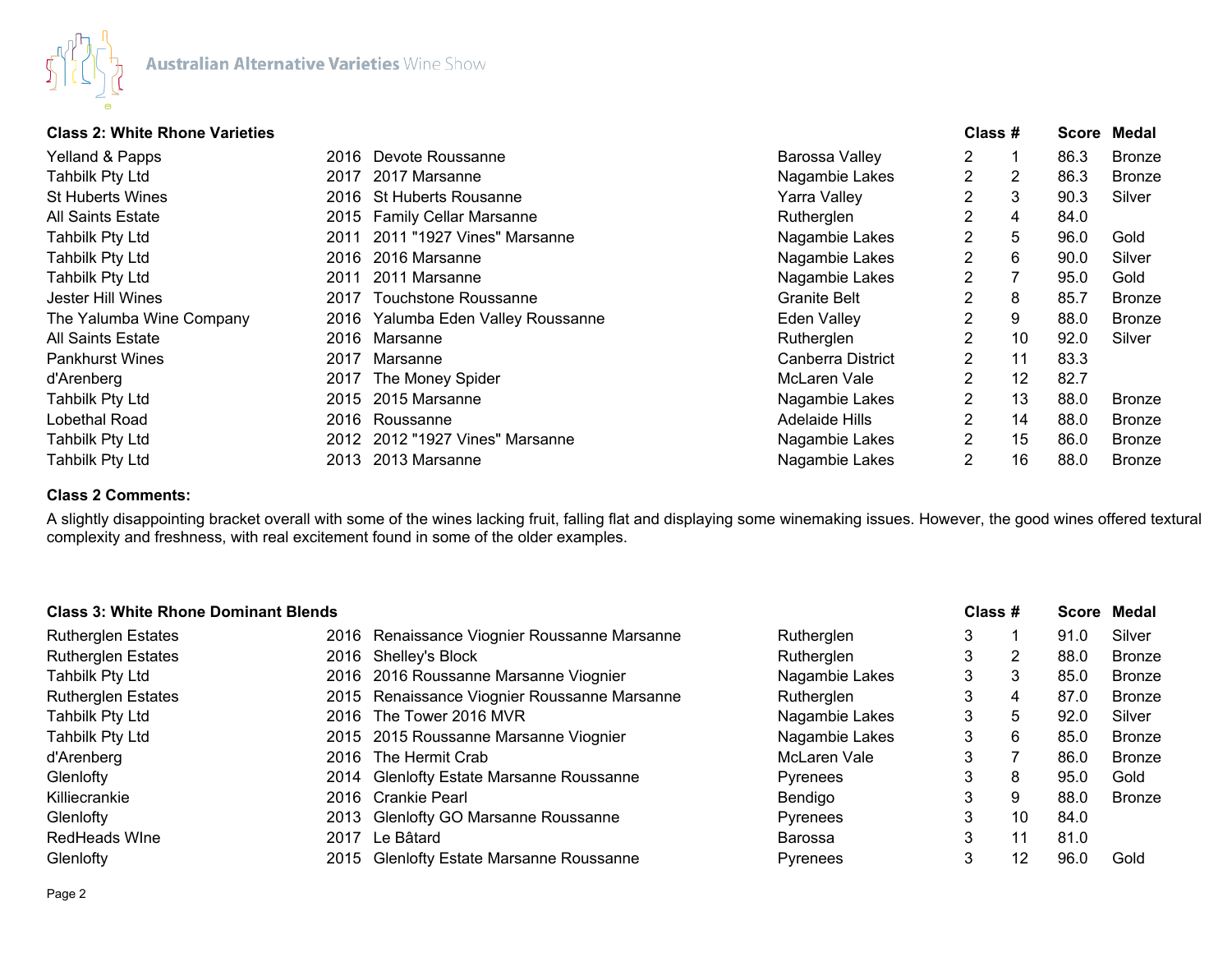

## **Class 3 Comments:**

Well scoring class, some great examples

| <b>Class 4: Arneis</b>    |      |                                      |                           | Class # |    |      | Score Medal         |
|---------------------------|------|--------------------------------------|---------------------------|---------|----|------|---------------------|
| Vineyard 28               | 2017 | Arneis                               | Geographe                 | 4       | 1  | 93.7 | Silver              |
| Dalfarras Pty Ltd         | 2016 | 2016 Arneis                          | <b>Strathbogie Ranges</b> | 4       | 2  | 83.3 |                     |
| Nepenthe                  | 2016 | Winemaker Select Arneis              | Adelaide Hills            | 4       | 3  | 90.0 | Silver              |
| Kirrihill Wines           | 2016 | Piccoli Lotti, Adelaide Hills Arneis | <b>Adelaide Hills</b>     | 4       | 4  | 84.3 |                     |
| Stefano's Docket Label    | 2017 | Arneis                               | Murray Darling Vic        | 4       | 5  | 95.0 | Gold                |
| <b>First Drop Wines</b>   | 2017 | Vivo Adelaide Hills Arneis           | Adelaide Hills            | 4       | 6  | 88.3 | <b>Bronze</b>       |
| Sam Miranda               | 2017 | Arneis                               | <b>King Valley</b>        | 4       |    | 86.7 | <b>Bronze</b>       |
| Bird in Hand              | 2017 | <b>Bird in Hand Arneis</b>           | Adelaide Hills            | 4       | 8  | 0.0  | <b>Not Received</b> |
| Ten Miles East            |      | 2016 Arneis                          | <b>Adelaide Hills</b>     | 4       | 9  | 90.0 | Silver              |
| Collins & Co              |      | 2016 Arneis                          | <b>Adelaide Hills</b>     | 4       | 10 | 88.0 | <b>Bronze</b>       |
| <b>Brown Brothers</b>     | 2017 | Arnies                               | Yarra Valley              | 4       | 11 | 90.0 | Silver              |
| Nepenthe                  | 2017 | <b>Winmaker Select Arneis</b>        | <b>Adelaide Hills</b>     | 4       | 12 | 0.0  | Not Received        |
| <b>Rutherglen Estates</b> | 2017 | Arneis                               | Rutherglen                | 4       | 13 | 0.0  | Withdrawn           |
| Dalzotto Wines            | 2016 | Arneis                               | <b>King Valley</b>        | 4       | 14 | 93.0 | Silver              |
| <b>Pankhurst Wines</b>    | 2017 | Arneis                               | Canberra District         | 4       | 15 | 96.0 | Gold                |
| Symphonia                 |      | 2015 Arneis                          | <b>King Valley</b>        | 4       | 16 | 85.0 | <b>Bronze</b>       |
| Chrismont                 |      | 2015 La Zona Arneis                  | <b>King Valley</b>        | 4       | 17 | 95.0 | Gold                |
| Zerella Wines             | 2017 | La Gita Arneis                       | McLaren Vale              | 4       | 18 | 0.0  | <b>Not Received</b> |

# **Class 4 Comments:**

A strong class, with plenty of good varietal expression. Acid balance and fragrance mark the best wines.

| <b>Class 5: Savagnin</b> |                   |                      | Class #       |      | Score Medal |
|--------------------------|-------------------|----------------------|---------------|------|-------------|
| <b>SOUMAH</b>            | 2017 Savarro      | Yarra Valley         | $\mathcal{L}$ | 83.3 |             |
| Dalfarras Wines Pty Ltd  | 2016 2016 Savinno | Nagambie Lakes       | . თ           | 85.0 | Bronze      |
| Crittenden Estate        | 2013 Cri de Coeur | Mornington Peninsula | 5             | 95.5 | Gold        |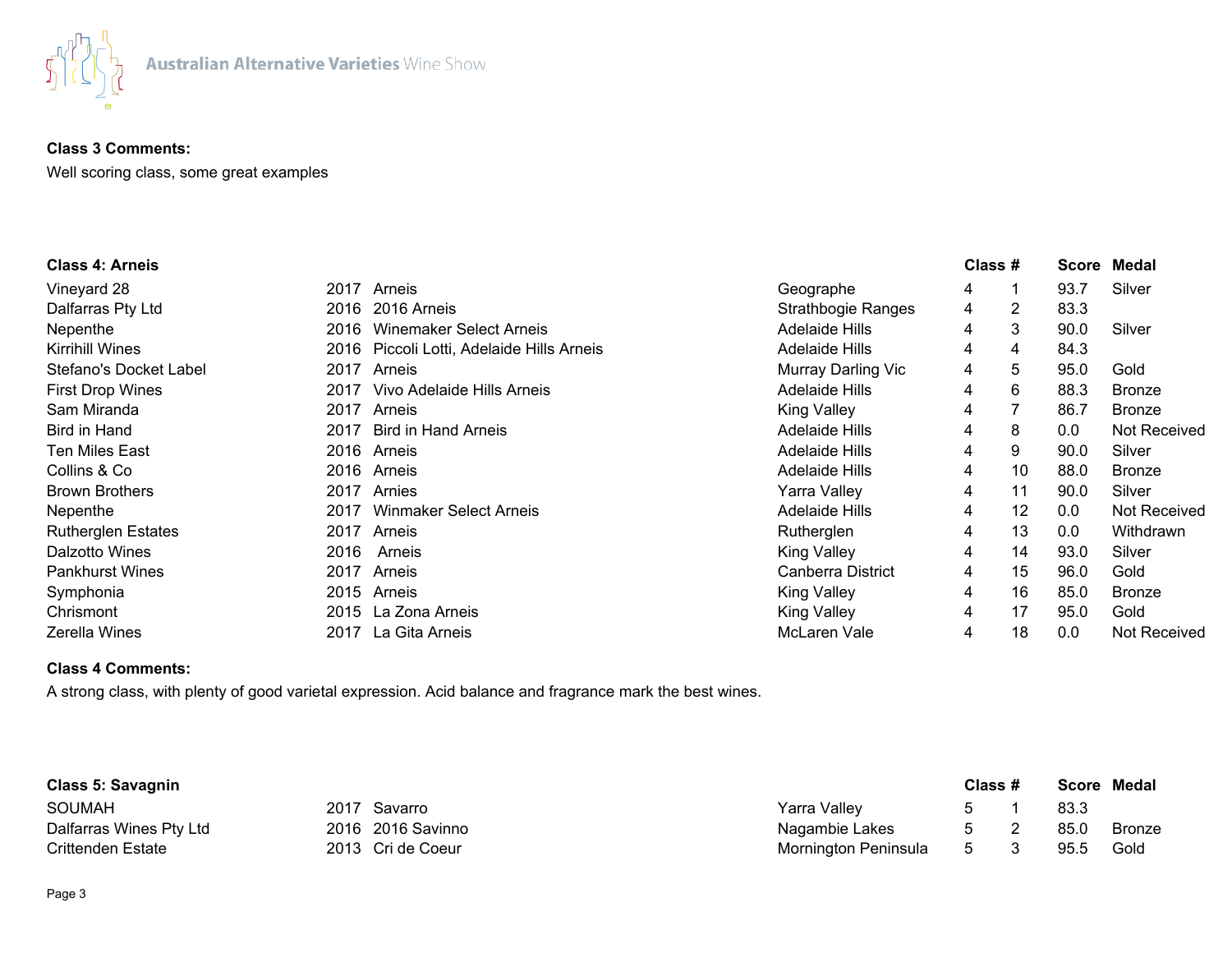

| <b>Homestead Estate</b>   | 2016 2016 Savagnin          | <b>Alpine Valleys</b> | 5  | 4  | 84.0 |               |
|---------------------------|-----------------------------|-----------------------|----|----|------|---------------|
| <b>Golding Wines</b>      | 2015 Cáscara Savagnin       | Lenswood              | 5. | 5  | 81.3 |               |
| <b>Gemtree Wines</b>      | 2017 Moonstone Savagnin     | McLaren Vale          | 5  | 6  | 90.0 | Silver        |
| <b>Rutherglen Estates</b> | 2016 Savagnin               | Rutherglen            | 5  |    | 88.0 | <b>Bronze</b> |
| <b>Pikes Wines</b>        | 2017 Pikes Savagnin         | <b>Clare Valley</b>   | 5. | 8  | 90.0 | Silver        |
| <b>Crittenden Estate</b>  | 2016 The Zumma Savagnin     | Mornington Peninsula  | 5  | 9  | 82.7 |               |
| <b>Hollick Wines</b>      | 2016 The Charlatan Savagnin | Coonawarra            | 5  | 10 | 88.3 | <b>Bronze</b> |
| <b>SOUMAH</b>             | 2016 Savarro                | Yarra Valley          | 5  | 11 | 90.0 | Silver        |
| <b>Rochford Wines</b>     | 2016 Savignin               | Yarra Valley          | 5  | 12 | 85.3 | <b>Bronze</b> |
| Stockman's Ridge Wines    | 2014 Handcrafted Savagnin   | Orange                | 5  | 13 | 85.3 | <b>Bronze</b> |
| <b>SOUMAH</b>             | 2015 Wild Savagnin          | Yarra Valley          | 5  | 14 | 76.7 |               |
| Tscharke                  | 2017 Girl Talk              | Barossa Valley        | 5  | 15 | 95.0 | Gold          |
| Kangarilla Road Winery    | 2015 The Veil               | McLaren Vale          | 5  | 16 | 89.0 | <b>Bronze</b> |

# **Class 5 Comments:**

Not an easy class to judge. Very few wines were spot-on, and styles were all over the place. Some good, fresh, balanced examples.

| Class 6A: Vermentino (crisp, fresh, dry) |      |                                             |                           | Class # |                 | <b>Score</b> | Medal         |
|------------------------------------------|------|---------------------------------------------|---------------------------|---------|-----------------|--------------|---------------|
| The 5OS Project                          |      | 2017 2017 McLaren Vale Vermentino           | McLaren Vale              | 6A      |                 | 87.0         | <b>Bronze</b> |
| Serafino Wines                           | 2017 | Bellissimo Vermentino                       |                           | 6A      | 2               | 85.0         | <b>Bronze</b> |
| Davis Premium Vineyards                  | 2017 | Tallavera Grove Vermentino                  | <b>Hunter Valley</b>      | 6A      | 3               | 82.0         |               |
| Michelini Wines                          | 2017 | Vermentino                                  | North East Victoria       | 6A      | 4               | 95.0         | Gold          |
| alejandro                                | 2017 | Vermentino                                  | Riverland                 | 6A      | 5.              | 88.0         | <b>Bronze</b> |
| Oliver's Taranga Vineyards               |      | 2017 Oliver's Taranga Vermentino            | McLaren Vale              | 6A      | 6               | 86.0         | <b>Bronze</b> |
| Barangaroo Boutique Wines                | 2017 | Barangaroo                                  | Western Victoria          | 6A      |                 | 83.0         |               |
| Rabbit & Spaghetti                       | 2017 | Vermentino                                  | Clare Valley              | 6A      | 8               | 90.0         | Silver        |
| trentham estate                          | 2016 | the family vermentino                       | <b>Murray Darling NSW</b> | 6A      | 9               | 82.0         |               |
| Yelland & Papps                          | 2016 | Y&P Vermentino                              | Barossa Valley            | 6A      | 10              | 86.0         | <b>Bronze</b> |
| Alternatus                               | 2017 | Vermentino                                  | McLaren Vale              | 6A      | 11              | 86.0         | <b>Bronze</b> |
| <b>Calabria Family Wines</b>             | 2017 | The Little Italian Vermentino               | Riverina                  | 6A      | 12 <sup>°</sup> | 85.0         | <b>Bronze</b> |
| <b>Bellwether</b>                        | 2016 | Heathcote Vermentino                        | Heathcote                 | 6A      | 13              | 83.0         |               |
| <b>McWilliam's Wines</b>                 | 2015 | Hanwood 1913 Vermentino                     | <b>Riverina</b>           | 6A      | 14              | 87.0         | <b>Bronze</b> |
| <b>Bremerton Wines</b>                   | 2017 | <b>Bremerton Special Release Vermentino</b> | Langhorne Creek           | 6A      | 15              | 87.0         | <b>Bronze</b> |
| Pepper Tree                              | 2017 | Limited Release Hunter Valley Vermentino    | <b>Hunter Valley</b>      | 6A      | 16              | 87.0         | <b>Bronze</b> |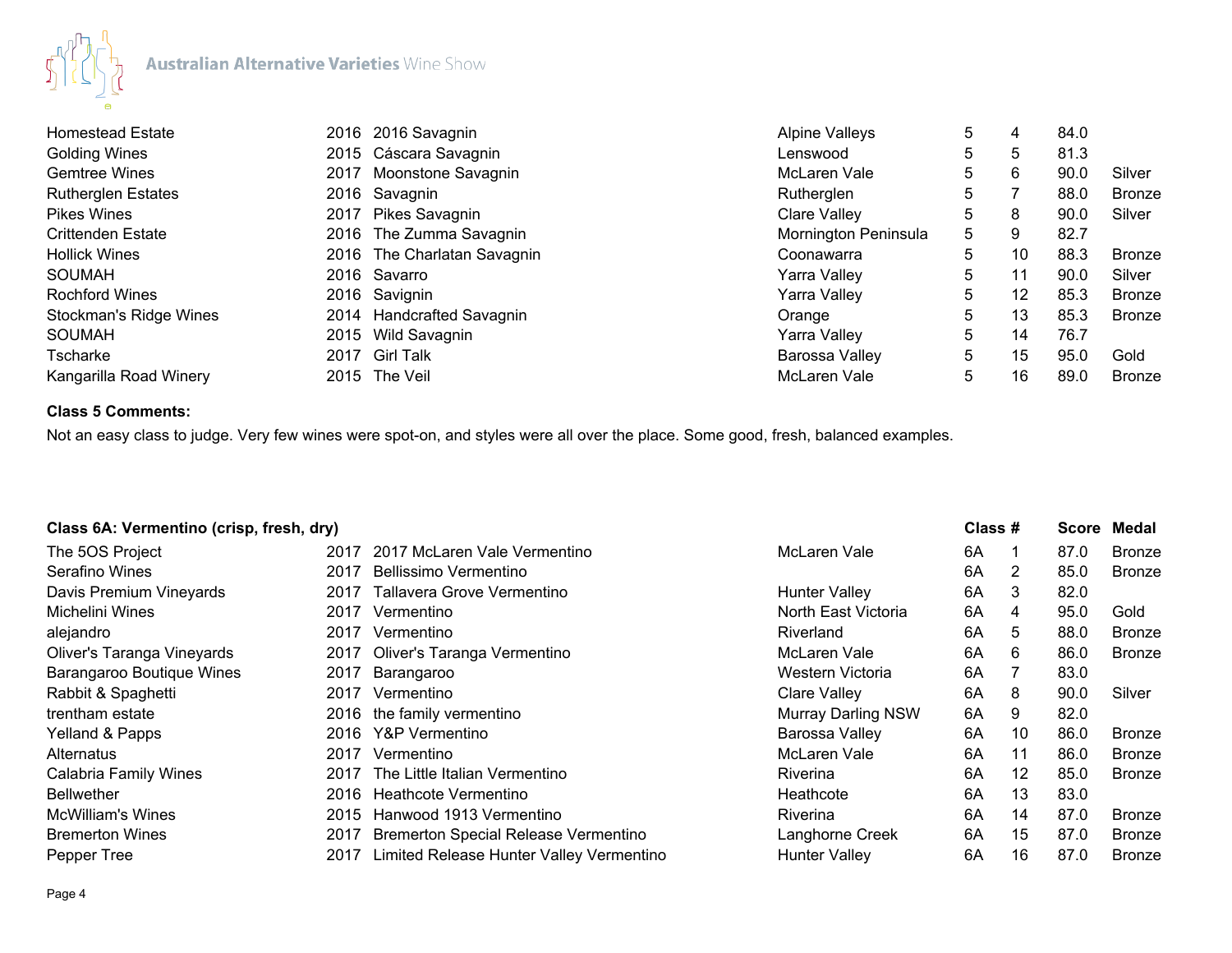

| Hastwell & Lightfoot           | 2017 | Hastwell & Lightfoot                      | McLaren Vale              | 6A | 17 | 88.0 | <b>Bronze</b>       |
|--------------------------------|------|-------------------------------------------|---------------------------|----|----|------|---------------------|
| <b>Handpicked Wines</b>        |      | 2017 Trial Batch Vermentino               | <b>Murray Darling NSW</b> | 6A | 18 | 87.3 | <b>Bronze</b>       |
| <b>Bassham</b>                 | 2017 | Vermentino                                | Riverland                 | 6A | 19 | 87.0 | <b>Bronze</b>       |
| <b>Cellarmasters</b>           | 2017 | Stefano Premium Range Fleurieu Vermentino | <b>Currency Creek</b>     | 6A | 20 | 96.0 | Gold                |
| Vigna Bottin Wines             | 2017 | Vermentino                                | McLaren Vale              | 6A | 21 | 86.0 | <b>Bronze</b>       |
| La La Land                     | 2017 | Vermentino                                | Murray Darling Vic        | 6A | 22 | 90.0 | Silver              |
| Calabria Family Wines          |      | 2016 Calabria Private Bin Vermentino      | Riverina                  | 6A | 23 | 92.7 | Silver              |
| <b>Susuro Wines</b>            | 2017 | Vermentino                                | Murray Darling Vic        | 6A | 24 | 0.0  | Not Received        |
| <b>Chalmers</b>                | 2017 | Vermentino                                | Heathcote                 | 6A | 25 | 84.0 |                     |
| <b>Berton Vineyard</b>         | 2017 | Metal Label Vermentino                    | Riverina                  | 6A | 26 | 91.0 | Silver              |
| <b>RiverBank Estate Winery</b> | 2017 | Rebellious                                | <b>Swan District</b>      | 6A | 27 | 88.0 | <b>Bronze</b>       |
| Dalfarras Wines Pty Ltd        | 2017 | 2017 Vermentino                           | Nagambie Lakes            | 6A | 28 | 95.0 | Gold                |
| G. Patritti and Co.            | 2017 | Patritti Vermentino                       | <b>Adelaide Hills</b>     | 6A | 29 | 0.0  | <b>Not Received</b> |
| Millbrook Winery               | 2017 | Geographe Vermentino                      | Geographe                 | 6A | 30 | 90.0 | Silver              |
| First Ridge                    |      | 2017 First Ridge                          | Mudgee                    | 6A | 31 | 90.0 | Silver              |

## **Class 6A Comments:**

Lots of lovely examples - aromatic, nashi pear, mineral salt lick palates Phenolics add texture but take care not to over extract

## **Class 6B: Vermentino (fuller-bodied, textural, luscious) Class # Score Medal**

| Delinguente Wine Co       | 2017 Screaming Betty            | Riverland             | 6B |                | 83.0 |               |
|---------------------------|---------------------------------|-----------------------|----|----------------|------|---------------|
| Landaire                  | 2016 Vermentino                 | Padthaway             | 6B | $\overline{2}$ | 87.0 | <b>Bronze</b> |
| <b>Cellarmasters</b>      | 2016 Aver Fleurieu Vermentino   | <b>Currency Creek</b> | 6B | 3              | 96.0 | Gold          |
| Goodman Wines             | 2016 Vermentino                 | Heathcote             | 6B | 4              | 86.0 | <b>Bronze</b> |
| Koerner Wine              | 2016 Rolle                      | Clare Valley          | 6В | 5              | 87.3 | Bronze        |
| alejandro                 | 2016 Vermentino                 |                       | 6B | 6              | 84.0 |               |
| TINO I Love You           | 2016 Vermentino                 | Murray Darling Vic    | 6B |                | 79.0 |               |
| Wines by KT               | 2016 Bianca by KT               | Clare Valley          | 6B | 8              | 90.0 | Silver        |
| <b>Billy Button Wines</b> | 2016 'The Versatile' Vermentino | Alpine Valleys        | 6B | 9              | 90.0 | Silver        |
| The Little Wine Co        | 2016 Vermentino                 | <b>Hunter Valley</b>  | 6B | 10             | 0.0  | Withdrawn     |
| Bellwether                | 2015 Heathcote Vermentino       | Heathcote             | 6B | 11             | 95.0 | Gold          |
| <b>Cellarmasters</b>      | 2015 Aver Fleurieu Vermentino   | <b>Currency Creek</b> | 6B | 12             | 84.0 |               |
| The Little Wine Co        | 2016 Vermentino                 | <b>Hunter Valley</b>  | 6B | 13             | 82.0 |               |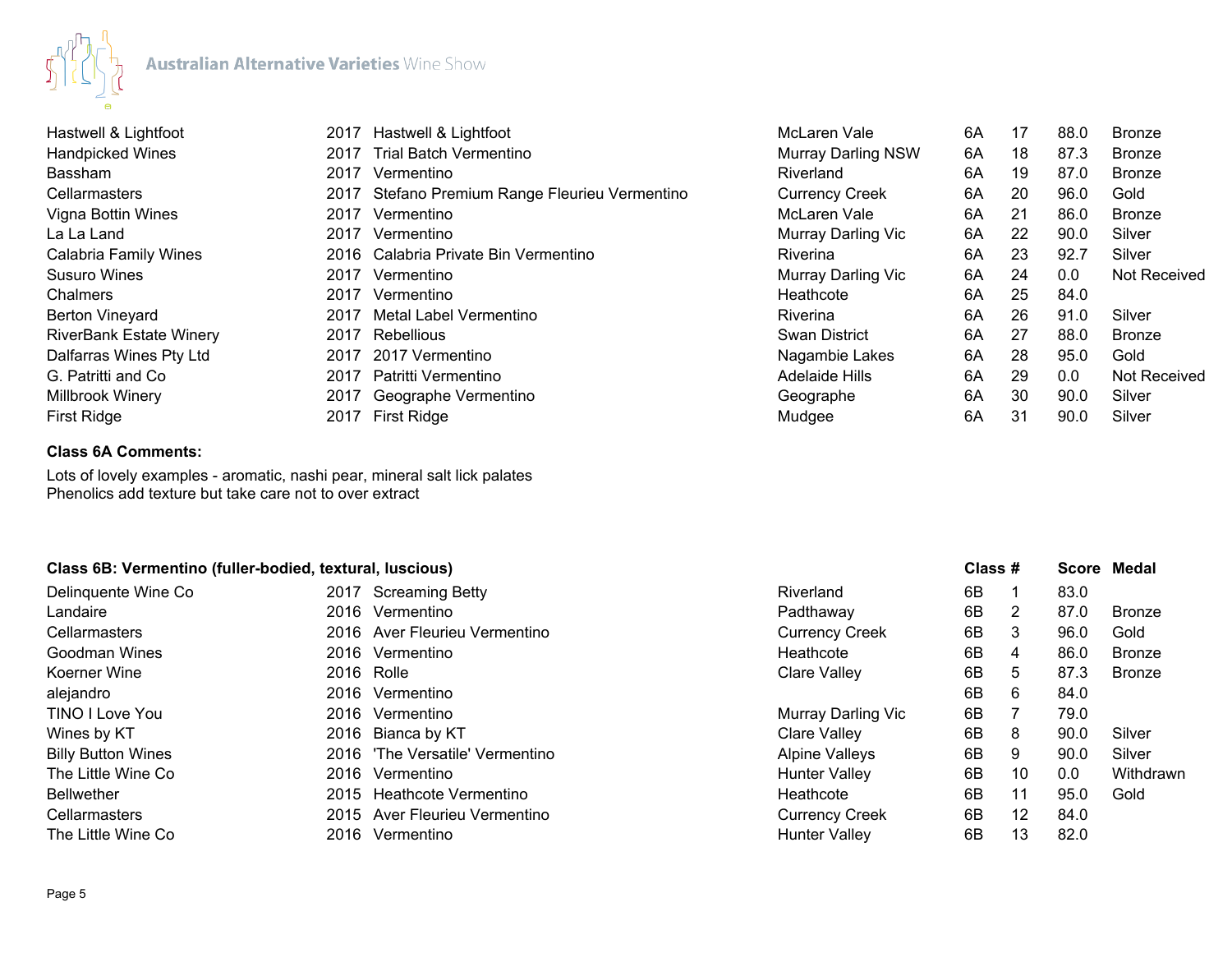

# **Class 6B Comments:**

Elevated RS and sulphide levels holding some wines back. Better wines had texture and balance in harmony

## **Class 7A: Fiano (young, fresh, aromatic) Class # Score Medal**

| Vigna Bottin Fiano         |      | 2017 Fiano                             | McLaren Vale              | 7A | -1 | 87.0 | <b>Bronze</b> |
|----------------------------|------|----------------------------------------|---------------------------|----|----|------|---------------|
| <b>Bremerton Wines</b>     | 2017 | <b>Bremerton Special Release Fiano</b> | Langhorne Creek           | 7A | 2  | 83.0 |               |
| Rabbit & Spaghetti         | 2017 | Fiano                                  | <b>Adelaide Hills</b>     | 7A | 3  | 87.0 | <b>Bronze</b> |
| <b>Ballandean Estate</b>   | 2017 | Messing About Fiano                    | <b>Granite Belt</b>       | 7A | 4  | 85.0 | <b>Bronze</b> |
| <b>Susuro Wines</b>        | 2017 | Fiano                                  | Riverland                 | 7A | 5  | 0.0  | Not Received  |
| <b>Scott Wines</b>         | 2017 | La Prova Fiano                         | <b>Adelaide Hills</b>     | 7A | 6  | 90.0 | Silver        |
| <b>Saltram Wine Estate</b> | 2017 | Saltram Winemakers Selection Fiano     | Barossa Valley            | 7A | 7  | 85.0 | <b>Bronze</b> |
| Jericho                    | 2017 | Adelaide Hills Fiano                   | <b>Adelaide Hills</b>     | 7A | 8  | 0.0  | Withdrawn     |
| <b>Taylors Wines</b>       |      | 2017 Taylors Winemakers Project Fiano  | <b>Clare Valley</b>       | 7A | 9  | 83.0 |               |
| <b>Alternatus</b>          |      | 2017 Fiano                             | McLaren Vale              | 7A | 10 | 83.0 |               |
| <b>Handpicked Wines</b>    | 2017 | Trial Batch Fiano                      | <b>Murray Darling NSW</b> | 7A | 11 | 83.0 |               |
| <b>Bassham</b>             | 2017 | Fiano                                  | Riverland                 | 7A | 12 | 87.0 | <b>Bronze</b> |
| <b>Berton Vineyard</b>     | 2017 | Winemakers Reserve Fiano               | Riverina                  | 7A | 13 | 89.0 | <b>Bronze</b> |
| Juniper, Margaret River    | 2017 | Small Batch Fiano                      | Margaret River            | 7A | 14 | 86.0 | <b>Bronze</b> |
| L'Enologa                  | 2017 | Fiano                                  | Murray Darling Vic        | 7A | 15 | 90.0 | Silver        |
| Artwine                    | 2017 | <b>Wicked Stepmother</b>               | Clare Valley              | 7A | 16 | 95.0 | Gold          |
| The Pawn Wine Company      | 2017 | The Sicilian Defence                   | Langhorne Creek           | 7A | 17 | 84.3 |               |
| Serafino Wines             | 2017 | Serafino Bellissimo Fiano              | McLaren Vale              | 7A | 18 | 84.3 |               |
| L'Enologa                  |      | 2016 Fiano                             | Murray Darling Vic        | 7A | 19 | 84.0 |               |
| <b>Tellurian Wines</b>     | 2017 | Fiano                                  | Heathcote                 | 7A | 20 | 86.0 | <b>Bronze</b> |
| Chrismont                  | 2017 | LaZona Fiano                           | <b>King Valley</b>        | 7A | 21 | 87.7 | <b>Bronze</b> |
| Sassafras Wines            | 2017 | Fiano                                  | Hilltops                  | 7A | 22 | 0.0  | Not Received  |
| <b>Zerella Wines</b>       | 2017 | La Gita Fiano                          | McLaren Vale              | 7A | 23 | 86.0 | <b>Bronze</b> |
| Coriole Vineyards          | 2017 | Coriole Fiano                          | McLaren Vale              | 7A | 24 | 90.0 | Silver        |
|                            |      |                                        |                           |    |    |      |               |

## **Class 7A Comments:**

A solid showing of mostly varietal wines. Some herbaceous/green numbers. Standout wines showed freshness, balance, texture and well-ripened fruit.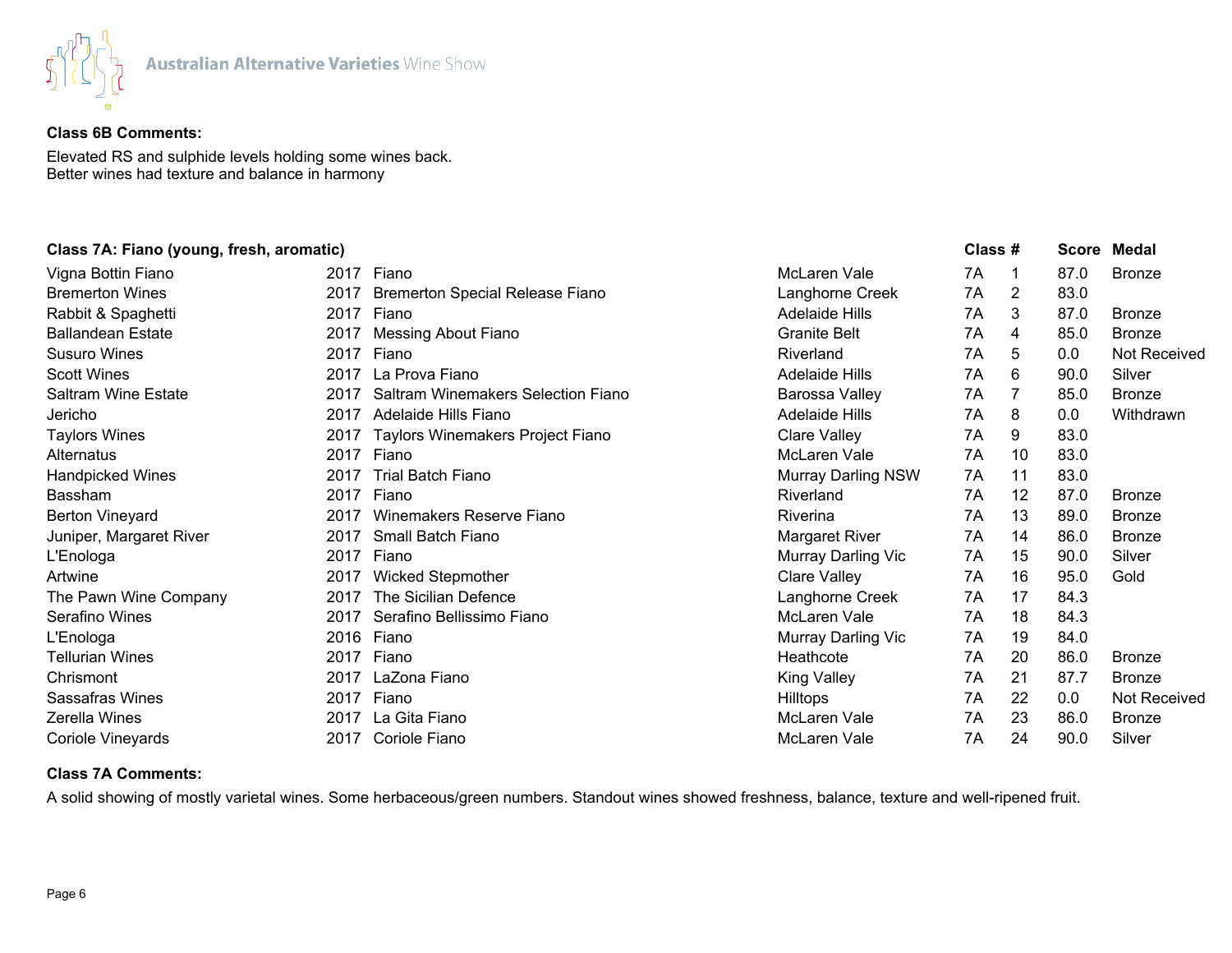

| Class 7B: Fiano (fuller-bodied, textural, luscious) | Class # | <b>Score Medal</b> |
|-----------------------------------------------------|---------|--------------------|
|-----------------------------------------------------|---------|--------------------|

| Galli Estate               | 2016 | Adele Fiano                         | Sunbury                   | 7B |    | 90.0 | Silver        |
|----------------------------|------|-------------------------------------|---------------------------|----|----|------|---------------|
| <b>Checkerboard Wines</b>  | 2017 | 2017 MJK LHC Fiano                  | Langhorne Creek           | 7B | 2  | 79.7 |               |
| <b>Rutherglen Estates</b>  | 2016 | Fiano                               | Rutherglen                | 7B | 3  | 90.7 | Silver        |
| <b>Symphony Hill Wines</b> | 2017 | Symphony Hill Wines Fiano           | <b>Murray Darling NSW</b> | 7B | 4  | 90.3 | Silver        |
| <b>Higher Plane</b>        | 2017 | Fiano                               | Margaret River            | 7B | 5  | 88.7 | <b>Bronze</b> |
| <b>Pikes Wines</b>         | 2017 | Luccio Fiano                        | <b>Clare Valley</b>       | 7B | 6  | 95.0 | Gold          |
| Collins & Co.              | 2016 | Fiano                               | McLaren Vale              | 7В |    | 90.0 | Silver        |
| Penfolds Wines Pty Ltd     | 2017 | Penfolds Wines Cellar Reserve Fiano | McLaren Vale              | 7В | 8  | 88.0 | <b>Bronze</b> |
| alejandro                  | 2017 | Fiano                               | Riverland                 | 7В | 9  | 91.0 | Silver        |
| Lino Ramble                | 2016 | Ludo                                | McLaren Vale              | 7В | 10 | 90.7 | Silver        |
| Jericho                    | 2016 | Adelaide Hills Fiano                | <b>Adelaide Hills</b>     | 7В | 11 | 87.0 | <b>Bronze</b> |
| Artwine                    | 2017 | <b>Wicked Stepmother</b>            | <b>Clare Valley</b>       | 7В | 12 | 0.0  | Withdrawn     |
| Jones Winery & Vineyard    | 2016 | Fiano                               | Rutherglen                | 7В | 13 | 91.0 | Silver        |
| Artwine                    | 2016 | Wicked Stepmother Fiano             | Clare Valley              | 7B | 14 | 91.0 | Silver        |
| Savina Lane Wines          | 2016 | Fiano                               | <b>Granite Belt</b>       | 7B | 15 | 85.0 | <b>Bronze</b> |
| Green Door                 | 2017 | Fiano                               | Geographe                 | 7В | 16 | 85.3 | <b>Bronze</b> |
| <b>Billy Button Wines</b>  | 2016 | 'The Honest' Fiano                  | <b>Alpine Valleys</b>     | 7B | 17 | 84.0 |               |
| Main & Cherry              | 2017 | Fiano                               | <b>Adelaide Hills</b>     | 7В | 18 | 93.0 | Silver        |
| Beach Road                 | 2015 | Fiano                               | <b>Clare Valley</b>       | 7B | 19 | 81.0 |               |
| Oliver's Taranga Vineyards | 2017 | Oliver's Taranga Fiano              | McLaren Vale              | 7В | 20 | 81.7 |               |
| Fox Gordon                 | 2016 | <b>Princess Fiano</b>               | <b>Adelaide Hills</b>     | 7В | 21 | 82.3 |               |
| <b>First Ridge</b>         | 2017 | <b>First Ridge</b>                  | Mudgee                    | 7B | 22 | 96.0 | Gold          |
|                            |      |                                     |                           |    |    |      |               |

## **Class 7B Comments:**

A fun class to judge. The best wine showed excellent texture and drinkability. Lesser wines were flabby and broad, hence pushed too far. Producers need to be clear about the style they are intending to make.

| <b>Class 8: Gewurztraminer</b> |  |                                         |                        | Class # |  |      | Score Medal   |  |
|--------------------------------|--|-----------------------------------------|------------------------|---------|--|------|---------------|--|
| <b>Symphony Hill Wines</b>     |  | 2017 Symphony Hill Wines Gewurztraminer | New England Australia  | 8       |  | 90.0 | Silver        |  |
| Tempus Two                     |  | 2017 Copper Gewurztraminer              | Adelaide Hills         | 8       |  | 85.7 | <b>Bronze</b> |  |
| The Little Wine Company        |  | 2017 Gewurz                             | <b>Goulburn Valley</b> | 8       |  | 90.0 | Silver        |  |
| <b>Billy Button Wines</b>      |  | 2017 'The Happy' Gerwurztraminer        | <b>Alpine Valleys</b>  |         |  | 90.0 | Silver        |  |
| <b>Topper's Mountain Wines</b> |  | 2016 Gewurztraminer                     | New England Australia  | 8       |  | 95.0 | Gold          |  |
| <b>Spring Vale</b>             |  | 2016 Gewurztraminer                     | Tasmania               |         |  | 83.0 |               |  |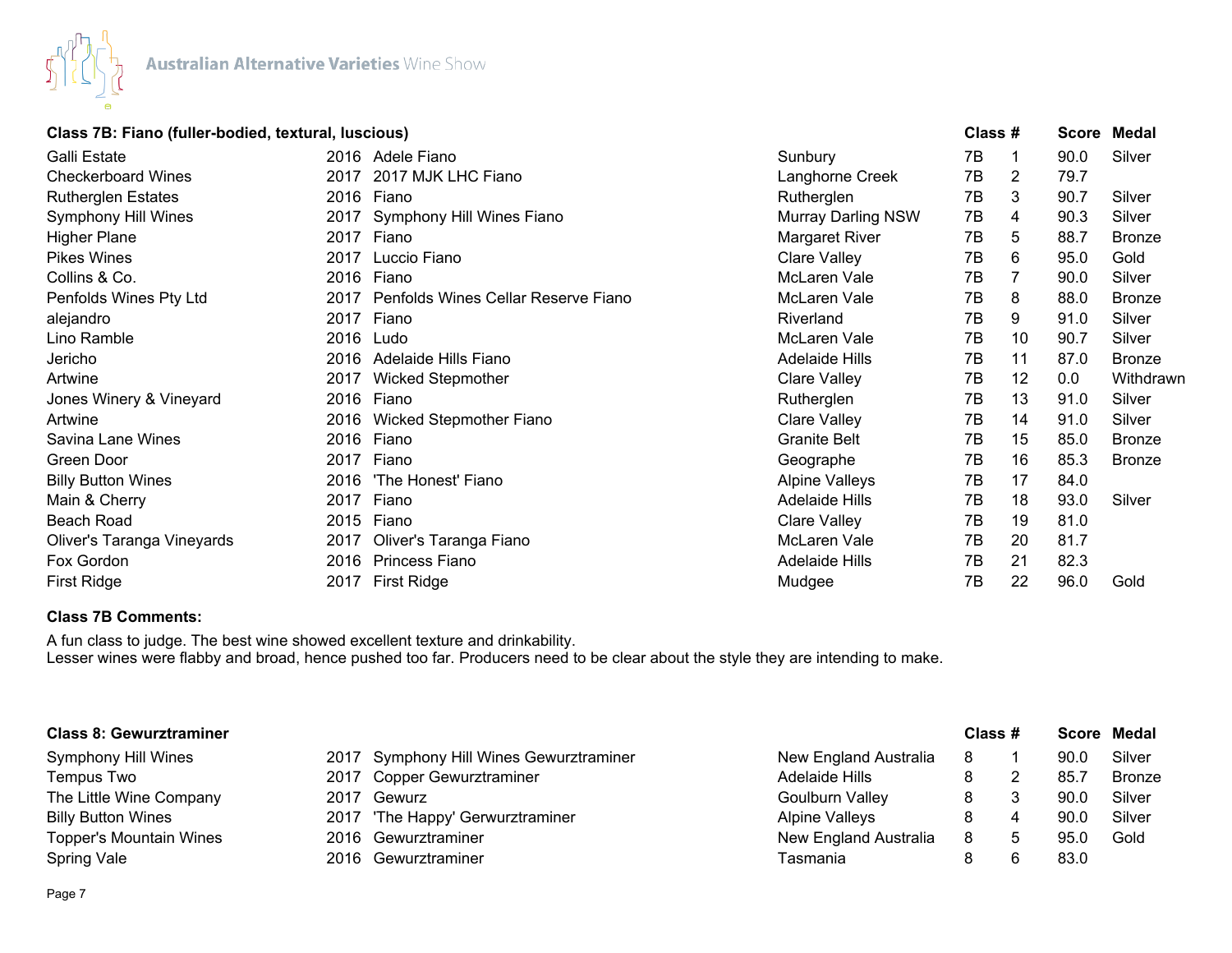

| Topper's Mountain Wines    | 2016 barrel ferment Gewurztraminer                                              | New England Australia | -8 |    | 88.7 | Bronze        |
|----------------------------|---------------------------------------------------------------------------------|-----------------------|----|----|------|---------------|
| Chaffey Bros. Wine Co.     | 2017 Blühen Punkt Gewürztraminer                                                | Eden Valley           |    |    | 85.0 | <b>Bronze</b> |
| Nepenthe                   | 2017 Winemaker Select Gewurztraminer                                            | Adelaide Hills        |    |    | 0.0  | Not Received  |
| Logan                      | 2017 Weemala Gewurztraminer                                                     | Orange                |    | 10 | 79.0 |               |
| <b>Symphony Hill Wines</b> | 2016 Symphony Hill Wines Barrel Fermented Grewurztraminer New England Australia |                       | 8  |    | 85.7 | Bronze        |
| Tempus Two                 | 2016 Copper Gewurztraminer                                                      | Adelaide Hills        |    |    | 83.3 |               |

## **Class 8 Comments:**

Judging this class was an exercise in aromatic purity versus texture, complexity and interest, with several examples of both. The Gold Medal wine showed great varietal character with intensity, balance and line.

| <b>Class 9: Gruener Veltliner</b> |      |                                                         |                       | Class # |    | Score Medal |               |
|-----------------------------------|------|---------------------------------------------------------|-----------------------|---------|----|-------------|---------------|
| Pike and Joyce                    |      | 2017 Separe                                             | <b>Adelaide Hills</b> | 9       |    | 88.0        | <b>Bronze</b> |
| <b>O'Leary Walker Wines</b>       |      | 2016 Clare Valley Gruener Veltliner                     | <b>Clare Valley</b>   | 9       | 2  | 84.0        |               |
| Nepenthe                          | 2016 | Winemaker Select Gruner Veltliner                       | <b>Adelaide Hills</b> | 9       | 3  | 84.0        |               |
| Jacob's Creek                     | 2017 | Our Limited Release Gruner Veltliner                    | Adelaide Hills        | 9       | 4  | 95.0        | Gold          |
| Hahndorf Hill                     | 2017 | White Mischief Gruner Veltliner                         | <b>Adelaide Hills</b> | 9       | 5  | 82.7        |               |
| Hahndorf Hill                     | 2017 | <b>Gru Gruner Veltliner</b>                             | <b>Adelaide Hills</b> | 9       | 6  | 96.0        | Gold          |
| <b>Hahndorf Gill</b>              | 2015 | <b>GRU 2 Gruner Veltliner</b>                           | <b>Adelaide Hills</b> | 9       | 7  | 84.0        |               |
| Longview Vineyard                 | 2017 | Kuhl Gruner Veltliner                                   | <b>Adelaide Hills</b> | 9       | 8  | 95.0        | Gold          |
| The Pawn Wine Company             | 2016 | The Austrian Attack                                     | <b>Adelaide Hills</b> | 9       | 9  | 89.0        | <b>Bronze</b> |
| The Pawn Wine Company             | 2017 | The Austrian Attack                                     | <b>Adelaide Hills</b> | 9       | 10 | 85.0        | <b>Bronze</b> |
| <b>Next Crop Wines</b>            | 2016 | 2016 Adelaide Hills Grüner Veltliner                    | <b>Adelaide Hills</b> | 9       | 11 | 0.0         | Not Received  |
| Artwine                           | 2017 | In the Groove                                           | <b>Adelaide Hills</b> | 9       | 12 | 95.0        | Gold          |
| Saint Clair Family Estate         | 2015 | Saint Clair Pioneer Block 5 Bull Block Gruner Veltliner | Marlborough           | 9       | 13 | 95.0        | Gold          |
| Cirami Estate                     | 2017 | <b>Gruner Veltliner</b>                                 | Riverland             | 9       | 14 | 83.3        |               |
| Stage Door Wine Co                | 2017 | <b>White Note</b>                                       | Eden Valley           | 9       | 15 | 97.0        | Gold          |
| Eden Hall                         | 2017 | <b>Gruner Veltliner</b>                                 | <b>Eden Valley</b>    | 9       | 16 | 89.0        | <b>Bronze</b> |
| Loom Wine                         | 2017 | Loom SV Gruener Veltliner                               | <b>Adelaide Hills</b> | 9       | 17 | 86.7        | <b>Bronze</b> |
| Cato                              | 2017 | Gruner                                                  | Tumbarumba            | 9       | 18 | 86.3        | <b>Bronze</b> |
| Nepenthe                          | 2017 | Winemaker Select Gruner Veltliner                       | <b>Adelaide Hills</b> | 9       | 19 | 0.0         | Not Received  |
| Smidge Wines                      | 2016 | The GruVe                                               | <b>Adelaide Hills</b> | 9       | 20 | 84.0        |               |
| Aronui Wines                      |      | 2014 Single Vineyard Gruner Veltliner                   | Nelson                | 9       | 21 | 87.0        | <b>Bronze</b> |

#### **Class 9 Comments:**

**pa<sub>§</sub>iesy**: there were quite a few wines in this flight that relied on fruit, rather than the more Austrian example of Gruners built around a core of mineral and acidity. Quite a strong bracket with a good standard overall and some standout wines with good intensity. The flight was indicative of Australia starting to find its feet with the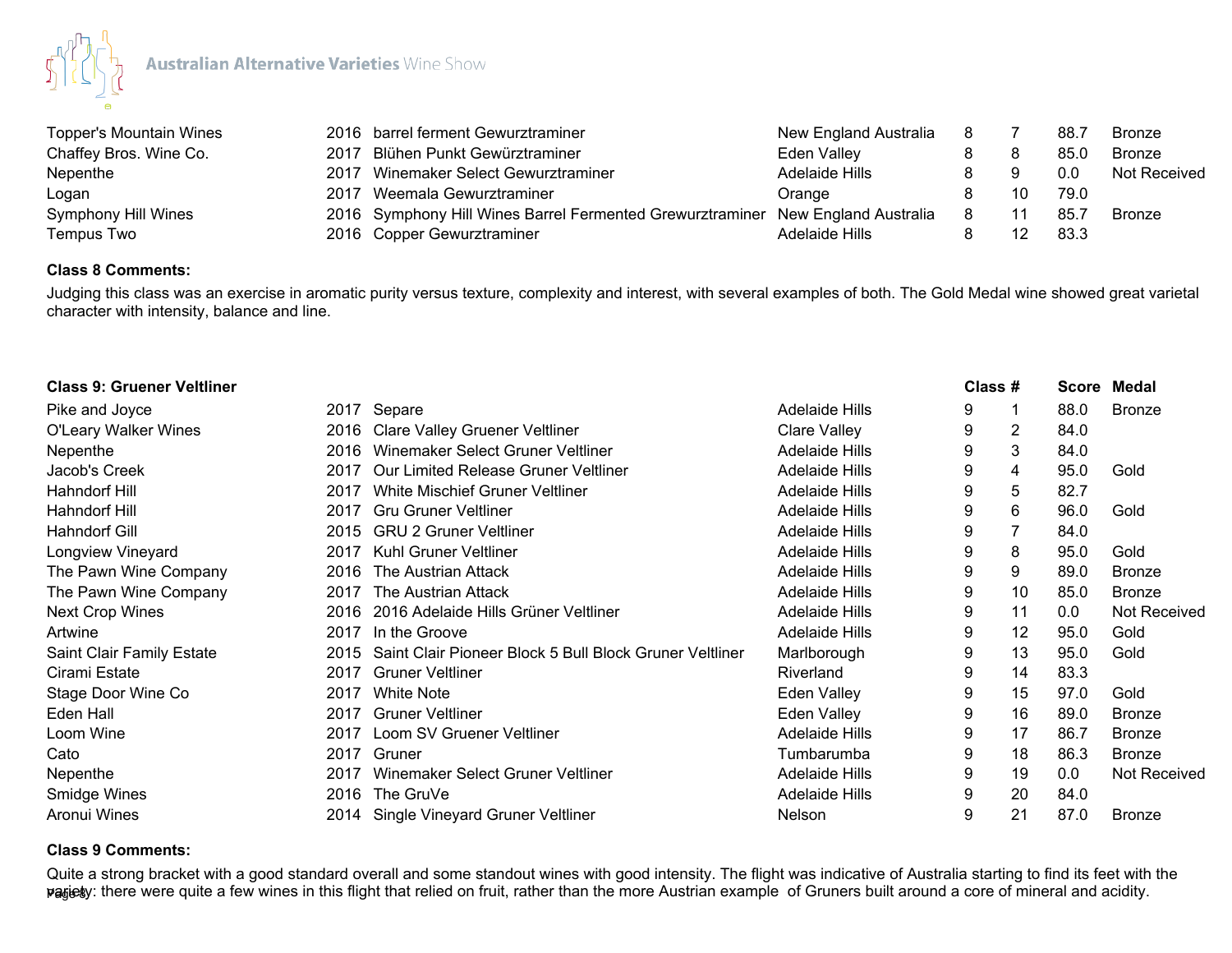

| <b>Class 10: Petit Manseng</b>                                                                  |      |                                        |                     | Class # |      | Score Medal   |
|-------------------------------------------------------------------------------------------------|------|----------------------------------------|---------------------|---------|------|---------------|
| <b>Mansfield Wines</b>                                                                          | 2017 | petit manseng                          | Mudgee              | 10      | 90.0 | HC            |
| <b>Symphony Hill Wines</b>                                                                      |      | 2016 Symphony Hill Wines Petit Manseng | <b>Granite Belt</b> | 10      | 84.0 |               |
| Symphonia                                                                                       |      | 2016 Petit Manseng                     | <b>King Valley</b>  | 10      | 86.3 | <b>Bronze</b> |
| <b>Class 10 Comments:</b><br>Acid is a feature of the variety and balance and freshness are key |      |                                        |                     |         |      |               |

| <b>Class 11: Albarino</b> |  |                                      |               | Class # |      | Score Medal   |  |
|---------------------------|--|--------------------------------------|---------------|---------|------|---------------|--|
| Cirami Estate             |  | 2016 Albarino                        | Riverland     |         | 86.7 | <b>Bronze</b> |  |
| Aronui                    |  | 2016 Single Vineyard Nelson Albarino | <b>Nelson</b> |         | 90.3 | Silver        |  |

# **Class 11 Comments:**

A pity to see so few wines in such an exciting category - difficult to make a statement on so few wines. The best suggest the potential of the variety.

| Class 12A: Other white aromatic light to medium-bodied varieties and blends |      |                                         |                      | Class # |                | Score | Medal         |
|-----------------------------------------------------------------------------|------|-----------------------------------------|----------------------|---------|----------------|-------|---------------|
| <b>Longleat Wines</b>                                                       |      | 2017 Zingari Garganega                  | <b>King Valley</b>   | 12A     | - 1            | 86.7  | <b>Bronze</b> |
| Coriole                                                                     | 2017 | Coriole Picpoul                         | McLaren Vale         | 12A     | $\overline{2}$ | 90.0  | Silver        |
| Montevecchio                                                                | 2017 | Mildura Bianco                          | Murray Darling Vic   | 12A     | - 3            | 95.0  | Gold          |
| Collins & Co                                                                |      | 2015 Grillo                             | Riverland            | 12A     | -4             | 85.3  | <b>Bronze</b> |
| Quealy                                                                      | 2016 | Amphora Friulano                        | Mornington Peninsula | 12A     | - 6            | 86.7  | <b>Bronze</b> |
| Montevecchio                                                                | 2017 | Bianco                                  | Heathcote            | 12A     |                | 95.0  | Gold          |
| <b>Running with Bulls</b>                                                   |      | 2016 Running with Bulls Barossa Verdejo | Eden Valley          | 12A     | - 8            | 84.0  |               |
| Kangarilla Road Winery                                                      |      | 2015 Duetto                             | McLaren Vale         | 12A     | -9             | 96.0  | Gold          |
| <b>Calabria Family Wines</b>                                                |      | 2016 Calabria Private Bin Pinot Bianco  | <b>Riverina</b>      | 12A     | 10             | 84.0  |               |
| <b>Hoddles Creek Estate</b>                                                 | 2017 | Estate Pinot Blanc                      | Yarra Valley         | 12A     | 11             | 84.0  |               |
| Dott.                                                                       | 2017 | Malvasia Istriana                       | Heathcote            | 12A     | 12             | 89.0  | <b>Bronze</b> |
| <b>RICCA TERRA VINTNERS</b>                                                 | 2017 | ARINTO                                  | Riverland            | 12A     | 13             | 83.7  |               |
| Longleat Wines                                                              |      | 2016 Zingari Garganega                  | <b>King Valley</b>   | 12A     | 14             | 87.0  | <b>Bronze</b> |
| DeBortoli                                                                   | 2017 | Vinoque Pinot Blanc                     | <b>Yarra Valley</b>  | 12A     | 15             | 88.3  | <b>Bronze</b> |
| Jones Winery & Vineyard                                                     |      | 2016 Ugni Blanc                         | Rutherglen           | 12A     | 16             | 86.3  | <b>Bronze</b> |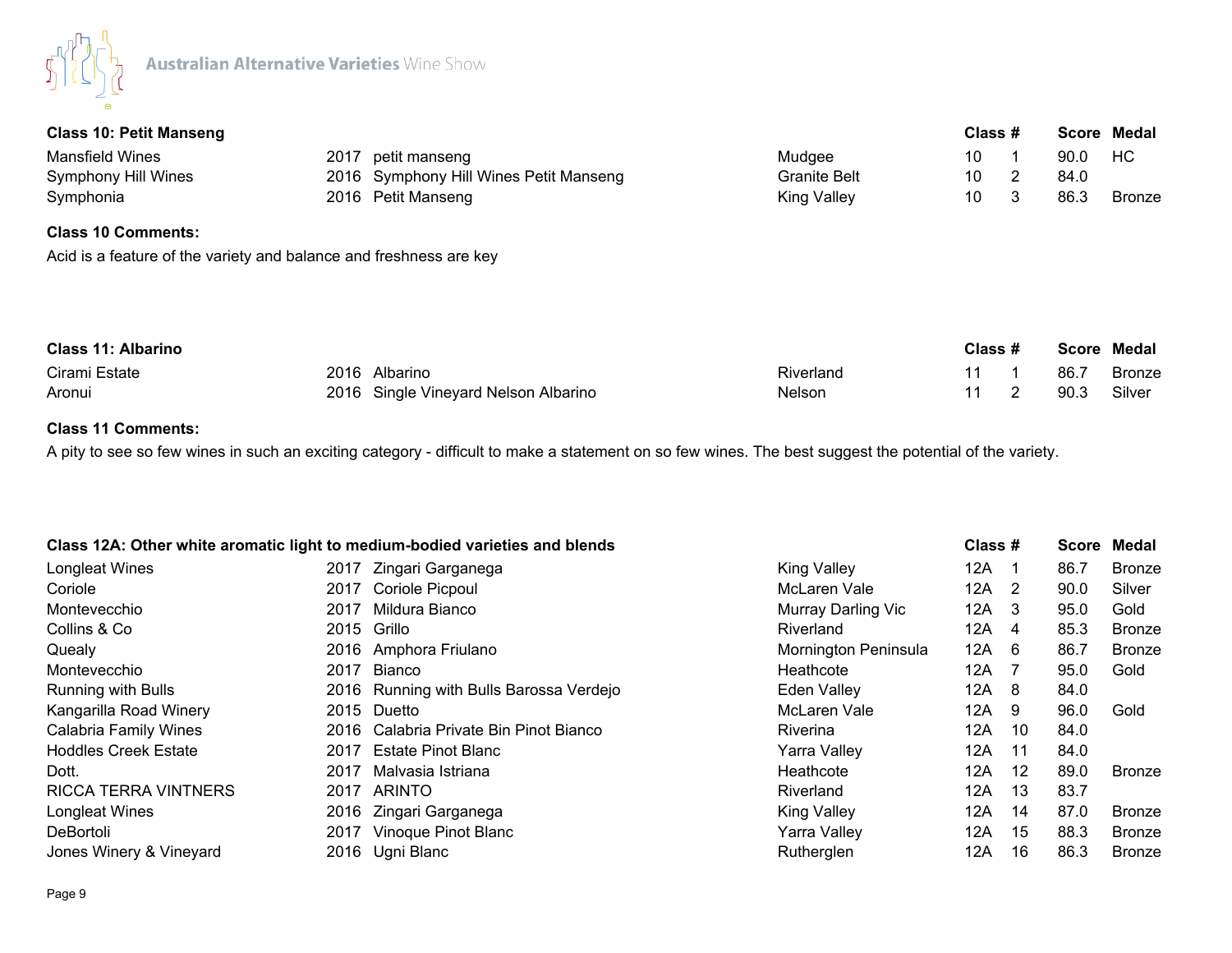

| Amato Vino                  | 2017 Bianco                   | Riverland             | 12A |      | 84.7 |           |
|-----------------------------|-------------------------------|-----------------------|-----|------|------|-----------|
| Jim Barry Wines             | 2016 Assyrtiko                | Clare Valley          | 12A | -18  | 86.7 | Bronze    |
| Parish Hill Wines           | 2017 Inzolia                  | Adelaide Hills        | 12A | - 19 | 81.3 |           |
| <b>Billy Button Wines</b>   | 2017 'The Demure' Pinot Blanc | <b>Alpine Valleys</b> | 12A | - 20 | 90.0 | Silver    |
| Jim Barry Wines             | 2017 Assyrtiko                | Clare Valley          | 12A | - 21 | 91.0 | Silver    |
| <b>RICCA TERRA VINTNERS</b> | 2017 BRONCO BUSTER            |                       | 12A | -22  | 88.3 | Bronze    |
| alejandro                   | 2017 Bianco d'Alessano        | Riverland             | 12A | - 23 | 86.0 | Bronze    |
| Cirami Estate               | 2017 Macabeo                  | Riverland             | 12A | -24  | 84.0 |           |
| Big Easy Radio              | 2016 Free Love Rolling On     | Langhorne Creek       | 12A | -25  | 91.0 | Silver    |
| <b>Borrowed Cuttings</b>    | 2017 Piquepoul blanc          | <b>Central Ranges</b> | 12A | -26  | 0.0  | Withdrawn |

## **Class 12A Comments:**

A terrific vin-jaune style trumped a rather interesting class. Fragrance and finesse were rewarded. Some wines were fine, but dilute.

|                                | Class 12B: Other white fuller bodied varieties and blends |                       | Class # |     |      | Score Medal   |
|--------------------------------|-----------------------------------------------------------|-----------------------|---------|-----|------|---------------|
| Chaffey Bros. Wine Co.<br>2017 | Kontrapunkt Kerner                                        | <b>Eden Valley</b>    | 12B     |     | 87.0 | <b>Bronze</b> |
| <b>Bellwether Wines</b>        | 2016 Art Series Bianco d'Alessano                         | Riverland             | 12B     | - 2 | 93.0 | Silver        |
| Davis Premium Vineyards        | 2016 Lovable Rogue Funky Ferment Verduzzo                 | Orange                | 12B     | - 3 | 87.0 | <b>Bronze</b> |
| Sam Miranda of King Valley     | 2017 Sam Miranda Verduzzo                                 | <b>Alpine Valleys</b> | 12B     | 4   | 87.0 | <b>Bronze</b> |
| <b>Billy Button Wines</b>      | 2016 'The Mysterious' Malvasia                            | <b>Alpine Valleys</b> | 12B     | -5  | 88.0 | Bronze        |
| Cirami Estate                  | 2016 Verdejo                                              | Riverland             | 12B     | - 6 | 87.0 | Bronze        |
| Dalzotto Wines                 | 2016 Garganega                                            | <b>King Valley</b>    | 12B     |     | 92.0 | Silver        |
| <b>Bream Creek Vineyard</b>    | 2017 Bream Creek Schönburger                              | Tasmania              | 12B     | - 8 | 89.0 | <b>Bronze</b> |
| <b>Billy Button Wines</b>      | 2016 'The Delinquent' Verduzzo                            | <b>Alpine Valleys</b> | 12B     | 9   | 85.0 | Bronze        |
| Sellicks Hill wines            | 2017 Greco                                                | McLaren Vale          | 12B     | 10  | 79.0 |               |
| Lenton Brae<br>2017            | Pinot Blanc                                               | Margaret River        | 12B     | 11  | 90.0 | Silver        |

## **Class 12B Comments:**

Very fun class to judge. Exciting to see what is up and coming. A huge amount of potential for Australia as we learn more about the variety of styles. Strong and promising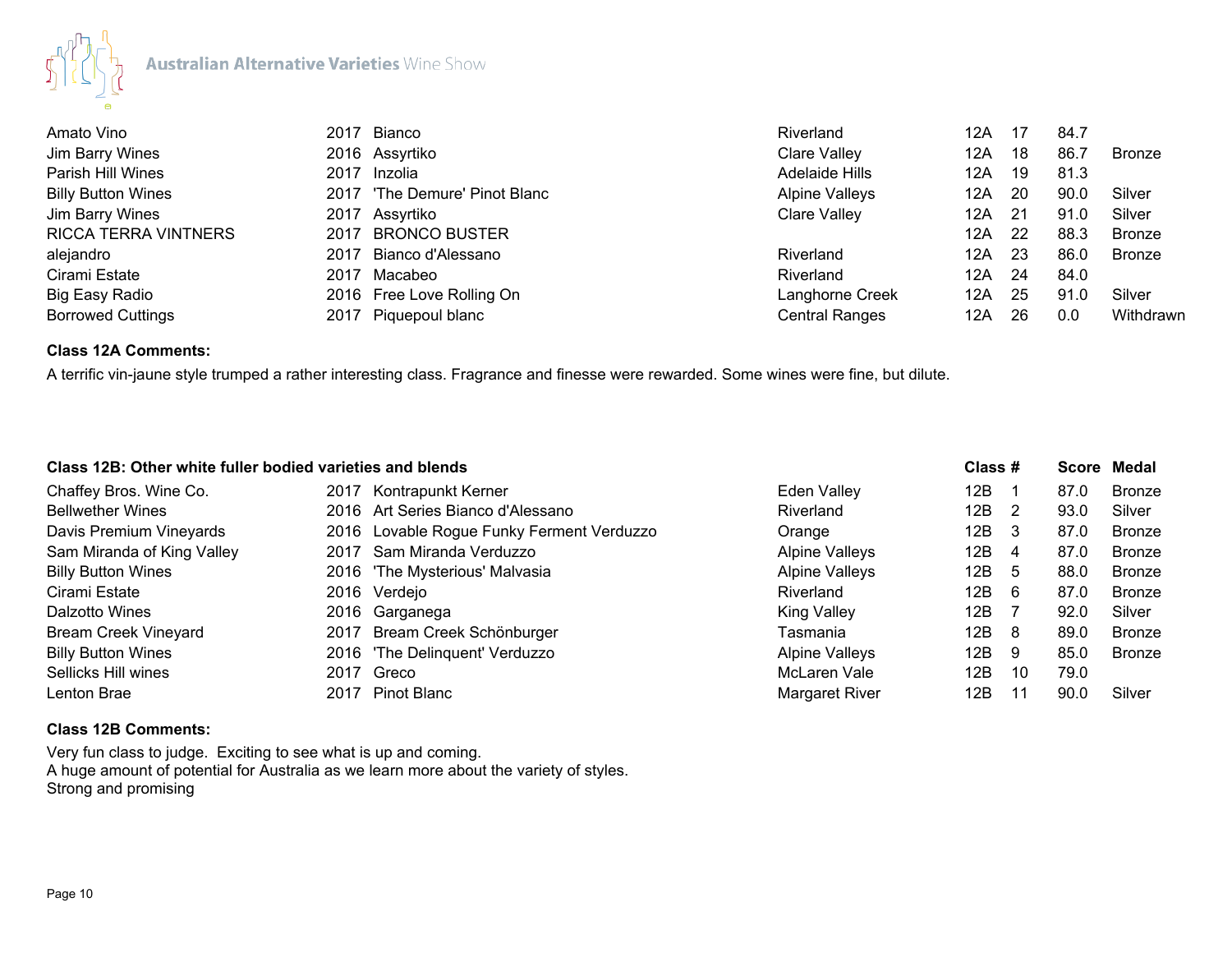

# **Class 13: Skin-fermented White Class # Score Medal**

| сіазэ тэ. экіп-іеппеніей Willie |      |                                              |                       | $\mathsf{u}$ iass $\bm{\pi}$ |    |      | <b>OCUIE MEUAI</b> |
|---------------------------------|------|----------------------------------------------|-----------------------|------------------------------|----|------|--------------------|
| Quealy                          |      | 2016 Turbul Friulano                         | Mornington Peninsula  | 13                           |    | 92.7 | Silver             |
| Vinea Marson                    |      | 2014 Friulano #7                             | <b>Alpine Valleys</b> | 13                           | 2  | 85.0 | <b>Bronze</b>      |
| Yangarra Estate Vinyard         |      | 2015 Roux Beauté Roussanne                   | McLaren Vale          | 13                           | 3  | 92.0 | Silver             |
| <b>Pasut Family Wines</b>       |      | 2015 il vecjo Furlan                         | Murray Darling Vic    | 13                           | 4  | 91.7 | Silver             |
| Koerner Wine                    |      | 2017 Pigato                                  | <b>Clare Valley</b>   | 13                           | 5  | 87.7 | <b>Bronze</b>      |
| Davis Premium Vineyards         |      | 2016 Lovable Rogue Skin Fermented Vermentino | Hunter Valley         | 13                           | 6  | 95.0 | Gold               |
| Clay Pot Wines                  |      | 2015 Pandora's Amphora                       | <b>Alpine Valleys</b> | 13                           |    | 92.0 | HC.                |
| Scarpantoni Estate              | 2017 | Vermentino PF                                | McLaren Vale          | 13                           | 8  | 83.0 |                    |
| Kalleske Wines                  |      | 2016 Plenarius                               | Barossa               | 13                           | 9  | 0.0  | Withdrawn          |
| Clay Pot Wines                  |      | 2016 Taurian                                 | Tasmania              | 13                           | 10 | 96.0 | <b>VHC</b>         |
| Angelicus                       | 2017 | Verdejo                                      | Geographe             | 13                           | 11 | 85.7 | <b>Bronze</b>      |
|                                 |      |                                              |                       |                              |    |      |                    |

## **Class 13 Comments:**

Aside from two entries that were out-of-class and an oxidised wine, this was a thrilling class to judge. Thoughtful winemaking has ensured the best wines are balanced with complex flavours and well-handled phenolics/tannins. And wines were fault-free. Bravo. Wine 10 would have won the trophy for this class - unanimous gold but alas, it was ineligible because it was not labelled. It is the epitome of Australian skin-contact wine - exceptional.

| <b>Class 14: Prosecco</b>                  |           |                             |                           | Class # |    | Score | Medal         |
|--------------------------------------------|-----------|-----------------------------|---------------------------|---------|----|-------|---------------|
| Artwine                                    |           | 2017 Prosecco               | Adelaide Hills            | 14      |    | 86.3  | <b>Bronze</b> |
| Brown Brothers Milawa Vineyard Pty Ltd2017 |           | Vintage Release Prosecco    | King Valley               | 14      | 2  | 86.0  | <b>Bronze</b> |
| Dalfarras Wines Pty Ltd                    |           | 2016 2016 Prosecco          |                           | 14      | 3  | 87.0  | <b>Bronze</b> |
| trentham estete                            | <b>NV</b> | the family prosecco         |                           | 14      | 4  | 81.3  |               |
| Chrismont                                  | NV        | LaZona Prosecco             | <b>King Valley</b>        | 14      | 5  | 85.3  | <b>Bronze</b> |
| Freeman Vineyards                          | 2017      | Prosecco                    | <b>Hilltops</b>           | 14      | 6  | 90.0  | Silver        |
| <b>Yellow Tail</b>                         | 2017      | Prosecco                    | <b>Alpine Valleys</b>     | 14      |    | 88.3  | <b>Bronze</b> |
| <b>Zilzie Wines</b>                        | <b>NV</b> | Prosecco                    | <b>King Valley</b>        | 14      | 8  | 87.0  | <b>Bronze</b> |
| <b>VIGNA CANTINA</b>                       | <b>NV</b> | <b>PROSECCO</b>             | <b>Barossa</b>            | 14      | 9  | 84.0  |               |
| Symphonia                                  | 2016      | Prosecco                    | King Valley               | 14      | 10 | 92.0  | Silver        |
| Tempus Two                                 |           | 2016 Copper Prosecco        | Adelaide Hills            | 14      | 11 | 82.7  |               |
| alejandro                                  | 2017      | Prosecco                    | Murray Darling Vic        | 14      | 12 | 84.0  |               |
| Sam Miranda                                | <b>NV</b> | Prosecco                    | <b>King Valley</b>        | 14      | 13 | 83.7  |               |
| Pete's Pure                                | 2017      | Prosecco                    | <b>Murray Darling NSW</b> | 14      | 14 | 84.0  |               |
| Coriole                                    | 2017      | Prosecco                    | McLaren Vale              | 14      | 15 | 82.7  |               |
| Redbank Long Paddock Pty Ltd               | 2017      | <b>Redbank Prosecco</b>     | <b>King Valley</b>        | 14      | 16 | 84.0  |               |
| DeBortoli Wines                            | NV        | <b>King Valley Prosecco</b> | <b>King Valley</b>        | 14      | 17 | 85.0  | <b>Bronze</b> |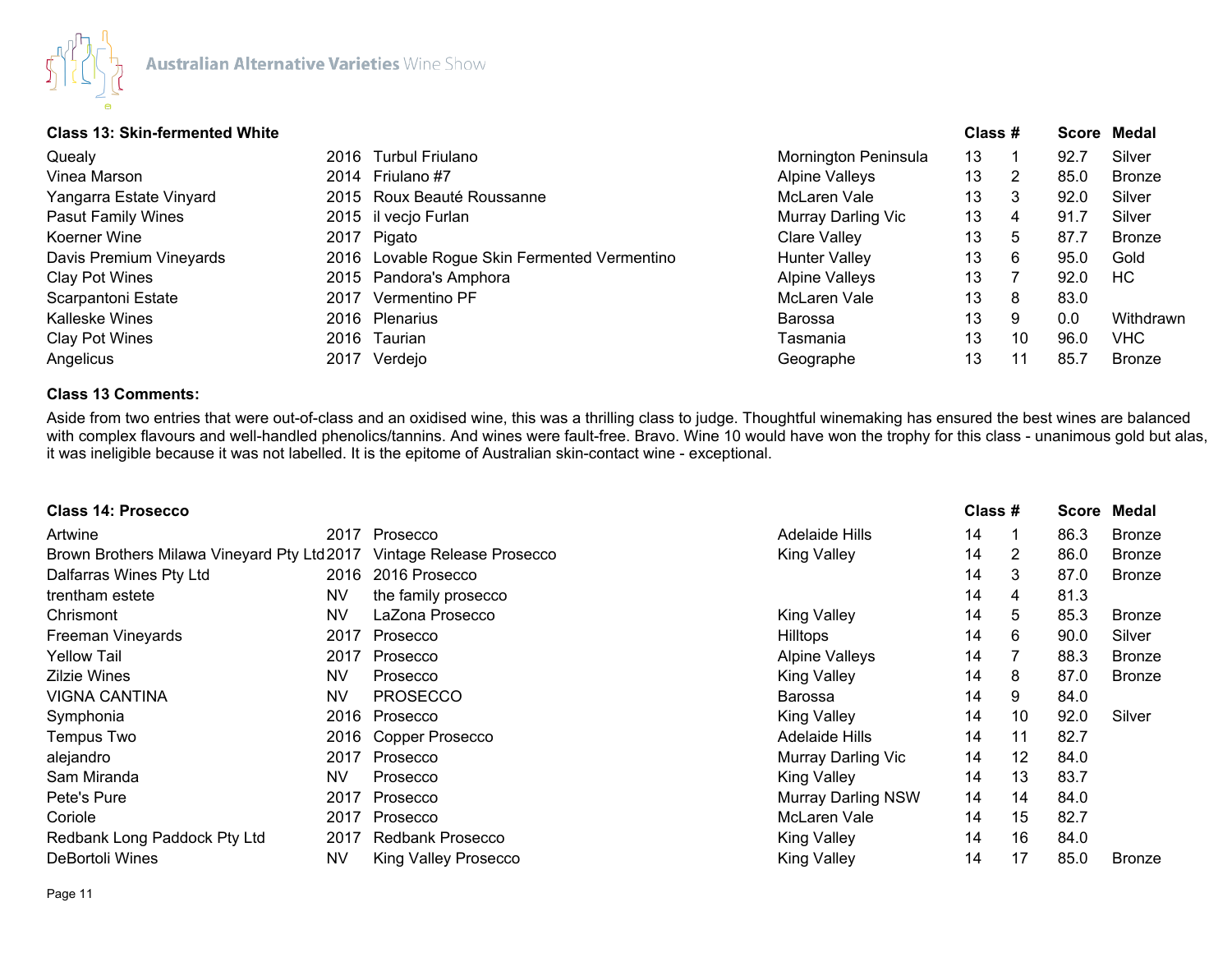

| Dalzotto Wines     | NV | Prosecco              | King Valley |    | - 18      | 85.5 | <b>Bronze</b> |
|--------------------|----|-----------------------|-------------|----|-----------|------|---------------|
| Innocent Bystander | NV | Prosecco              |             | 14 | - 19      | 85.5 | Bronze        |
| Dalzotto Wines     |    | 2016 Vintage Prosecco | King Valley |    | <b>20</b> | 87.3 | Bronze        |

# **Class 14 Comments:**

Clean wines, but too many relying on residual sugar and some in more in a moscato style. Would like to see more fresh, dry, bright examples.

| <b>Class 15: Sparkling White</b> |    |                                                           |                     | Class # |   |      | Score Medal   |
|----------------------------------|----|-----------------------------------------------------------|---------------------|---------|---|------|---------------|
| Jester Hill Wines                |    | 2016 Sparkling Roussanne                                  | <b>Granite Belt</b> | 15      |   | 84.0 |               |
| Delinquente Wine Co              |    | 2017 Tuff Nutt                                            | Riverland           | 15      |   | 81.0 |               |
| Levrier by Jo Irvine             | NV | Meslier Brut Rose                                         | Adelaide Hills      | 15      | 3 | 85.3 | Bronze        |
| Oliver's Taranga Vineyards       |    | 2016 The Hunt for Mrs Oliver Methode Traditionnelle Fiano | McLaren Vale        | 15      | 4 | 84.0 |               |
| Jacob's Creek                    | NV | Prosecco                                                  |                     | 15      | 5 | 87.3 | <b>Bronze</b> |
| <b>Tahbilk Pty Ltd</b>           |    | 2014 Coueslant 2014 Sparkling Marsanne                    | Nagambie Lakes      | 15      | 6 | 86.3 | Bronze        |
| Vigna Bottin                     | NV | Versecco                                                  | McLaren Vale        | 15      |   | 90.7 | Silver        |
| Delinquente Wine Co              |    | 2017 Weeping Juan                                         | Riverland           | 15      |   | 83.3 |               |

## **Class 15 Comments:**

A very diverse bunch. Perhaps some alternative varieties are not particularly suited to sparkling production.

| Class 16A: Sangiovese (youthful, fresh, juicy) |      |                                   |                     | Class # |                |      | Score Medal   |
|------------------------------------------------|------|-----------------------------------|---------------------|---------|----------------|------|---------------|
| <b>Coulter Wines</b>                           |      | 2017 C2 Adelaide Hills Sangiovese | Adelaide Hills      | 16A     |                | 90.0 | Silver        |
| The Little Wine Co                             |      | 2016 Sangiovese                   | <b>Hunter</b>       | 16A     | $\overline{2}$ | 88.0 | <b>Bronze</b> |
| Main & Cherry                                  |      | 2016 Sangiovese                   | Adelaide Hills      | 16A     | - 3            | 85.0 | Bronze        |
| <b>Cockfighters Ghost</b>                      |      | 2016 Single Vineyard Sangiovese   | McLaren Vale        | 16A     | -4             | 90.0 | Silver        |
| The Cellar Works                               |      | 2017 Sangiovese                   | <b>Clare Valley</b> | 16A     | -5             | 86.0 | <b>Bronze</b> |
| <b>Coriole Vineyards</b>                       |      | 2016 Sangiovese                   | McLaren Vale        | 16A     | - 6            | 95.0 | Gold          |
| Cato                                           |      | 2016 Sangiovese                   | <b>Hilltops</b>     | 16A     |                | 86.0 | <b>Bronze</b> |
| Mundoo Ridge Wines                             |      | 2016 Sangiovese                   | Riverland           | 16A     | - 8            | 80.0 |               |
| <b>Pikes Wines</b>                             | 2016 | Luccio Sangiovese                 | <b>Clare Valley</b> | 16A     | - 9            | 87.0 | <b>Bronze</b> |
| Galli Estate                                   |      | 2015 Camelback Sangiovese         | Heathcote           | 16A     | 10             | 90.0 | Silver        |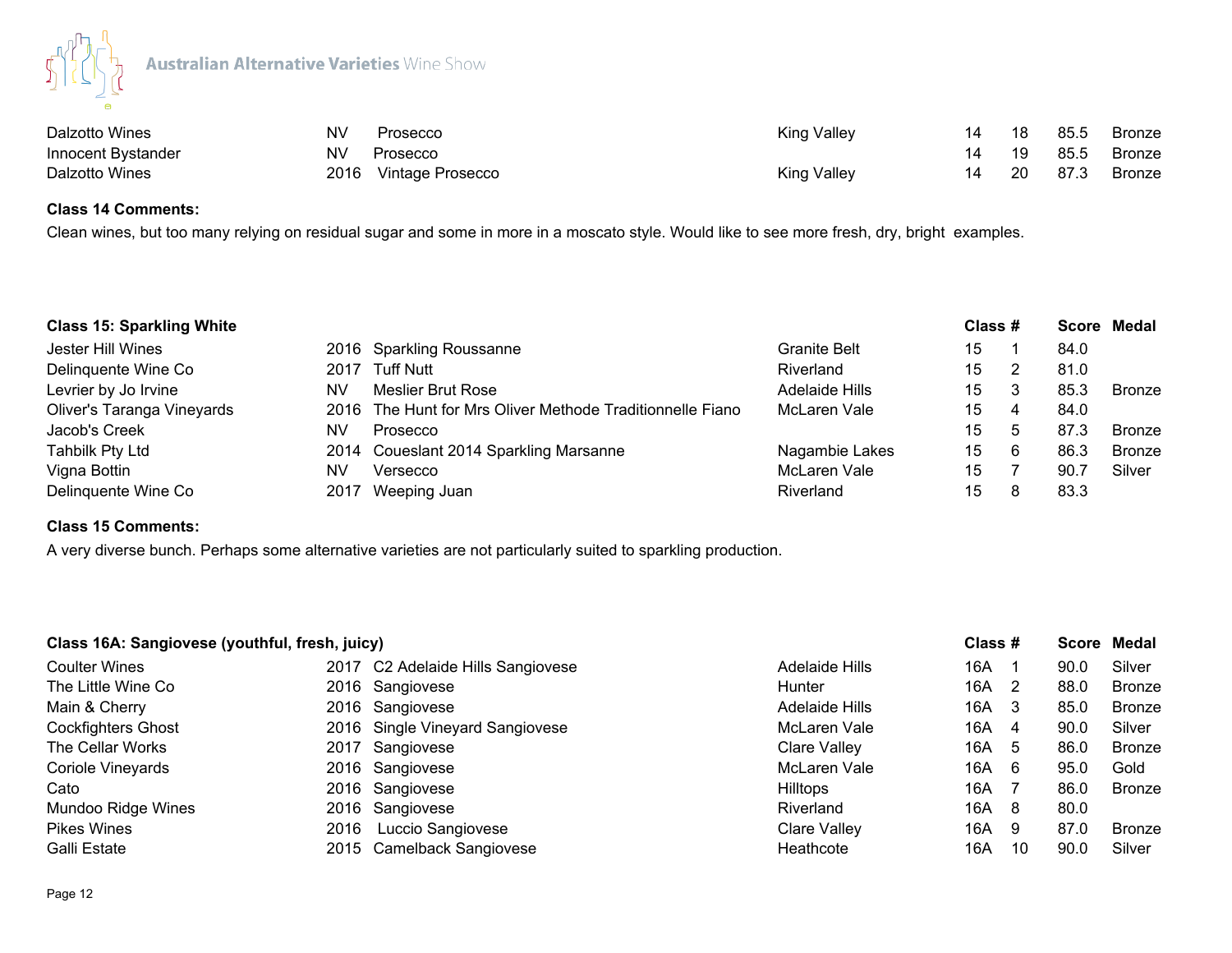

| <b>Next Crop Wines</b> | 2015 2015 McLaren Vale Sangiovese | McLaren Vale        | 16A | 11 | 0.0  | Not Received |
|------------------------|-----------------------------------|---------------------|-----|----|------|--------------|
| Foster e Rocco         | 2017 Foster e Rocco Nuovo         | Heathcote           | 16A | 12 | 84.0 |              |
| Sam Miranda            | 2016 Sangiovese                   | <b>King Valley</b>  | 16A | 13 | 92.0 | Silver       |
| Nicholson River Winery | 2015 Sangiovese                   | Gippsland           | 16A | 14 | 84.0 |              |
| Dalzotto Wines         | 2016 Sangiovese                   | <b>King Valley</b>  | 16A | 15 | 88.7 | Bronze       |
| <b>Scott Wines</b>     | 2016 La Prova Sangiovese          | Adelaide Hills      | 16A | 16 | 84.0 |              |
| <b>Hedonist Wines</b>  | 2016 Hedonist Sangiovese          | McLaren Vale        | 16A | 17 | 90.0 | Silver       |
| Sam Miranda            | 2015 Sangiovese                   | <b>King Valley</b>  | 16A | 18 | 82.7 |              |
| Koerner Wine           | 2016 Nielluccio                   | <b>Clare Valley</b> | 16A | 19 | 84.3 |              |
| First Ridge            | 2015 First Ridge                  | Mudgee              | 16A | 20 | 89.0 | Bronze       |

## **Class 16A Comments:**

A fruit-salad of styles. A couple of VERY oaky wines, and not many with decent varietal character. Two distinct styles awarded - bright, fresh crunchy and the firmer tannin, sour cherry, savoury style

| Class 16B: Sangiovese (more structured) |      |                                  |                        | Class # |    | <b>Score</b> | Medal               |
|-----------------------------------------|------|----------------------------------|------------------------|---------|----|--------------|---------------------|
| Whimsy                                  | 2015 | Sangiovese                       | Barossa Valley         | 16B     | -1 | 86.0         | <b>Bronze</b>       |
| The Pawn Wine Company                   | 2015 | The Gambit                       | Adelaide Hills         | 16B     | 2  | 85.7         | <b>Bronze</b>       |
| Eldredge Vineyards                      | 2015 | JD Sangiovese                    | <b>Clare Valley</b>    | 16B     | 3  | 92.3         | Silver              |
| Carlei Estate                           | 2008 | Sangiovese                       | Central Victoria       | 16B     | 4  | 88.0         | <b>Bronze</b>       |
| <b>Balgownie Estate</b>                 | 2016 | Balgownie Black Label Sangiovese | Bendigo                | 16B     | 5  | 90.0         | Silver              |
| <b>Rutherglen Estates</b>               |      | 2015 Sangiovese                  | Rutherglen             | 16B     | 6  | 0.0          | <b>Not Received</b> |
| Serafino Wines                          |      | 2012 Serafino Reserve Sangiovese |                        | 16B     | -7 | 87.7         | <b>Bronze</b>       |
| Galli Estate                            | 2016 | Adele Sangiovese                 | Heathcote              | 16B     | 8  | 87.7         | <b>Bronze</b>       |
| <b>MICHELINI WINES</b>                  | 2016 | <b>SANGIOVESE</b>                | <b>Alpine Valleys</b>  | 16B     | 9  | 86.7         | <b>Bronze</b>       |
| <b>Gatt Wines</b>                       | 2014 | 2014 Gatt Sangiovese             | Barossa Valley         | 16B     | 10 | 91.7         | Silver              |
| Dalfarras Wines Pty Ltd                 | 2015 | 2015 Sangiovese                  | <b>Goulburn Valley</b> | 16B     | 11 | 91.0         | Silver              |
| <b>Hunter-Gatherer Vintners</b>         | 2015 | Sangiovese                       | Heathcote              | 16B     | 12 | 92.0         | Silver              |
| Vigna Bottin Wines                      |      | 2015 Sangiovese                  | McLaren Vale           | 16B     | 13 | 88.3         | <b>Bronze</b>       |
| Foster e Rocco                          |      | 2012 Foster e Rocco Riserva      | Heathcote              | 16B     | 14 | 84.0         |                     |
| The Pawn Wine Company                   | 2016 | The Gambit                       | <b>Adelaide Hills</b>  | 16B     | 15 | 86.3         | <b>Bronze</b>       |
| <b>Geoff Merrill</b>                    | 2012 | Cilento                          | McLaren Vale           | 16B     | 16 | 91.0         | Silver              |
| Collins & Co.                           | 2016 | Sangiovese                       | Limestone Coast        | 16B     | 17 | 95.0         | Gold                |
| <b>Pikes Wines</b>                      | 2016 | Premio Sangiovese                | <b>Clare Valley</b>    | 16B     | 18 | 95.0         | Gold                |
| Serafino Wines                          | 2016 | Serafino Bellissimo Sangiovese   | McLaren Vale           | 16B     | 19 | 90.0         | Silver              |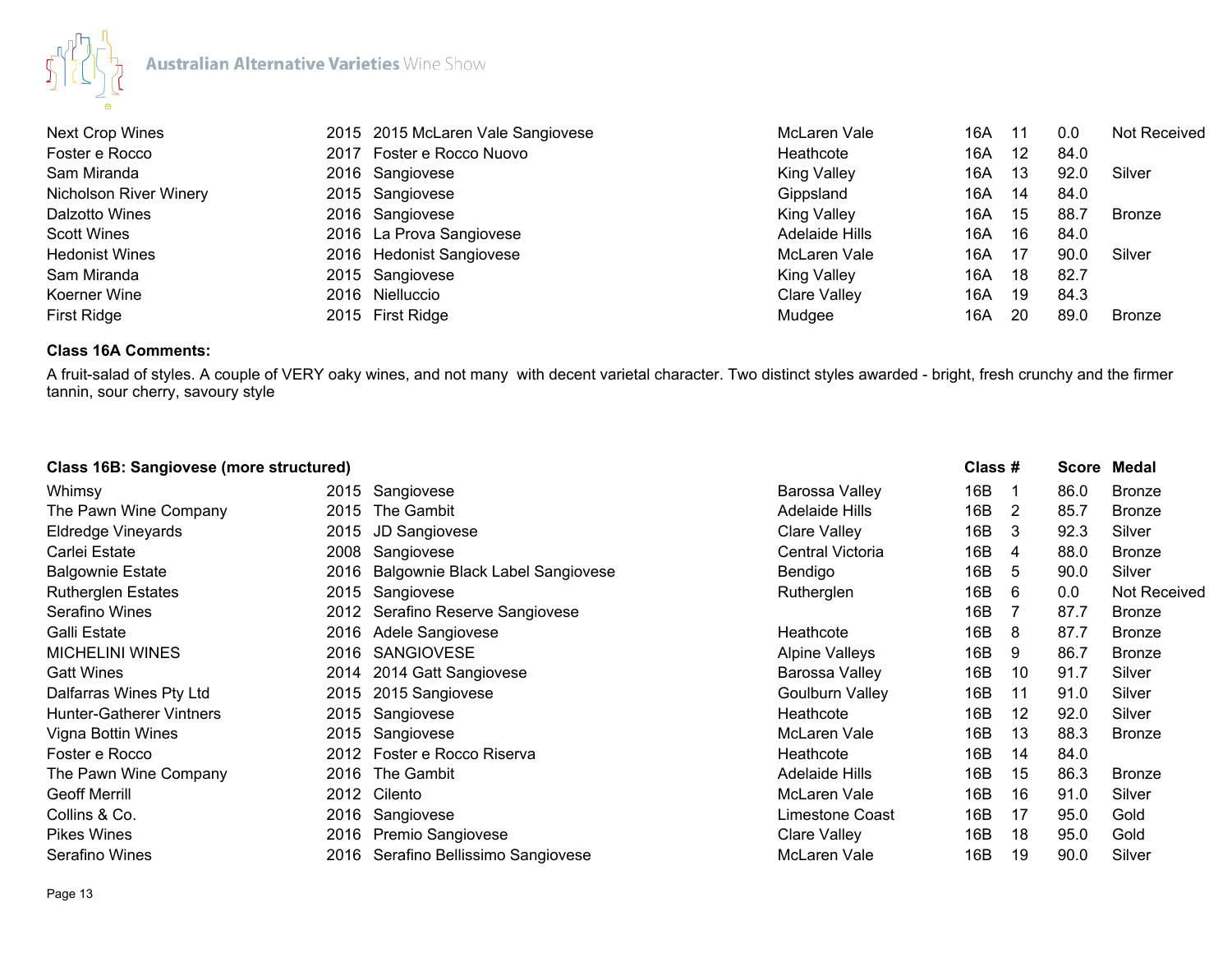

| Foster e Rocco                   |      | 2015 Foster e Rocco Sangiovese                 | Heathcote                 | 16B | 20 | 85.0 | <b>Bronze</b> |
|----------------------------------|------|------------------------------------------------|---------------------------|-----|----|------|---------------|
| Vino Di Famiglia Rosso Superiore | 2016 | <b>Amadio Wines</b>                            | Adelaide Hills            | 16B | 21 | 96.0 | Gold          |
| <b>Gatt Wines</b>                | 2014 | 2014 Gatt Accent Sangiovese                    | Barossa Valley            | 16B | 22 | 84.0 |               |
| Longleat Wines                   | 2016 | Zingari Sangiovese                             | <b>King Valley</b>        | 16B | 23 | 92.0 | Silver        |
| Vinea Marson                     | 2015 | Sangiovese                                     | Heathcote                 | 16B | 24 | 86.0 | <b>Bronze</b> |
| Foster e Rocco                   |      | 2014 Foster e Rocco Sangiovese                 | Heathcote                 | 16B | 25 | 79.0 |               |
| <b>Fighting Gully Road</b>       | 2016 | <b>Beechworth Sangiovese</b>                   | <b>Beechworth</b>         | 16B | 26 | 83.0 |               |
| Cellarmasters                    | 2016 | Stefano Di Qualita Fleurieu Sangiovese         | <b>Currency Creek</b>     | 16B | 27 | 86.0 | <b>Bronze</b> |
| <b>Rutherglen Estates</b>        | 2016 | Sangiovese                                     | Rutherglen                | 16B | 28 | 83.0 |               |
| <b>Saltram Wine Estate</b>       | 2016 | <b>Saltram Winemakers Selection Sangiovese</b> | Barossa                   | 16B | 29 | 92.0 | Silver        |
| Freeman Vineyards                | 2016 | Sangiovese                                     | <b>Hilltops</b>           | 16B | 30 | 93.0 | Silver        |
| Tar & Roses                      | 2016 | Tar & Roses Sangiovese                         | Heathcote                 | 16B | 31 | 89.0 | <b>Bronze</b> |
| <b>Tenafeate Creek Wines</b>     |      | 2016 One Tree Hill Basket Press Sangiovese     | <b>Mount Lofty Ranges</b> | 16B | 32 | 88.0 | Bronze        |
| <b>Billy Button Wines</b>        | 2016 | 'The Rustic' Sangiovese                        | <b>Alpine Valleys</b>     | 16B | 33 | 84.0 |               |
| Chrismont                        | 2015 | LaZona Sangiovese                              | <b>King Valley</b>        | 16B | 34 | 88.0 | <b>Bronze</b> |
| Matriarch and Rogue              | 2016 | Pat                                            | Clare Valley              | 16B | 35 | 0.0  | Withdrawn     |
| <b>Homestead Estate</b>          | 2015 | 2015 Sangiovese                                | Alpine Valleys            | 16B | 36 | 79.0 |               |
| <b>Reillys Wines</b>             | 2014 | Dry Land Sangiovese                            | Clare Valley              | 16B | 37 | 90.0 | Silver        |
| Symphony Hill Wines              | 2015 | Symphony Hill Wines Reserve Sangiovese         | <b>Granite Belt</b>       | 16B | 38 | 80.0 |               |
| Pizzini                          |      | 2015 Forza di Ferro Sangiovese                 | <b>King Valley</b>        | 16B | 39 | 89.0 | <b>Bronze</b> |

## **Class 16B Comments:**

Best wines had ripe tannins and vibrancy. Some wines were advanced and tired. Best examples were delicious

| <b>Class 16C: Sangiovese Dominant Blends</b> |  |                                     |                   |       | Class # | Score Medal |                     |
|----------------------------------------------|--|-------------------------------------|-------------------|-------|---------|-------------|---------------------|
| Mr Mick                                      |  | 2016 Mr Mick Novo Sangiovese Malbec | Clare Valley      | 16C   |         | 86.0        | Bronze              |
| 2x2                                          |  | 2016 Sangiovese Cabernet            | King Valley       | 16C   |         | 83.0        |                     |
| <b>Hofer Family Wines</b>                    |  | 2016 La Epico                       | Southern Fleurieu | 16C 3 |         | 0.0         | <b>Not Received</b> |

## **Class 16C Comments:**

Blends should be made with intent and focus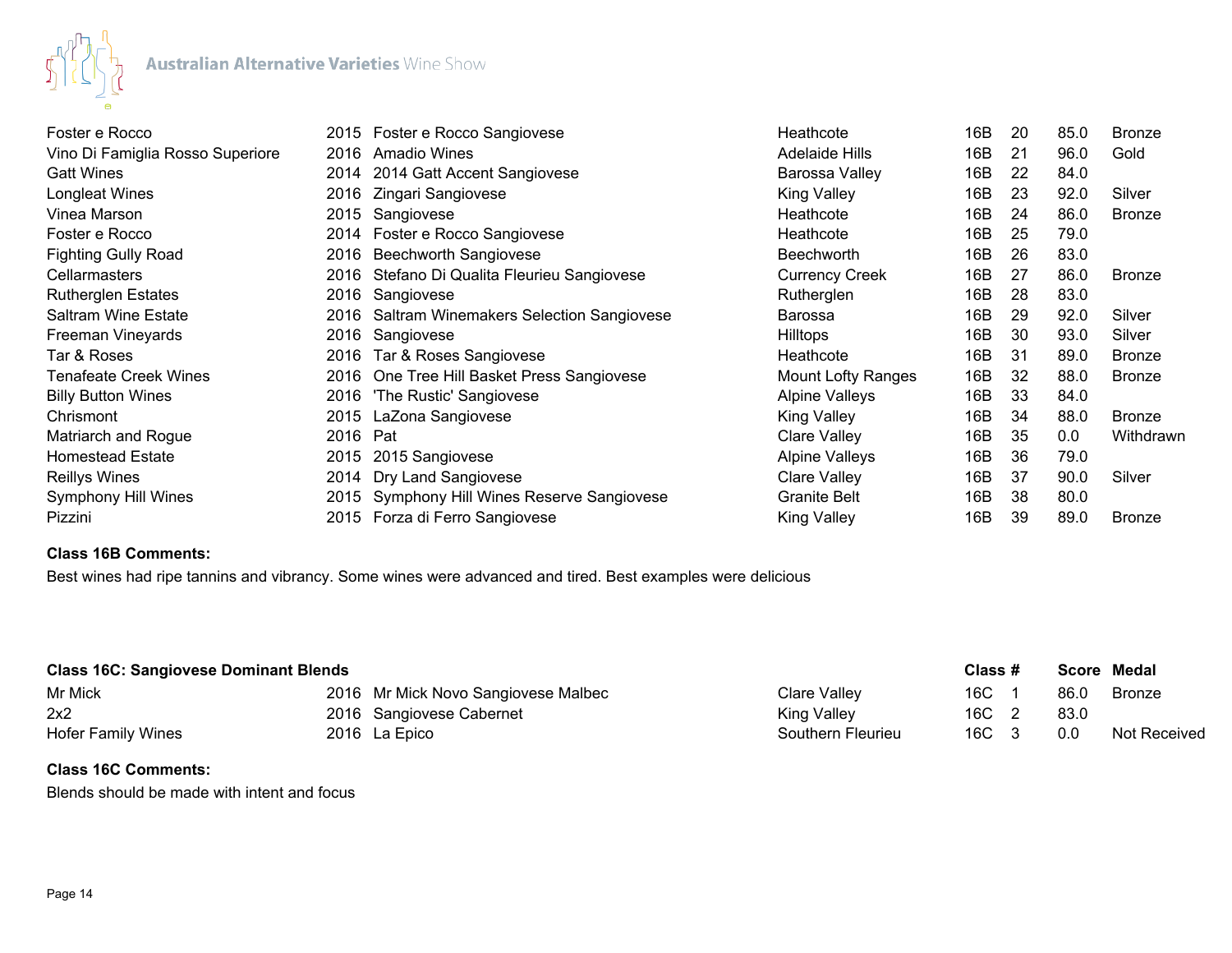

| <b>Class 17: Nebbiolo</b>                              |                                           |                           | Class # |                | <b>Score</b> | Medal         |
|--------------------------------------------------------|-------------------------------------------|---------------------------|---------|----------------|--------------|---------------|
| <b>Longview Vineyard</b>                               | 2017 Longview Nebbiolo Fresco             | <b>Adelaide Hills</b>     | 17      | -1             | 86.0         | <b>Bronze</b> |
| Pizzini                                                | 2014 Nebbiolo                             | <b>King Valley</b>        | 17      | $\overline{2}$ | 84.0         |               |
| <b>Ballandean Estate</b>                               | 2015 Messing About Nebbiolo               | <b>Granite Belt</b>       | 17      | 3              | 90.0         | Silver        |
| <b>SOUMAH</b>                                          | 2015 Nebbiolo                             | Yarra Valley              | 17      | 4              | 85.0         | <b>Bronze</b> |
| Sum of the Few                                         | 2015 Malakoff Nebbiolo                    | Pyrenees                  | 17      | 5              | 93.0         | Silver        |
| <b>Grove Estate Wines</b>                              | 2016 Sommita Nebbiolo                     | Hilltops                  | 17      | 6              | 88.7         | <b>Bronze</b> |
| Longview Vineyard                                      | 2015 Longview Nebbiolo                    | <b>Adelaide Hills</b>     | 17      | $\overline{7}$ | 90.0         | Silver        |
| Tar & Roses                                            | 2015 Tar&Roses Nebbiolo                   | Heathcote                 | 17      | 8              | 88.0         | <b>Bronze</b> |
| <b>Trandari Wines</b>                                  | 2015 2015 Nebbiolo                        | <b>Hilltops</b>           | 17      | 9              | 90.0         | Silver        |
| Cato                                                   | 2015 Nebbiolo                             | Hilltops                  | 17      | 10             | 87.3         | <b>Bronze</b> |
| Sam Miranda                                            | 2014 Nebbiolo                             | <b>King Valley</b>        | 17      | 11             | 83.3         |               |
| Carlei Estate                                          | 2015 Nebbiolo                             | <b>Upper Goulburn</b>     | 17      | 12             | 88.0         | <b>Bronze</b> |
| Amato Vino                                             | 2015 Nebbiolo                             | <b>Margaret River</b>     | 17      | 13             | 96.0         | Gold          |
| Sum of the Few                                         | 2016 Malakoff Nebbiolo                    | Pyrenees                  | 17      | 14             | 83.3         |               |
| <b>Rochford Wines</b>                                  | 2016 Valle del Re Nebbiolo                | <b>King Valley</b>        | 17      | 15             | 84.0         |               |
| <b>Trandari Wines</b>                                  | 2016 2016 Nebbiolo                        | <b>Hilltops</b>           | 17      | 16             | 88.7         | <b>Bronze</b> |
| Moondarra                                              | 2015 Old School                           |                           | 17      | 17             | 0.0          | Not Received  |
| trentham estate                                        | 2015 the family nebbiolo                  | Murray Darling NSW        | 17      | 18             | 87.0         | <b>Bronze</b> |
| Carlei Estate                                          | 2010 Nebbiolo                             | <b>Upper Goulburn</b>     | 17      | 19             | 79.0         |               |
| Glenwillow                                             | 2016 Nebbiolo D'Yandoit                   | Bendigo                   | 17      | 20             | 85.0         | <b>Bronze</b> |
| <b>Symphony Hill Wines</b>                             | 2014 Symphony Hill Wines Reserve Nebbiolo | New England Australia     | 17      | 21             | 89.0         | <b>Bronze</b> |
| Charles Sturt University Boutique Winery 2016 Nebbiolo |                                           | Hilltops                  | 17      | 22             | 93.0         | Silver        |
| Glenwillow                                             | 2015 Nebbiolo D'Yandoit                   | Bendigo                   | 17      | 23             | 90.0         | Silver        |
| <b>Ringer Reef</b>                                     | 2014 Nebbiolo                             | <b>Alpine Valleys</b>     | 17      | 24             | 91.0         | Silver        |
| ReWine                                                 | 2015 Three wise men Nebbiolo Nuovo        | Gundagai                  | 17      | 25             | 86.0         | <b>Bronze</b> |
| Sam Miranda                                            | 2015 Nebbiolo                             | <b>King Valley</b>        | 17      | 26             | 83.7         |               |
| Carlei Estate                                          | 2016 Nebbiolo                             | Yarra Valley              | 17      | 27             | 79.0         |               |
| <b>Galli Estate</b>                                    | 2013 Adele Nebbiolo                       | Heathcote                 | 17      | 28             | 92.0         | Silver        |
| Serafino Wines                                         | 2015 Serafino Bellissimo Nebbiolo         | McLaren Vale              | 17      | 29             | 95.0         | Gold          |
| Dalzotto Wines                                         | 2014 Nebbiolo                             | <b>King Valley</b>        | 17      | 30             | 84.0         |               |
| <b>Topper's Mountain Wines</b>                         | 2014 wild ferment Nebbiolo                | New England Australia     | 17      | 31             | 85.3         | <b>Bronze</b> |
| S.C. Pannell                                           | 2013 Nebbiolo                             | <b>Adelaide Hills</b>     | 17      | 32             | 0.0          | Not Received  |
| Pizzini wines                                          | 2016 La Volpe Nebbiolo                    | <b>King Valley</b>        | 17      | 33             | 87.0         | <b>Bronze</b> |
| <b>Tenafeate Creek Wines</b>                           | 2016 One Tree Hill Basket Press Nebbiolo  | <b>Mount Lofty Ranges</b> | 17      | 34             | 87.3         | <b>Bronze</b> |

## **Class 17 Comments:**

A tricky variety with elusive qualities. Some wines successfully captured its essence, while others missed the structure, fragrance and complexity that it should have.<br><sup>Page 15</sup>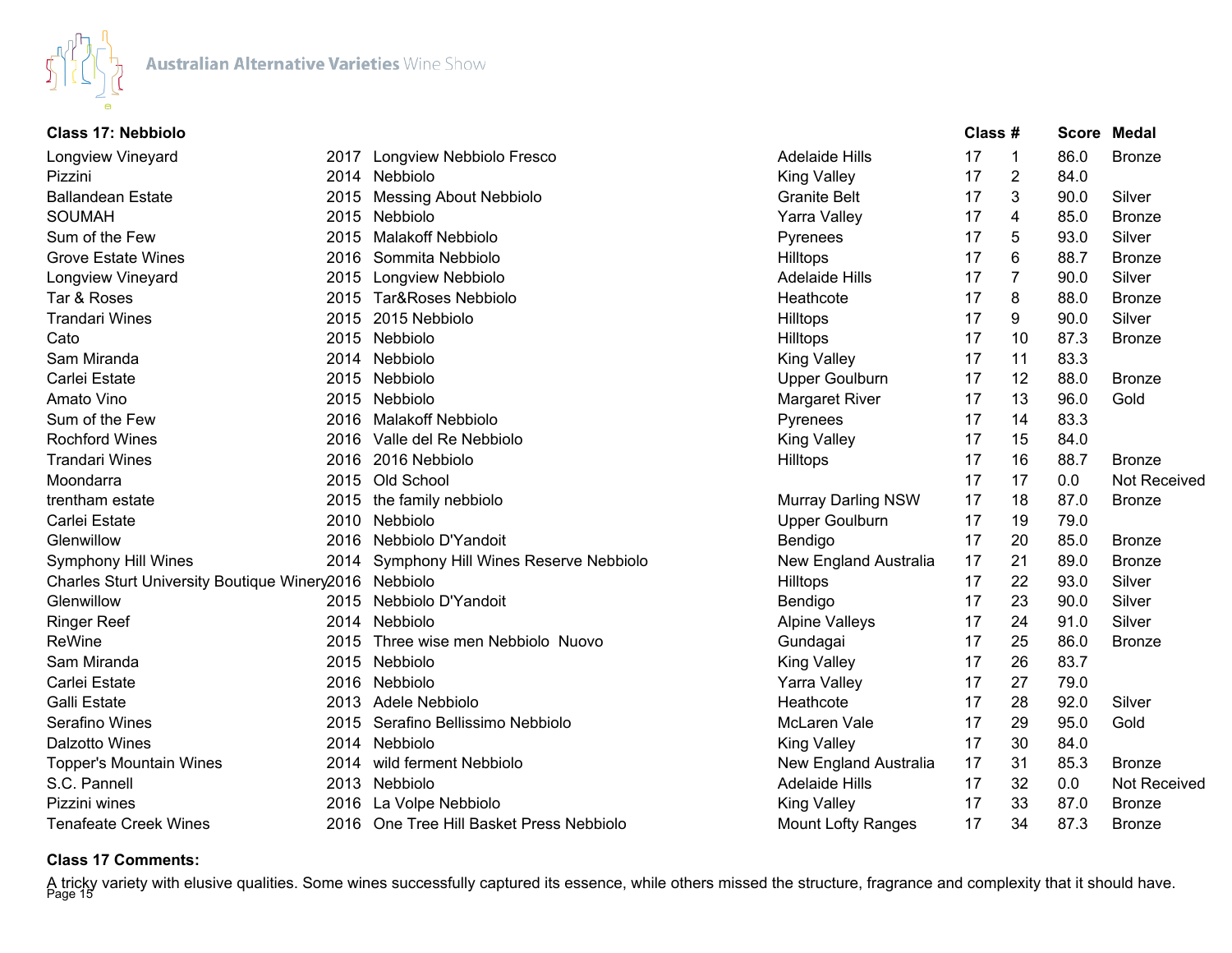

| Class 18: Barbera         |      |                                |                       | Class # |    |      | <b>Score Medal</b>  |
|---------------------------|------|--------------------------------|-----------------------|---------|----|------|---------------------|
| Matavino                  |      | 2016 Barbera                   | Auckland              | 18      | 1  | 79.0 |                     |
| <b>Hollick Wines</b>      | 2015 | The Gondolier Barbera          | Coonawarra            | 18      | 2  | 83.0 |                     |
| Michelini Wines           |      | 2016 Barbera                   | <b>Alpine Valleys</b> | 18      | 3  | 88.0 | <b>Bronze</b>       |
| Chrismont                 |      | 2016 La Zona Barbera           | <b>King Valley</b>    | 18      | 4  | 85.0 | <b>Bronze</b>       |
| <b>Bremerton Wines</b>    |      | 2015 Special Release Barbera   | Langhorne Creek       | 18      | 5  | 82.0 |                     |
| Pizzini Wines             |      | 2016 Pizzini Barbera           | <b>King Valley</b>    | 18      | 6  | 88.0 | Bronze              |
| The Little Wine Company   |      | 2016 Barbera                   | Mudgee                | 18      |    | 83.0 |                     |
| <b>Billy Button Wines</b> | 2016 | 'The Affable' Barbera          | <b>Alpine Valleys</b> | 18      | 8  | 86.0 | <b>Bronze</b>       |
| Coriole                   | 2016 | Barbera                        | McLaren Vale          | 18      | 9  | 96.0 | Gold                |
| Dalzotto Wines            |      | 2016 Barbera                   | <b>King Valley</b>    | 18      | 10 | 83.0 |                     |
| <b>Coulter Wines</b>      | 2017 | C5 Adelaide Hills Barbera      | <b>Adelaide Hills</b> | 18      | 11 | 95.0 | Gold                |
| Scarpantoni Estate        | 2016 | McLaren Vale Barbera           | McLaren Vale          | 18      | 12 | 90.0 | Silver              |
| S.C Pannell               | 2016 | Barbera                        | <b>Adelaide Hills</b> | 18      | 13 | 0.0  | <b>Not Received</b> |
| Sam Miranda               |      | 2015 Barbera                   | <b>King Valley</b>    | 18      | 14 | 88.7 | <b>Bronze</b>       |
| The 5OS Project           | 2016 | 2016 McLaren Vale Barbera      | McLaren Vale          | 18      | 15 | 95.0 | Gold                |
| ReWine                    | 2016 | Three wise men Barbera         | Gundagai              | 18      | 16 | 88.3 | <b>Bronze</b>       |
| Chain of Ponds            | 2016 | Stopover                       | <b>Adelaide Hills</b> | 18      | 17 | 84.0 |                     |
| Carlei Estate             | 2008 | Barbera                        | Central Victoria      | 18      | 18 | 87.3 | <b>Bronze</b>       |
| Flame Hill                | 2016 | <b>Barbera</b>                 | <b>Granite Belt</b>   | 18      | 19 | 83.3 |                     |
| Topper's Mountain Wines   |      | 2014 Topper's Mountain Barbera | New England Australia | 18      | 20 | 87.0 | <b>Bronze</b>       |
| First Ridge               |      | 2015 First Ridge               | Mudgee                | 18      | 21 | 91.3 | Silver              |

## **Class 18 Comments:**

A naturally acidic variety, the best wines were bright, crunchy, medium weighted and all artefact in check

| Class 19A: Tempranillo (youthful, fresh, juicy) |      |                               |                      | Class # |                |      | Score Medal |
|-------------------------------------------------|------|-------------------------------|----------------------|---------|----------------|------|-------------|
| The Little Wine Company                         |      | 2016 Tempranillo              | <b>Hunter Valley</b> | 19A     |                | 85.0 | Bronze      |
| Matriarch and Rogue                             |      | 2016 Mary                     | Clare Valley         | 19A l   |                | 84.0 |             |
| <b>Hollick Wines</b>                            |      | 2015 The Toreador Tempranillo | Wrattonbully         | 19A 3   |                | 84.0 |             |
| Shingleback                                     |      | 2016 El Capitan Tempranillo   | McLaren Vale         | 19A     | $\overline{4}$ | 83.0 |             |
| Doc Adams                                       |      | 2015 Tempranillo              | McLaren Vale         | 19A 5   |                | 85.3 | Bronze      |
| <b>Rutherglen Estates</b>                       |      | 2016 Tempranillo              | Rutherglen           | 19A     | 6              | 86.0 | Bronze      |
| Alternatus                                      | 2017 | Tempranillo                   | McLaren Vale         | 19A     |                | 92.0 | Silver      |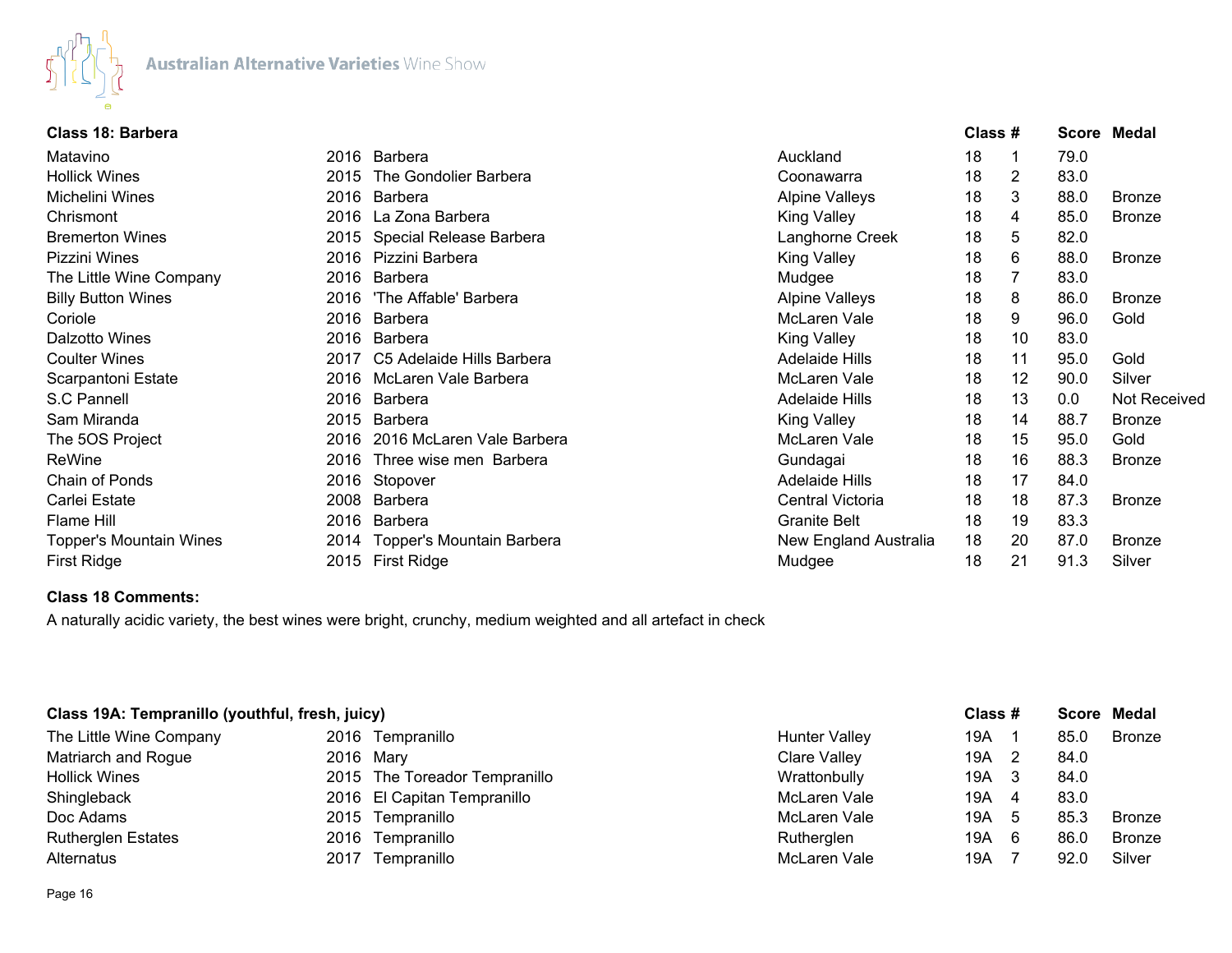

| <b>VIGNA CANTINA</b>                                                   | 2015 | <b>TEMPRANILLO</b>                          | Barossa Valley        | 19A | 8  | 0.0  | <b>Not Received</b> |
|------------------------------------------------------------------------|------|---------------------------------------------|-----------------------|-----|----|------|---------------------|
| Landaire                                                               | 2016 | Tempranillo                                 | Padthaway             | 19A | 9  | 89.0 | <b>Bronze</b>       |
| <b>Taylors Wines</b>                                                   | 2017 | <b>Taylors Tempranillo</b>                  | Clare Valley          | 19A | 10 | 92.0 | Silver              |
| Nepenthe                                                               | 2016 | Altitude Tempranillo                        | <b>Adelaide Hills</b> | 19A | 11 | 90.0 | Silver              |
| Tempus Two                                                             | 2015 | Copper Tempranillo                          | North East Victoria   | 19A | 12 | 81.3 |                     |
| La La Land                                                             | 2016 | Tempranillo                                 | Murray Darling Vic    | 19A | 13 | 89.0 | <b>Bronze</b>       |
| Audrey Wilkinson                                                       |      | 2017 Tempranillo                            | <b>Hunter Valley</b>  | 19A | 14 | 96.0 | Gold                |
| <b>Moppity Vineyards</b>                                               | 2016 | Lock & Key Reserve Tempranillo              | Hilltops              | 19A | 15 | 84.3 |                     |
| Hither & Yon                                                           | 2017 | Tempranillo                                 | McLaren Vale          | 19A | 16 | 95.0 | Gold                |
| Jericho                                                                | 2017 | Adelaide Hills Tempranillo                  |                       | 19A | 17 | 91.0 | Silver              |
| Rojomoma                                                               | 2016 | Red Art Tempranillo                         | <b>Barossa</b>        | 19A | 18 | 84.0 |                     |
| critenden estate                                                       | 2017 | Los Hermanos Tempranillo                    | <b>King Valley</b>    | 19A | 19 | 90.0 | Silver              |
| <b>Pindarie Wines</b>                                                  |      | 2016 Risk Taker                             | Barossa Valley        | 19A | 20 | 90.0 | Silver              |
| Brown Brothers Milawa Vineyard Pty Ltd 2016 18 Eighty Nine Tempranillo |      |                                             | <b>King Valley</b>    | 19A | 21 | 95.0 | Gold                |
| Pepper Tree                                                            | 2016 | Limited Release Wrattonbully Tempranillo    | Wrattonbully          | 19A | 22 | 83.0 |                     |
| <b>Bellwether Wines</b>                                                |      | 2016 Art Series Tempranillo                 | Wrattonbully          | 19A | 23 | 89.0 | <b>Bronze</b>       |
| <b>Gemtree Wines</b>                                                   | 2017 | Luna Temprana Tempranillo                   | McLaren Vale          | 19A | 24 | 87.0 | <b>Bronze</b>       |
| S.C Pannell                                                            | 2016 | Tempranillo                                 | McLaren Vale          | 19A | 25 | 0.0  | <b>Not Received</b> |
| Kellermeister                                                          | 2016 | The Curtain Raiser Tempranillo              | Barossa               | 19A | 26 | 92.0 | Silver              |
| Cato                                                                   | 2015 | Tempranillo                                 | Hilltops              | 19A | 27 | 84.0 |                     |
| Killiecrankie                                                          | 2016 | Lola Montez                                 | Heathcote             | 19A | 28 | 87.0 | <b>Bronze</b>       |
| Millbrook Winery                                                       | 2016 | Geographe Tempranillo                       | Geographe             | 19A | 29 | 84.0 |                     |
| Wines by KT                                                            | 2016 | Tinta by KT                                 | <b>Clare Valley</b>   | 19A | 30 | 83.0 |                     |
| <b>Rutherglen Estates</b>                                              | 2015 | Tempranillo                                 | Rutherglen            | 19A | 31 | 85.0 | <b>Bronze</b>       |
| Charles Sturt University Boutique Winery2016                           |      | Tempranillo                                 | Riverina              | 19A | 32 | 87.0 | <b>Bronze</b>       |
| <b>Briar Ridge</b>                                                     | 2016 | Limited Release Hilltops Hunter Tempranillo | Hilltops              | 19A | 33 | 91.0 | Silver              |
| Serafino Wines                                                         | 2017 | Serafino Bellissimo Tempranillo             | McLaren Vale          | 19A | 34 | 95.0 | Gold                |
| <b>Tempus Two</b>                                                      | 2016 | Copper Tempranillo                          | North East Victoria   | 19A | 35 | 85.0 | <b>Bronze</b>       |

# **Class 19A Comments:**

Very consistent class, with plenty of good varietal characters. A pleasure to judge.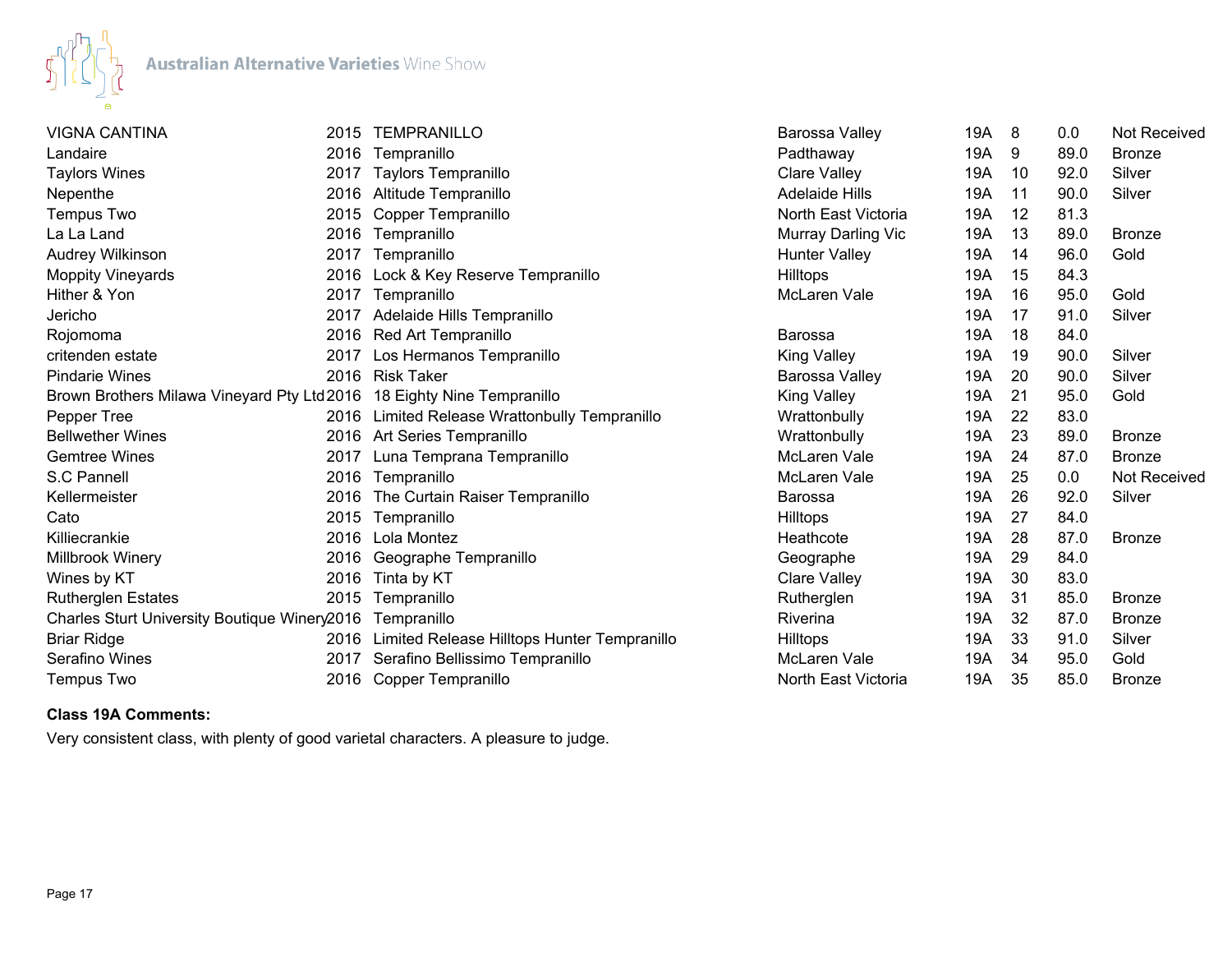

# **Class 19B: Tempranillo (more structured) Class # Score Medal**

| <b>Calabria Family Wines</b>   |      | 2016 Cool Climate Series Tempranillo          | <b>Hilltops</b>       | 19B             | $\overline{1}$ | 87.0 | <b>Bronze</b> |
|--------------------------------|------|-----------------------------------------------|-----------------------|-----------------|----------------|------|---------------|
| <b>Mayford Wines</b>           |      | 2016 Mayford Tempranillo                      | <b>Alpine Valleys</b> | 19B             | $\overline{2}$ | 85.0 | <b>Bronze</b> |
| Oliver's Taranga Vineyards     |      | 2016 Oliver's Taranga Small Batch Tempranillo | McLaren Vale          | 19B             | 3              | 83.0 |               |
| <b>Gatt Wines</b>              | 2014 | 2014 Gatt Accent Tempranillo                  | Barossa Valley        | 19B             | 4              | 80.0 |               |
| Logan                          |      | 2016 Weemala Tempranillo                      | Mudgee                | 19B             | 5              | 83.0 |               |
| <b>Pindarie Wines</b>          |      | 2016 Black Hinge                              | Barossa               | 19B             | 6              | 96.0 | Gold          |
| Dalfarras Wines Pty Ltd        |      | 2016 2016 Tempranillo                         | Nagambie Lakes        | 19 <sub>B</sub> | 7              | 83.0 |               |
| Samuel's Gorge                 | 2016 | Tempranillo                                   | McLaren Vale          | 19B             | 8              | 88.0 | <b>Bronze</b> |
| <b>RiverBank Estate Winery</b> |      | 2015 Rebellious                               | <b>Swan District</b>  | 19B             | 9              | 82.0 |               |
| Spook Hill Wines               | 2014 | <b>Temperamental Bloke</b>                    | Riverland             | 19B             | 10             | 75.0 |               |
| <b>Kalleske Wines</b>          | 2016 | Dodger Tempranillo                            | Barossa               | 19 <sub>B</sub> | 11             | 81.0 |               |
| Mount Majura Vineyard          | 2016 | Tempranillo                                   | Canberra District     | 19B             | 12             | 80.0 |               |
| Main & Cherry                  | 2016 | Tempranillo                                   | <b>Adelaide Hills</b> | 19B             | 13             | 88.0 | <b>Bronze</b> |
| Green Door                     | 2016 | Amphora Tempranillo                           | Geographe             | 19B             | 14             | 0.0  | Withdrawn     |
| Mr Mick                        |      | 2015 Mr Mick Tempranillo                      | <b>Clare Valley</b>   | 19B             | 15             | 82.0 |               |
| Tar & Roses                    | 2016 | Tar & Roses Tempranillo                       | Heathcote             | 19B             | 16             | 95.0 | Gold          |
| <b>Reillys Wines</b>           | 2013 | Dry Land Tempranillo                          | <b>Clare Valley</b>   | 19B             | 17             | 83.0 |               |
| Juniper, Margaret River        |      | 2016 Small Batch Tempranillo                  | <b>Margaret River</b> | 19B             | 18             | 86.0 | <b>Bronze</b> |
| Serafino Wines                 |      | 2013 Reserve Tempranillo                      | McLaren Vale          | 19 <sub>B</sub> | 19             | 89.0 | <b>Bronze</b> |
| <b>Billy Button Wines</b>      | 2016 | 'The Alluring' Tempranillo                    | <b>Alpine Valleys</b> | 19B             | 20             | 86.3 | <b>Bronze</b> |
| Wangolina                      |      | 2016 Tempranillo                              | Limestone Coast       | 19B             | 21             | 84.0 |               |
| <b>Reillys Wines</b>           |      | 2016 Dry Land Tempranillo                     | <b>Clare Valley</b>   | 19B             | 22             | 87.7 | <b>Bronze</b> |
| <b>Running With Bulls</b>      |      | 2016 Running with Bulls Barossa Tempranillo   | <b>Barossa</b>        | 19B             | 23             | 87.0 | <b>Bronze</b> |
| <b>Gemtree Wines</b>           | 2016 | Luna Roja Tempranillo                         | McLaren Vale          | 19B             | 24             | 84.7 |               |
| <b>Fighting Gully Road</b>     | 2014 | <b>Beechworth Tempranillo</b>                 | Beechworth            | 19B             | 25             | 88.3 | <b>Bronze</b> |
| Sam Miranda of King Valley     | 2014 | Sam Miranda Tempranillo                       | <b>King Valley</b>    | 19 <sub>B</sub> | 26             | 88.7 | <b>Bronze</b> |
| <b>Chrismont Wines</b>         | 2013 | LaZona Tempranillo                            | <b>Alpine Valleys</b> | 19B             | 27             | 84.0 |               |
| <b>Hedonist Wines</b>          | 2017 | Tempranillo                                   | McLaren Vale          | 19B             | 28             | 85.3 | <b>Bronze</b> |
| Smidge Wines                   |      | 2016 Pedra Branca                             | <b>Adelaide Hills</b> | 19 <sub>B</sub> | 29             | 87.0 | <b>Bronze</b> |
| <b>Angelicus Wines</b>         | 2016 | Angelicus Tempranillo                         | Geographe             | 19B             | 30             | 84.0 |               |
| Symphonia                      |      | 2014 Las Triadas Tempranillo                  | <b>King Valley</b>    | 19B             | 31             | 89.0 | <b>Bronze</b> |
| Traviarti                      | 2015 | Tempranillo                                   | Beechworth            | 19 <sub>B</sub> | 32             | 0.0  | Not Received  |
| <b>DiGiorgio Family Wines</b>  | 2015 | Tempranillo                                   | Limestone Coast       | 19B             | 33             | 84.0 |               |
| Savina Lane Wines              | 2014 | Tempranillo Reserva                           | <b>Granite Belt</b>   | 19B             | 34             | 87.7 | <b>Bronze</b> |
| <b>Willow Bridge Estate</b>    | 2015 | Solana Tempranillo                            | Geographe             | 19B             | 35             | 87.3 | <b>Bronze</b> |
| alejandro                      |      | 2016 Tempranillo                              | Riverland             | 19B             | 36             | 87.0 | <b>Bronze</b> |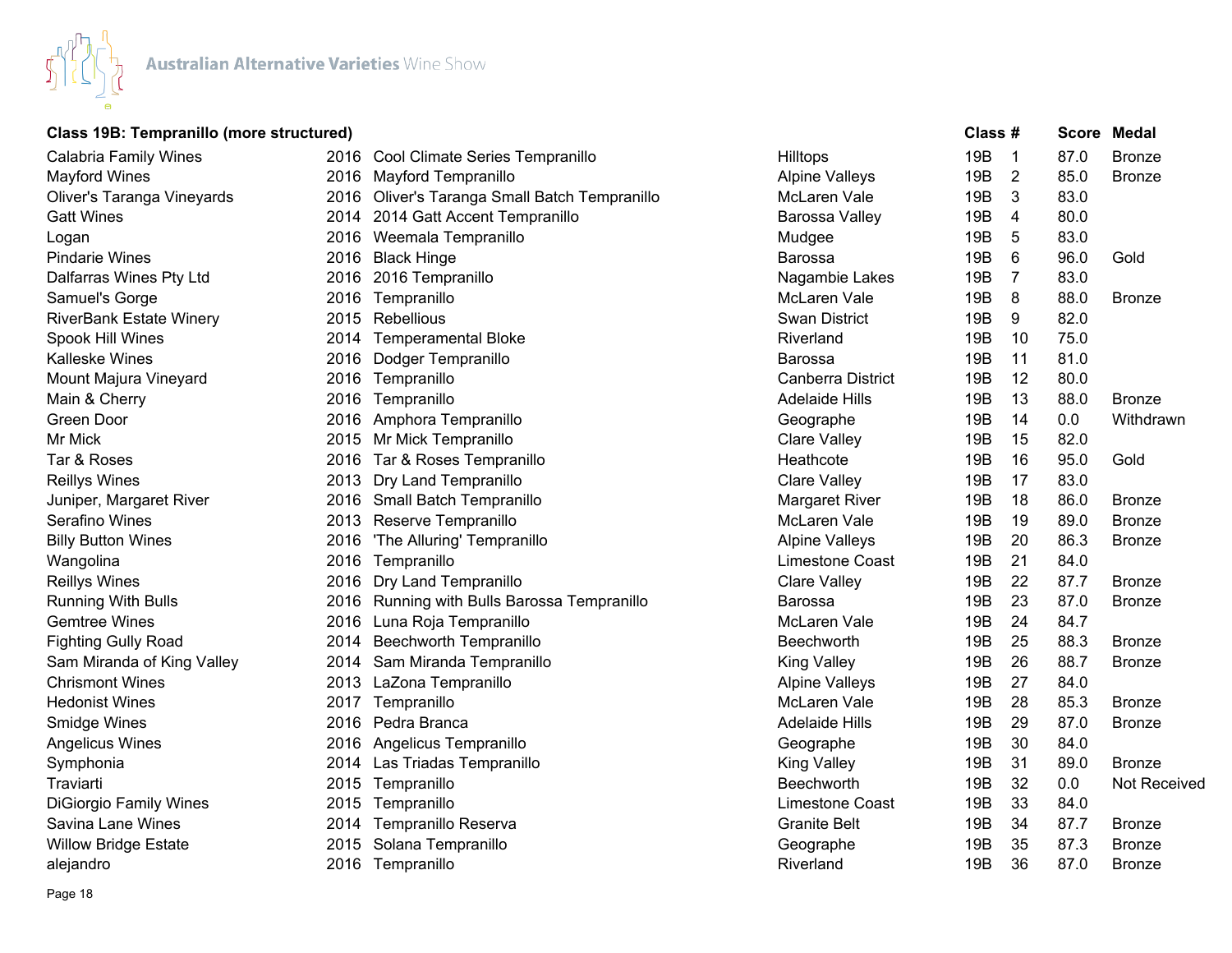

#### **Class 19B Comments:**

This variety is always a balance between tannin and sufficient fruit Top wines demonstrate 2 different styles

## **Class 19C: Tempranillo Dominant Blends Class # Score Medal**

| Artwine                        | 2016 Hola |                                                                                      | Clare Valley          | 19C . |     | 87.0 | <b>Bronze</b> |
|--------------------------------|-----------|--------------------------------------------------------------------------------------|-----------------------|-------|-----|------|---------------|
| Lobethal Road                  |           | 2016 Tempranillo Graciano                                                            | <b>Adelaide Hills</b> | 19C   | - 2 | 87.0 | <b>Bronze</b> |
| <b>Next Crop Wines</b>         |           | 2015 2015 Adelaide Hills Tempranillo Shiraz                                          | Adelaide Hills        | 19C   | - 3 | 0.0  | Not Received  |
|                                |           | Brown Brothers Milawa Vineyard Pty Ltd 2016 Cellar Door Release Tempranillo Graciano | <b>King Valley</b>    | 19C   | 4   | 95.0 | Gold          |
| The Pawn Wine Company          |           | 2016 En Passant                                                                      | Adelaide Hills        | 19C   | -5  | 87.0 | <b>Bronze</b> |
| S.C Pannell                    |           | 2016 Tempranillo Touriga                                                             | McLaren Vale          | 19C   | -6  | 0.0  | Not Received  |
| <b>Topper's Mountain Wines</b> |           | 2014 Bricolage Rouge                                                                 | New England Australia | 19C   |     | 82.0 |               |
| <b>Bremerton Wines</b>         |           | 2016 Special Release Tempranillo Graciano                                            | Langhorne Creek       | 19C 8 |     | 86.0 | <b>Bronze</b> |
| <b>Pindarie Wines</b>          | 2016 TSS  |                                                                                      | Barossa               | 19C - | -9  | 95.0 | Gold          |
| Rabbit & Spaghetti             |           | 2016 Tempranillo/Mataro/Grenache                                                     | Clare Valley          | 19C   | 10  | 81.0 |               |
| Big Easy Radio                 |           | 2016 Cosmic Antennae                                                                 | McLaren Vale          | 19C   | -11 | 91.0 | Silver        |
| <b>RICCA TERRA VINTNERS</b>    |           | 2017 BULLETS BEFORE CANNONBALLS                                                      | Riverland             | 19C   | 12  | 96.0 | Gold          |

# **Class 19C Comments:**

A strong class and a pleasure to judge. Well handled oak usage and fruit expression was great to see.

| <b>Class 20: Petit Verdot</b>  |  |                                             |                           | Class # |   |      | Score Medal   |
|--------------------------------|--|---------------------------------------------|---------------------------|---------|---|------|---------------|
| <b>Briar Ridge</b>             |  | 2014 Limited Release Petit Verdot           | <b>Hunter Valley</b>      | 20      |   | 84.0 |               |
| Kingston Echelon               |  | 2012 Petit Verdot                           | Riverland                 | 20      |   | 85.0 | Bronze        |
| DogRidge                       |  | 2014 Most Valuable Player                   | McLaren Vale              | 20      |   | 88.0 | <b>Bronze</b> |
| Longleat Wines                 |  | 2015 Ragazzone                              | <b>Goulburn Valley</b>    | 20      | 4 | 90.0 | Silver        |
| <b>Water Wheel</b>             |  | 2016 Petit Verdot                           | Bendigo                   | 20      | 5 | 89.0 | -C            |
| DeBortoli Wines                |  | 2013 Deen DeBortoli Petit Verdot            | Riverina                  | 20      | 6 | 86.3 | <b>Bronze</b> |
| Chateau Yaldara                |  | 2016 Foundations Petit Verdot               | <b>Mount Lofty Ranges</b> | 20      |   | 95.0 | Gold          |
| <b>Whistling Kite Vineyard</b> |  | 2015 Whistling Kite Biodynamic Petit Verdot | Riverland                 | 20      |   | 85.0 | Bronze        |

## **Class 20 Comments:**

An<sub>g</sub>eրjoyable bracket of wines. Best wine shows power and balance. Eucalytpus character evident in some wines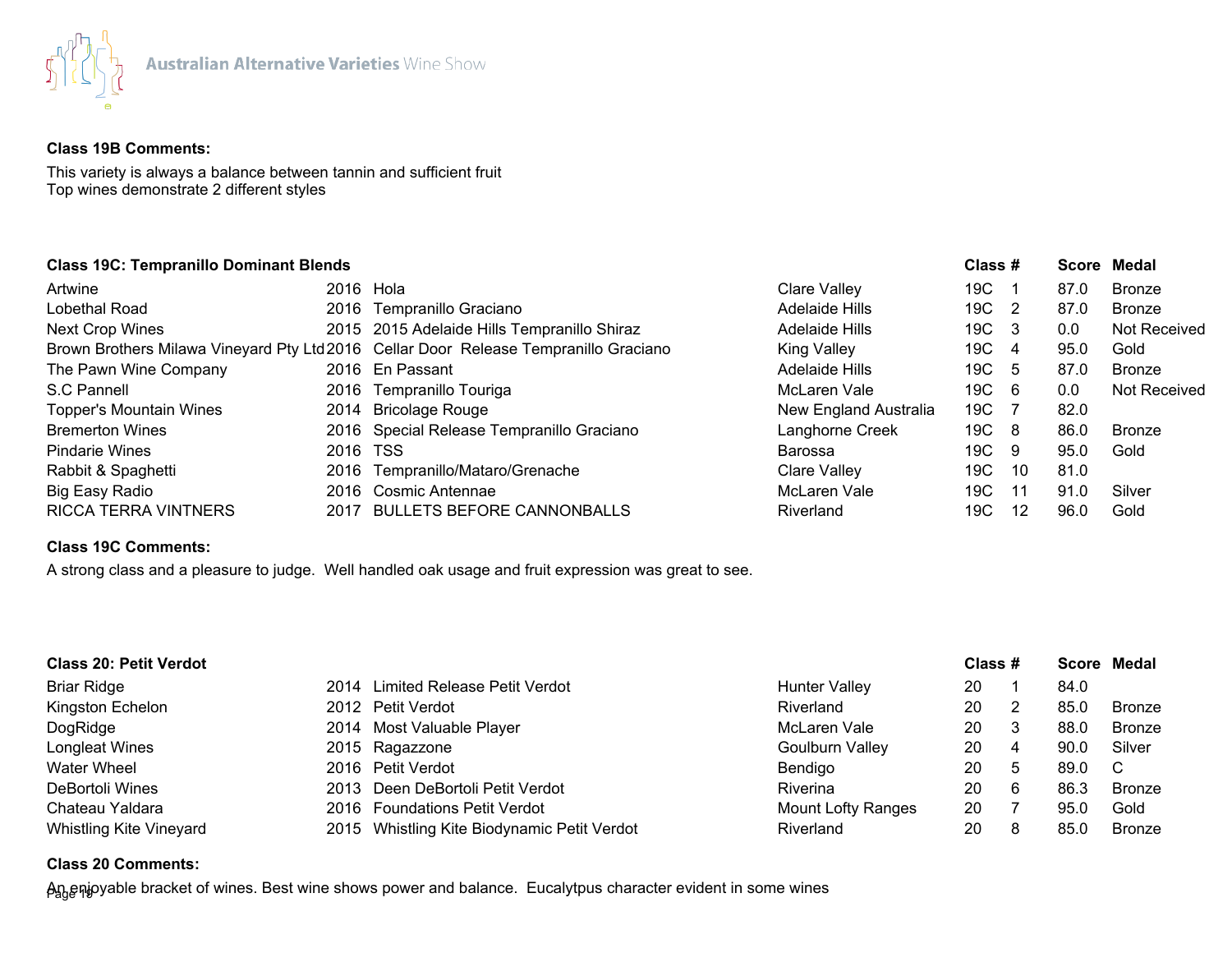

| <b>Class 21: Durif</b>       |      |                              |                | Class # |                |      | <b>Score Medal</b> |
|------------------------------|------|------------------------------|----------------|---------|----------------|------|--------------------|
| <b>McWilliam's Wines</b>     |      | 2015 Hanwood 1913 Durif      | Riverina       | 21      | 1              | 87.0 | C                  |
| <b>Calabria Family Wines</b> |      | 2016 Black Duck Durif        | Riverina       | 21      | $\overline{2}$ | 86.0 | <b>Bronze</b>      |
| <b>All Saints Estate</b>     |      | 2013 Family Cellar Durif     | Rutherglen     | 21      | 3              | 81.0 |                    |
| <b>St Leonards Vineyard</b>  |      | 2015 Durif                   | Rutherglen     | 21      | 4              | 85.0 | <b>Bronze</b>      |
| St Leonards Vineyard         | 2015 | The Doctor Durif             | Rutherglen     | 21      | 5              | 83.0 |                    |
| Scion                        |      | 2015 Durif                   | Rutherglen     | 21      | 6              | 83.0 |                    |
| <b>RedHeads Wine</b>         |      | 2016 Night of the Living Red |                | 21      | 7              | 95.0 | Gold               |
| <b>Calabria Family Wines</b> |      | 2016 3 Bridges Durif         | Riverina       | 21      | 8              | 86.0 | <b>Bronze</b>      |
| The 5OS Project              |      | 2016 2016 McLaren Vale Durif | McLaren Vale   | 21      | 9              | 95.0 | Gold               |
| alejandro                    |      | 2016 Durif                   | Riverland      | 21      | 10             | 86.0 | <b>Bronze</b>      |
| Jones Winery & Vineyard      |      | 2015 Durif                   | Rutherglen     | 21      | 11             | 80.0 |                    |
| <b>Rutherglen Estates</b>    | 2014 | <b>Renaissance Durif</b>     | Rutherglen     | 21      | 12             | 87.0 | <b>Bronze</b>      |
| <b>Berton Vineyard</b>       | 2017 | <b>Metal Label Durif</b>     | Riverina       | 21      | 13             | 96.0 | Gold               |
| <b>Brown Brothers</b>        | 2015 | Vintage Release Durif        | Heathcote      | 21      | 14             | 90.0 | Silver             |
| Calabria Family Wines        | 2016 | The Boxer Durif              | Riverina       | 21      | 15             | 84.0 |                    |
| Scion                        | 2015 | Durif Viognier               | Rutherglen     | 21      | 16             | 87.0 | <b>Bronze</b>      |
| Stanton & Killeen            |      | 2016 Reserve Durif           | Rutherglen     | 21      | 17             | 87.0 | <b>Bronze</b>      |
| Spook Hill Wines             |      | 2014 The Dark                | Riverland      | 21      | 18             | 78.0 |                    |
| <b>Rutherglen Estates</b>    |      | 2014 Durif                   | Rutherglen     | 21      | 19             | 0.0  | Withdrawn          |
| <b>Rutherglen Estates</b>    |      | 2015 Durif                   | Rutherglen     | 21      | 20             | 87.0 | <b>Bronze</b>      |
| <b>Pfeiffer Wines</b>        |      | 2015 Durif                   | Rutherglen     | 21      | 21             | 89.0 | <b>Bronze</b>      |
| <b>Bassham</b>               |      | 2016 Durif                   | Riverland      | 21      | 22             | 90.0 | Silver             |
| De Bortoli Wines             |      | 2015 DBFS Durif              | Riverina       | 21      | 23             | 95.0 | Gold               |
| Lake Moodemere Estate        |      | 2015 Durif                   | Rutherglen     | 21      | 24             | 85.0 | С                  |
| <b>Kalleske Wines</b>        |      | 2016 Buckboard Durif         | <b>Barossa</b> | 21      | 25             | 91.0 | Silver             |
| DeBortoli Wines              |      | 2015 Deen DeBortoli Durif    | Riverina       | 21      | 26             | 90.0 | Silver             |
| Mundoo Ridge Wines           |      | 2015 Durif                   | Riverland      | 21      | 27             | 83.0 |                    |
| <b>Taminick Cellars</b>      | 2016 | Durif                        | Glenrowan      | 21      | 28             | 95.0 | Gold               |
| <b>All Saints Estate</b>     |      | 2015 Durif                   | Rutherglen     | 21      | 29             | 90.0 | Silver             |

## **Class 21 Comments:**

Really strong class to judge. Many durifs were surprisingly vibrant full of blueberry red fruits – is this the new wave of durif as most with judicious use of oak.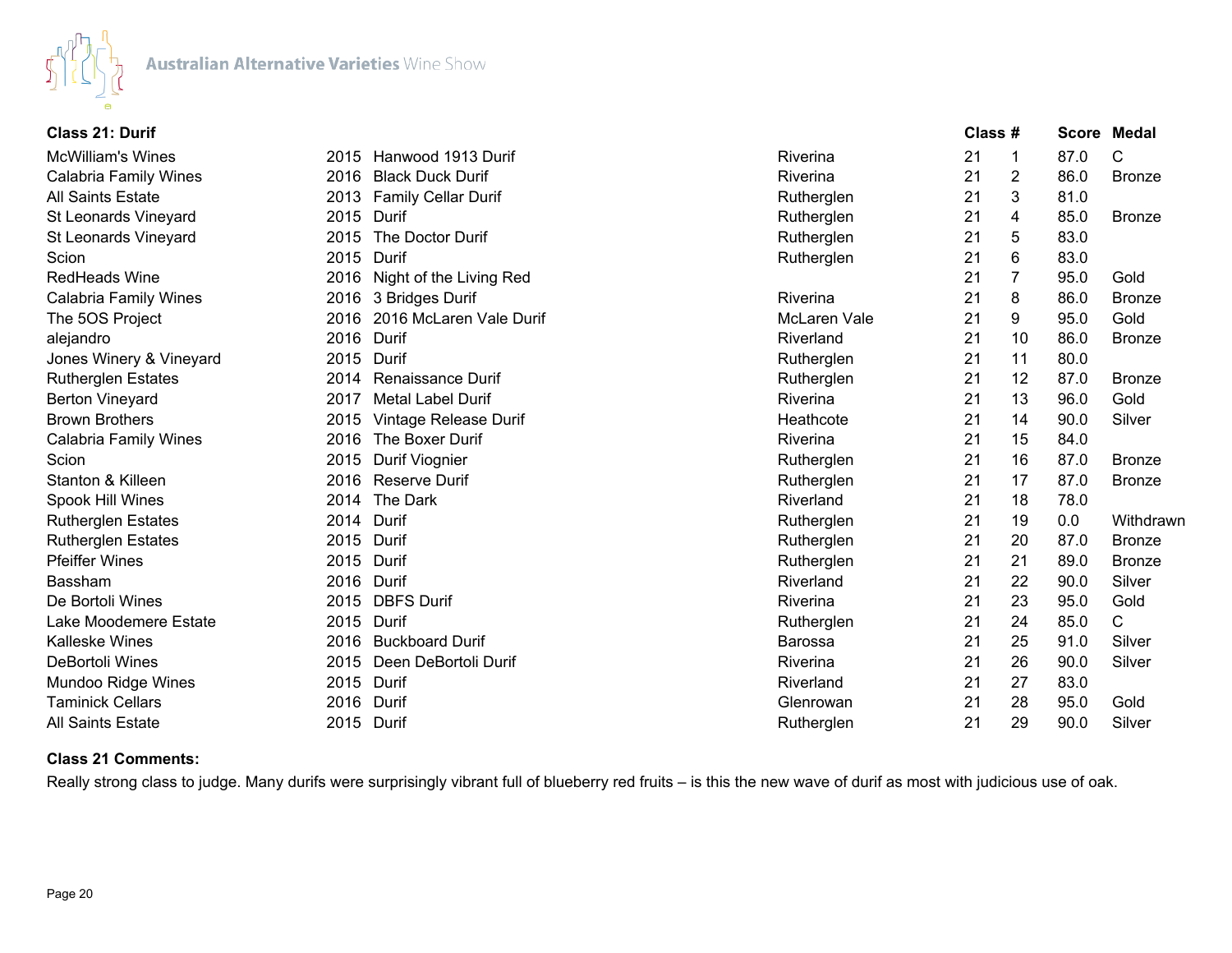

## **Class 22: Zinfandel / Primitivo Class # Score Medal**

| <b>Water Wheel</b>        | 2015 Primitivo/Ancellotta          | Bendigo             | 22 |    | 95.0 | Gold          |
|---------------------------|------------------------------------|---------------------|----|----|------|---------------|
| <b>Rutherglen Estates</b> | 2014 Renaissance Zinfandel         | Rutherglen          | 22 |    | 81.0 |               |
| Toomuc Ridge              | 2014 Primitivo                     | Port Phillip        | 22 | 3  | 86.0 | Bronze        |
| Serafino Wines            | 2016 Serafino Bellissimo Primitivo | <b>Clare Valley</b> | 22 | 4  | 83.0 |               |
| Stockman's Ridge Wines    | 2015 Handcrafted Zinfandel         | Orange              | 22 | 5  | 79.0 |               |
| Smallwater estate         | 2016 Zinfandel                     | Geographe           | 22 | -6 | 88.0 | <b>Bronze</b> |
| Smallwater estate         | 2015 Zinfandel                     | Geographe           | 22 |    | 87.0 | <b>Bronze</b> |
| Kalleske Wines            | 2016 Fordson Zinfandel             | <b>Barossa</b>      | 22 | 8  | 88.0 | <b>Bronze</b> |
| <b>Terindah Estate</b>    | 2016 Single Vineyard Zinfandel     | Geelong             | 22 | 9  | 80.0 |               |

# **Class 22 Comments:**

The challenge with this variety is managing ripeness and sweet/sour character Top wine had spice, savoury notes, talcy tannins and balance

| Class 23: Lagrein      |  |                                          |                 | Class # |             |      | Score Medal   |  |
|------------------------|--|------------------------------------------|-----------------|---------|-------------|------|---------------|--|
| Symphony Hill Wines    |  | 2015 Symphony Hill Wines Reserve Lagrein | Heathcote       | 23      |             | 85.3 | Bronze        |  |
| Wangolina              |  | 2016 Lagrein                             | Limestone Coast | 23      |             | 97.0 | Gold          |  |
| <b>Bremerton Wines</b> |  | 2015 Special Release Lagrein             | Langhorne Creek | 23      |             | 91.0 | Silver        |  |
| SAMU                   |  | 2016 2016 Lagrein                        | Riverland       | 23      | 4           | 91.0 | Silver        |  |
| Cirami Estate          |  | 2015 Lagrein                             | Riverland       | 23      | $\mathbf b$ | 87.7 | <b>Bronze</b> |  |
| Serafino Wines         |  | 2016 Serafino Bellissimo Lagrein         |                 | 23      | 6           | 92.7 | Silver        |  |
| alejandro              |  | 2016 Lagrein                             | Riverland       | 23      |             | 95.0 | Gold          |  |

#### **Class 23 Comments:**

A terrific class to judge with every wine being awarded a medal. Lagrein is very much part of our landscape. Best wines showed complexity but beautiful fruit profile and delicious drinking.

| Class 24: Mataro / Mourvedre / Monastrell |  |                                      |                  | Class # | Score Medal |               |
|-------------------------------------------|--|--------------------------------------|------------------|---------|-------------|---------------|
| Carlei Estate                             |  | 2010 Old Vine Mourvedre              | Central Victoria | 24      | 80.7        |               |
| Yelland & Papps                           |  | 2016 Second Take Mataro              | Barossa Valley   | 24      | 86.3        | <b>Bronze</b> |
| Kellermeister                             |  | 2013 Threefold Farm Missy Moo Mataro | Barossa Valley   | 24      | 87.0        | <b>Bronze</b> |
| S.C Pannell                               |  | 2014 Mataro                          | McLaren Vale     | 24      | 0.0         | Not Received  |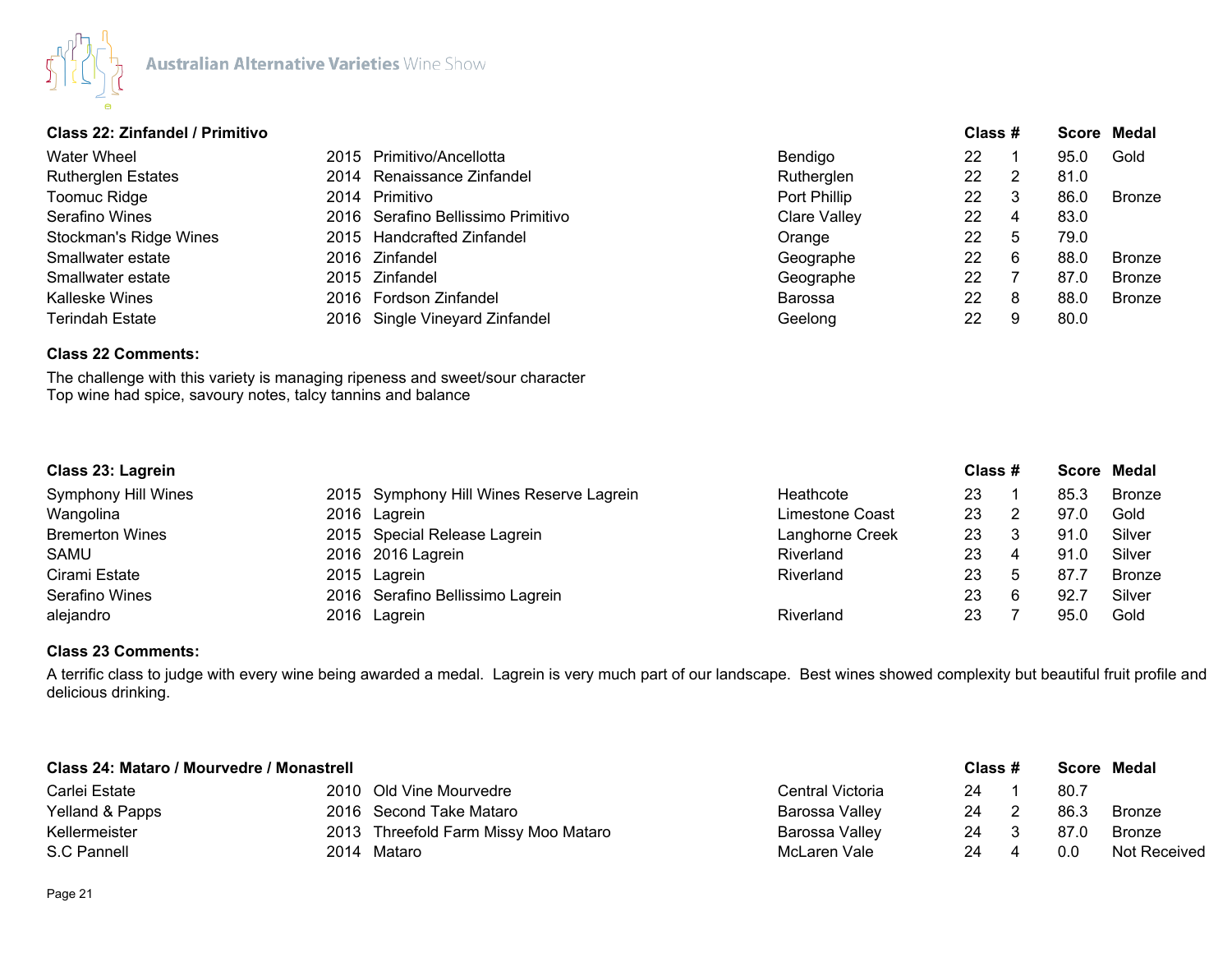

| Magpie Estate            | 2015 Black Sock                        | Barossa Valley  | 24 | 5  | 86.3 | <b>Bronze</b> |
|--------------------------|----------------------------------------|-----------------|----|----|------|---------------|
| Tellurian                | 2015 Tellurian Heathcote Mourvedre     | Heathcote       | 24 | 6  | 82.3 |               |
| <b>Coulter Wines</b>     | 2017 C4 Barossa Valley Mourvedre       | Barossa Valley  | 24 |    | 90.0 | Silver        |
| Syrahmi                  | 2016 Syrahmi Mourvedre                 | Heathcote       | 24 | 8  | 86.0 | Bronze        |
| <b>Three Dark Horses</b> | 2016 Mataro                            | McLaren Vale    | 24 | 9  | 83.3 |               |
| <b>Bremerton Wines</b>   | 2015 Special Release Mourvedre         | Langhorne Creek | 24 | 10 | 85.0 | <b>Bronze</b> |
| Aphelion Wine Co.        | 2016 Mataro                            | McLaren Vale    | 24 | 11 | 86.0 | Bronze        |
| d'Arenberg               | 2015 The Twenty-eight Road             | McLaren Vale    | 24 | 12 | 95.0 | Gold          |
| Syrahmi                  | 2015 Syrahmi Mourvedre                 | Heathcote       | 24 | 13 | 84.0 |               |
| Collins & Co             | 2015 Mataro                            | Limestone Coast | 24 | 14 | 90.0 | Silver        |
| Shingleback              | 2016 Shingleback Kitchen Garden Mataro | McLaren Vale    | 24 | 15 | 96.0 | Gold          |
| Morgan Simpson           | 2013 Plan B                            | Fleurieu        | 24 | 16 | 83.0 |               |
| McGuigan                 | 2014 Founders Series Mataro            | Limestone Coast | 24 | 17 | 83.0 |               |
| The 5OS Project          | 2016 2016 McLaren Vale Mataro          | McLaren Vale    | 24 | 18 | 88.0 | <b>Bronze</b> |
| Dalfarras Wines Pty Ltd  | 2015 2015 Mourvedre                    | Nagambie Lakes  | 24 | 19 | 84.0 |               |

## **Class 24 Comments:**

Top wine is a cracker! - Showing the potential of the variety. Heavy handed oak and drying tannins an issue for some wines.

| Class 25: Malbec                            |      |                                    |                     | Class # |                |      | Score Medal         |
|---------------------------------------------|------|------------------------------------|---------------------|---------|----------------|------|---------------------|
| <b>Brookfields Vineyards</b>                |      | 2016 Sun Dried Malbec              | Hawkes Bay          | 25      |                | 79.3 |                     |
| Arturo                                      |      | 2016 Malbec                        | Heathcote           | 25      | 2              | 79.7 |                     |
| <b>Checkerboard Wines</b>                   |      | 2016 2016 MJK LHC Malbec           | Langhorne Creek     | 25      | 3              | 0.0  | <b>Not Received</b> |
| McGuigan                                    |      | 2015 Founders Series Malbec        | Limestone Coast     | 25      | 4              | 85.7 | <b>Bronze</b>       |
| Veritas                                     |      | 2015 Malbec                        | Barossa Valley      | 25      | 5              | 86.3 | <b>Bronze</b>       |
| The Little Wine Company                     |      | 2015 Llamas in Pyjamas             | Barossa             | 25      | 6              | 90.0 | Silver              |
| The 5OS Project                             |      | 2016 2016 McLaren Vale Malbec Octy | McLaren Vale        | 25      | $\overline{7}$ | 95.0 | Gold                |
| <b>Morris Wines</b>                         |      | 2012 Criollo Malbec                | Swan Hill           | 25      | 8              | 84.0 |                     |
| Brown Brothers Milawa Vineyard Pty Ltd 2015 |      | Vintage Release Malbec             | Heathcote           | 25      | 9              | 85.3 | <b>Bronze</b>       |
| trentham estate                             |      | 2014 cellar reserve malbec         |                     | 25      | 10             | 84.0 |                     |
| Waterwheel                                  |      | 2016 Malbec                        | Bendigo             | 25      | 11             | 86.0 | C                   |
| <b>Bremerton Wines</b>                      |      | 2016 Special Release Malbec        | Langhorne Creek     | 25      | 12             | 88.7 | <b>Bronze</b>       |
| Waterwheel                                  |      | 2015 Malbec                        | Bendigo             | 25      | 13             | 85.3 | <b>Bronze</b>       |
| <b>Taylors Wines</b>                        | 2016 | <b>Taylor Made Malbec</b>          | <b>Clare Valley</b> | 25      | 14             | 85.3 | <b>Bronze</b>       |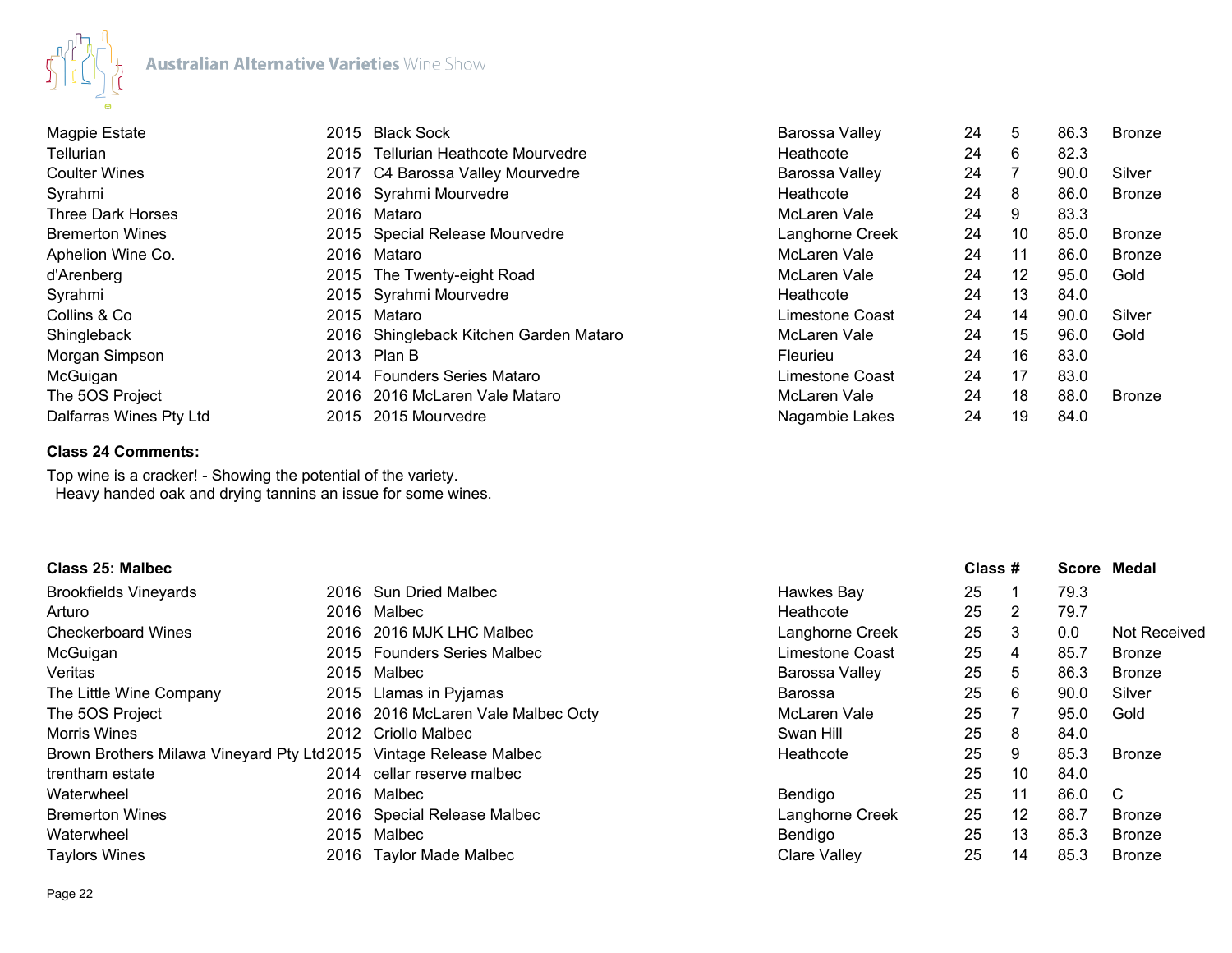

| Jones Winery & Vineyard    | 2015 Malbec                                      | Rutherglen         | 25 | 15 | 84.3 |               |
|----------------------------|--------------------------------------------------|--------------------|----|----|------|---------------|
| <b>Eldredge Vineyards</b>  | 2014 Reserve Malbec                              | Clare Valley       | 25 | 16 | 87.0 | Bronze        |
| La La Land                 | 2016 Malbec                                      | Murray Darling Vic | 25 |    | 87.7 | Bronze        |
| ReWine                     | 2016 Yearling Malbec                             | Alpine Valleys     | 25 | 18 | 83.3 |               |
| <b>Bremerton Wines</b>     | 2015 Special Release Malbec                      | Langhorne Creek    | 25 | 19 | 88.0 | Bronze        |
| <b>Bleasdale Vineyards</b> | 2016 Second Innings Malbec                       | Langhorne Creek    | 25 | 20 | 87.0 | <b>Bronze</b> |
| Saint Clair Family Estate  | 2015 Saint Clair Pioneer Block 17 Plateau Malbec | Hawkes Bay         | 25 | 21 | 86.0 | <b>Bronze</b> |
| <b>Heartland Wines</b>     | 2015 First Release Malbec                        | Langhorne Creek    | 25 | 22 | 84.3 |               |

# **Class 25 Comments:**

Disappointing. Too many wines spoiled by excessive oak, or dilute fruit. Good wines showed vibrancy, freshness and judicious oak-use.

| <b>Class 26: Sagrantino</b> |      |                                           |                      | Class # |    |      | Score Medal   |  |
|-----------------------------|------|-------------------------------------------|----------------------|---------|----|------|---------------|--|
| <b>Balancing Rock Wines</b> |      | 2015 Reserve Sagrantino                   | Granite Belt         | 26      |    | 96.0 | Gold          |  |
| <b>Andrew Peace Wines</b>   |      | 2015 Australia Felix Sagrantino           | Swan Hill            | 26      |    | 86.3 | <b>Bronze</b> |  |
| Oliver's Taranga Vineyards  |      | 2016 Oliver's Taranga Sagrantino          | McLaren Vale         | 26      | 3  | 95.0 | Gold          |  |
| <b>Andrew Peace Wines</b>   |      | 2014 Australia Felix Sagrantino           | North East Victoria  | 26      | 4  | 92.0 | Silver        |  |
| Aphelion Wine Co.           |      | 2015 Sagrantino                           | McLaren Vale         | 26      | 5. | 87.7 | <b>Bronze</b> |  |
| Heathvale Wines Pty Ltd     |      | 2015 'The Belief' Sagrantino              | Eden Valley          | 26      | 6  | 88.0 | <b>Bronze</b> |  |
| TINO I Love You             |      | 2015 Sagrantino                           | Heathcote            | 26      |    | 84.0 |               |  |
| Chalmers                    |      | 2014 Sagrantino                           | Heathcote            | 26      | -8 | 83.0 |               |  |
| Davis Premium Vineyards     |      | 2015 Rogue Series Foot Stomped Sagrantino | <b>Hunter Valley</b> | 26      | -9 | 86.7 | <b>Bronze</b> |  |
| d'Arenberg                  | 2011 | The Cenosilicophobic Cat                  | McLaren Vale         | 26      | 10 | 79.0 |               |  |
| Chrismont                   |      | 2014 La Zona Sagrantino                   | <b>King Valley</b>   | 26      |    | 90.0 | Silver        |  |

## **Class 26 Comments:**

An interesting and diverse bracket, the best showing ripe fruit characters with well weighted tannic grip.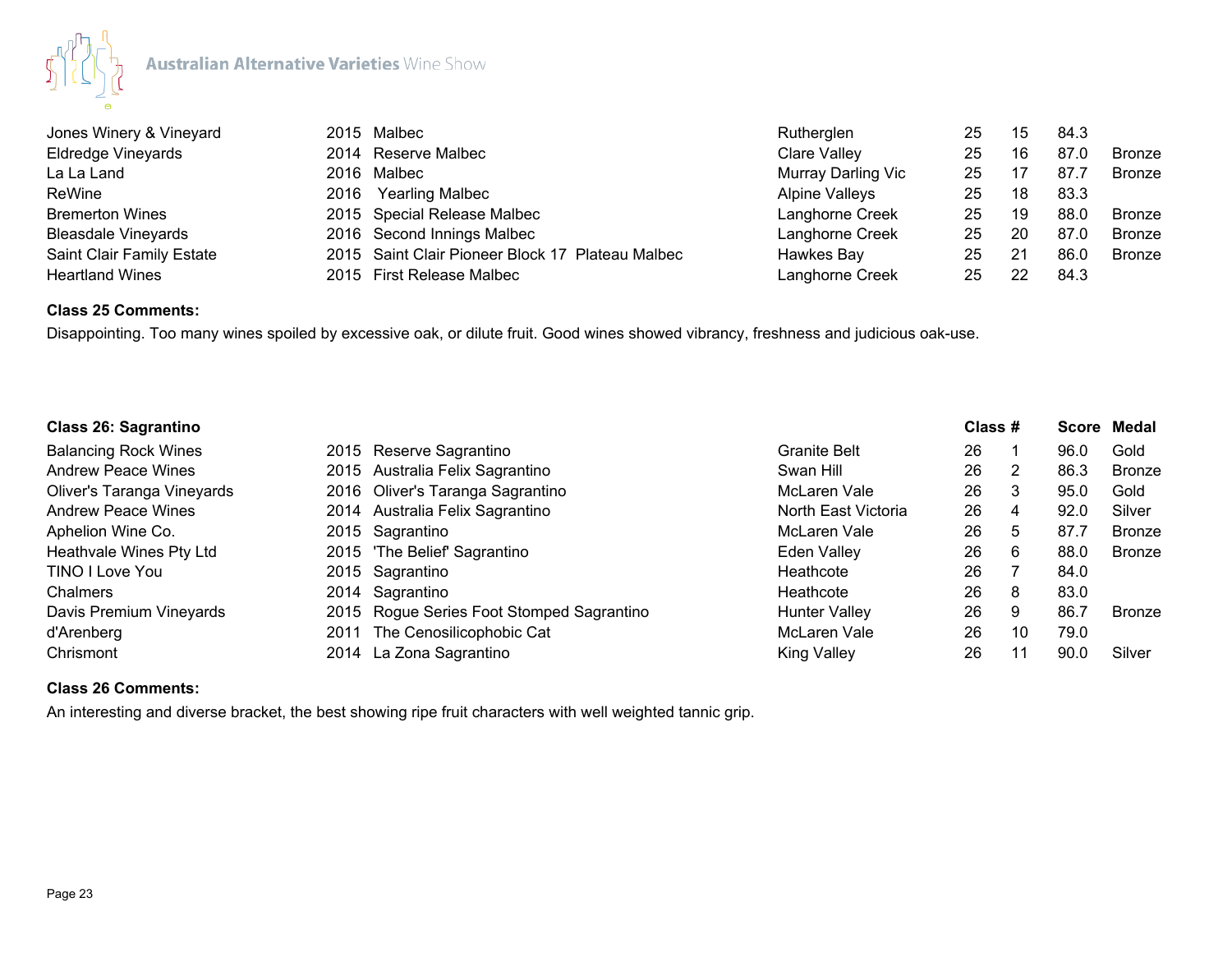

| Class 27: Saperavi         |  |                                           |                           |    | Class # |      | Score Medal   |
|----------------------------|--|-------------------------------------------|---------------------------|----|---------|------|---------------|
| G. Patritti & Co. Pty LTD  |  | 2014 Patritti Saperavi                    | <b>Barossa</b>            | 27 |         | 84.0 |               |
| Bassham                    |  | 2015 Saperavi                             | Riverland                 | 27 |         | 90.0 | Silver        |
| alejandro                  |  | 2016 Saperavi                             | <b>Murray Darling NSW</b> | 27 |         | 86.3 | <b>Bronze</b> |
| <b>Symphony Hill Wines</b> |  | 2016 Symphony Hill Wines Reserve Saperavi | Riverland                 | 27 | 4       | 95.0 | Gold          |
| Sam Miranda                |  | 2014 Saperavi                             | <b>King Valley</b>        | 27 | 5       | 84.0 |               |
| G. Patritti & Co. Pty LTD  |  | 2015 Patritti Saperavi                    | <b>Barossa</b>            | 27 | 6       | 87.3 | <b>Bronze</b> |
| <b>Ten Miles East</b>      |  | 2015 Saperavi                             | Adelaide Hills            | 27 |         | 85.3 | <b>Bronze</b> |
| <b>Billy Button</b>        |  | 2016 'The Squid' Saperavi                 | <b>Alpine Valleys</b>     | 27 | 8       | 85.3 | <b>Bronze</b> |
| <b>Ballandean Estate</b>   |  | 2015 Messing About Saperavi               | <b>Granite Belt</b>       | 27 |         | 96.0 | Gold          |

## **Class 27 Comments:**

Great diversity of styles, mirroring saperavi's chameloan character, and its suitability to a broad range of Australian regions. Oak dominance spoiled a few wines.

| <b>Class 28: Aglianico</b>   |                                         |                       | Class # |    | Score Medal |               |
|------------------------------|-----------------------------------------|-----------------------|---------|----|-------------|---------------|
| Amadio Heritage Range        | 2014 Amadio Wines                       | Barossa Valley        | 28      |    | 89.0        | <b>Bronze</b> |
| Davis Premium Vineyards      | 2016 Lovable Rogue Moon Child Aglianico | Orange                | 28      |    | 88.7        | <b>Bronze</b> |
| L'Enologa                    | 2016 Aglianico                          | Murray Darling Vic    | 28      |    | 91.0        | Silver        |
| L'Enologa                    | 2017 Aglianico                          | Murray Darling Vic    | 28      | 4  | 0.0         | Not Received  |
| <b>Calabria Family Wines</b> | 2015 Calabria Private Bin Aglianico     | <b>Riverina</b>       | 28      | -5 | 84.0        |               |
| <b>Fighting Gully Road</b>   | 2015 Aglianico                          | <b>Alpine Valleys</b> | 28      | 6  | 93.0        | Silver        |
| Chalmers                     | 2013 Aglianico                          | Heathcote             | 28      |    | 83.3        |               |
| Collins & Co.                | 2014 Aglianico                          | Barossa Valley        | 28      | 8  | 95.0        | Gold          |

## **Class 28 Comments:**

A strong, enjoyable class. Most wines showing lovely, fine tannins and slurpy fruit.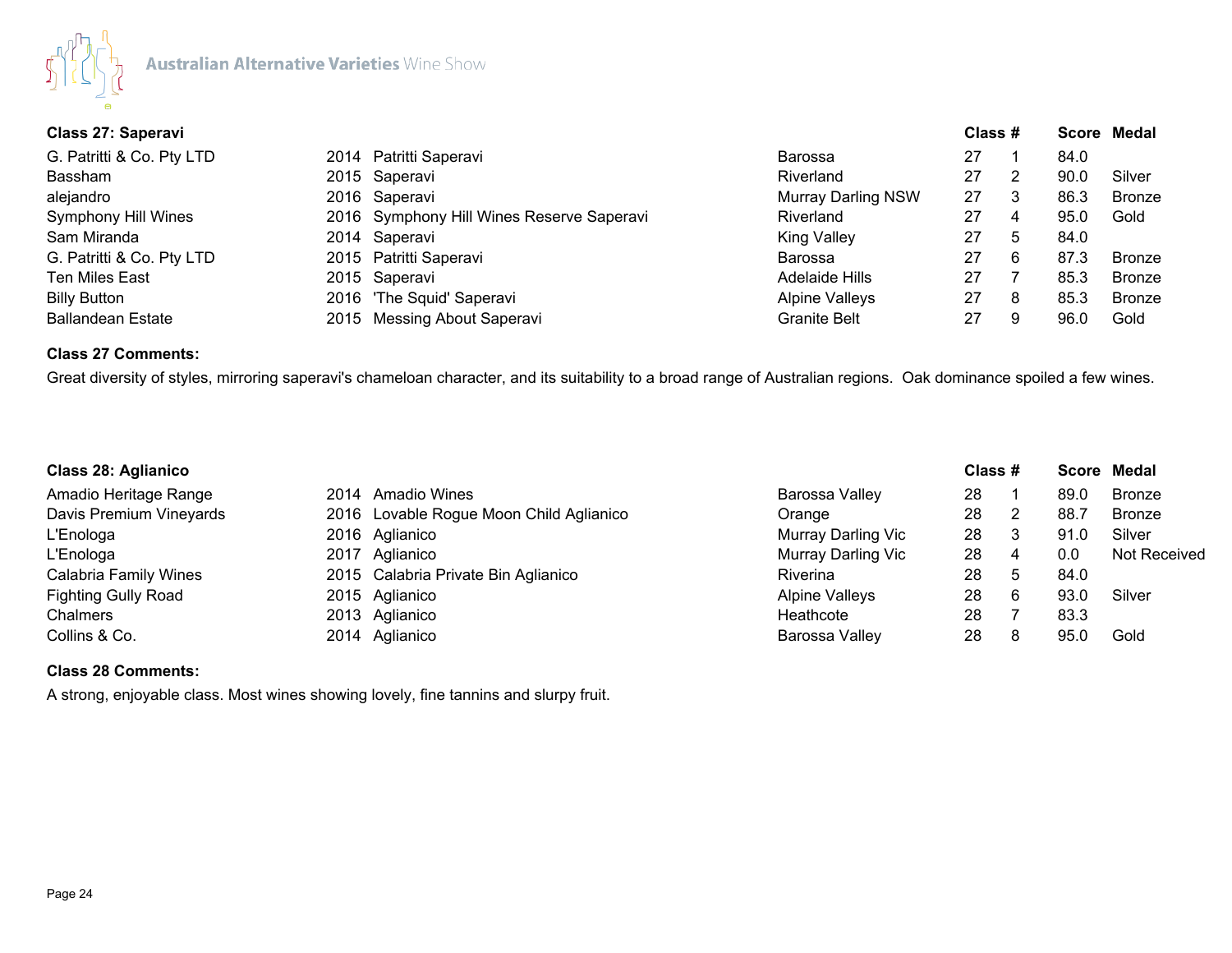

## **Class 29: Montepulciano Class # Score Medal**

| <b>First Drop Wines</b>                                                        |      | 2013 Minchia Adelaide Hills Montepulciano       | Adelaide Hills            | 29 |    | 83.0 |               |
|--------------------------------------------------------------------------------|------|-------------------------------------------------|---------------------------|----|----|------|---------------|
| <b>CIRAMI ESTATE</b>                                                           |      | 2016 Montepulciano                              | Riverland                 | 29 | 2  | 85.0 | <b>Bronze</b> |
| <b>Tenafeate Creek Wines</b>                                                   |      | 2016 One Tree Hill Basket Press Montepulciano   | <b>Mount Lofty Ranges</b> | 29 | 3  | 95.0 | Gold          |
| Serafino Wines                                                                 | 2017 | Serafino Bellissimo Montepulciano               | McLaren Vale              | 29 | 4  | 90.0 | Silver        |
| <b>Bird in Hand</b>                                                            | 2016 | Bird in Hand Montepulciano                      | <b>Adelaide Hills</b>     | 29 | 5  | 0.0  | Not Received  |
| Calabria Family Wines                                                          |      | 2016 Calabria Private Bin Montepulciano         | Riverina                  | 29 | 6  | 84.0 |               |
| alejandro                                                                      | 2016 | Montepulciano                                   | Riverland                 | 29 |    | 88.0 | <b>Bronze</b> |
| <b>Saltram Wine Estates</b>                                                    | 2015 | Saltram Makers Medal Inventor Montepulciano     | Eden Valley               | 29 | 8  | 95.0 | Gold          |
| <b>Rolf Binder Wines</b>                                                       |      | 2016 Montepulciano                              | Eden Valley               | 29 | 9  | 83.0 |               |
| The 5OS Project                                                                | 2015 | 2015 Mount Lofty Montepulciano                  | <b>Mount Lofty Ranges</b> | 29 | 10 | 83.0 |               |
| Brown Brothers Milawa Vineyard Pty Ltd 2016  Cellar Door Release Montepulciano |      |                                                 | Heathcote                 | 29 | 11 | 93.0 | Silver        |
| <b>Kimbolton Wines</b>                                                         | 2016 | Montepulciano                                   | Langhorne Creek           | 29 | 12 | 83.0 |               |
| Whistling Kite Vineyard                                                        | 2015 | Whistling Kite Biodynamic Montepulciano         | Riverland                 | 29 | 13 | 82.0 |               |
| Mundoo Ridge Wines                                                             | 2015 | Montepulciano                                   | Riverland                 | 29 | 14 | 82.3 |               |
| McGuigan                                                                       | 2016 | Shortlist Montepulciano                         | Barossa Valley            | 29 | 15 | 96.0 | Gold          |
| <b>Kirrihill Wines</b>                                                         | 2016 | Piccoli Lotti, Mount Lofty Ranges Montepulciano | <b>Mount Lofty Ranges</b> | 29 | 16 | 87.3 | <b>Bronze</b> |
| Amadio Heritage Range                                                          | 2014 | <b>Amadio Wines</b>                             | <b>Adelaide Hills</b>     | 29 | 17 | 90.0 | Silver        |
| <b>DiGiorgio Family Wines</b>                                                  | 2015 | Montepulciano                                   | Limestone Coast           | 29 | 18 | 92.0 | Silver        |
| Symphony Hill Wines                                                            | 2016 | Symphony Hill Wines Reserve Montepulciano       | Riverland                 | 29 | 19 | 85.0 | <b>Bronze</b> |
| Collins & Co.                                                                  | 2016 | Montepulciano                                   | Limestone Coast           | 29 | 20 | 95.0 | Gold          |
| Calabria Family Wines                                                          | 2017 | The Little Italian Montepulciano                | Riverina                  | 29 | 21 | 91.7 | Silver        |
| alejandro                                                                      | 2017 | Montepulciano                                   | Riverland                 | 29 | 22 | 90.0 | Silver        |
| Tscharke                                                                       | 2016 | The Master                                      | Barossa Valley            | 29 | 23 | 83.7 |               |
| Delinquente Wine Co                                                            | 2017 | The Bullet Dodger                               | Riverland                 | 29 | 24 | 85.7 | <b>Bronze</b> |
| Matriarch and Rogue                                                            | 2016 | Catherine                                       | Clare Valley              | 29 | 25 | 0.0  | Withdrawn     |
| Artwine                                                                        | 2015 | Leave Your Hat On                               | Clare Valley              | 29 | 26 | 91.0 | Silver        |

## **Class 29 Comments:**

A highly consistent class in terms of quality with lots of wines exhibiting good intensity of fruit, structure and appeal. The ones which fell short were those which were out of balance, but generally a solid line-up. "Watch out Shiraz!"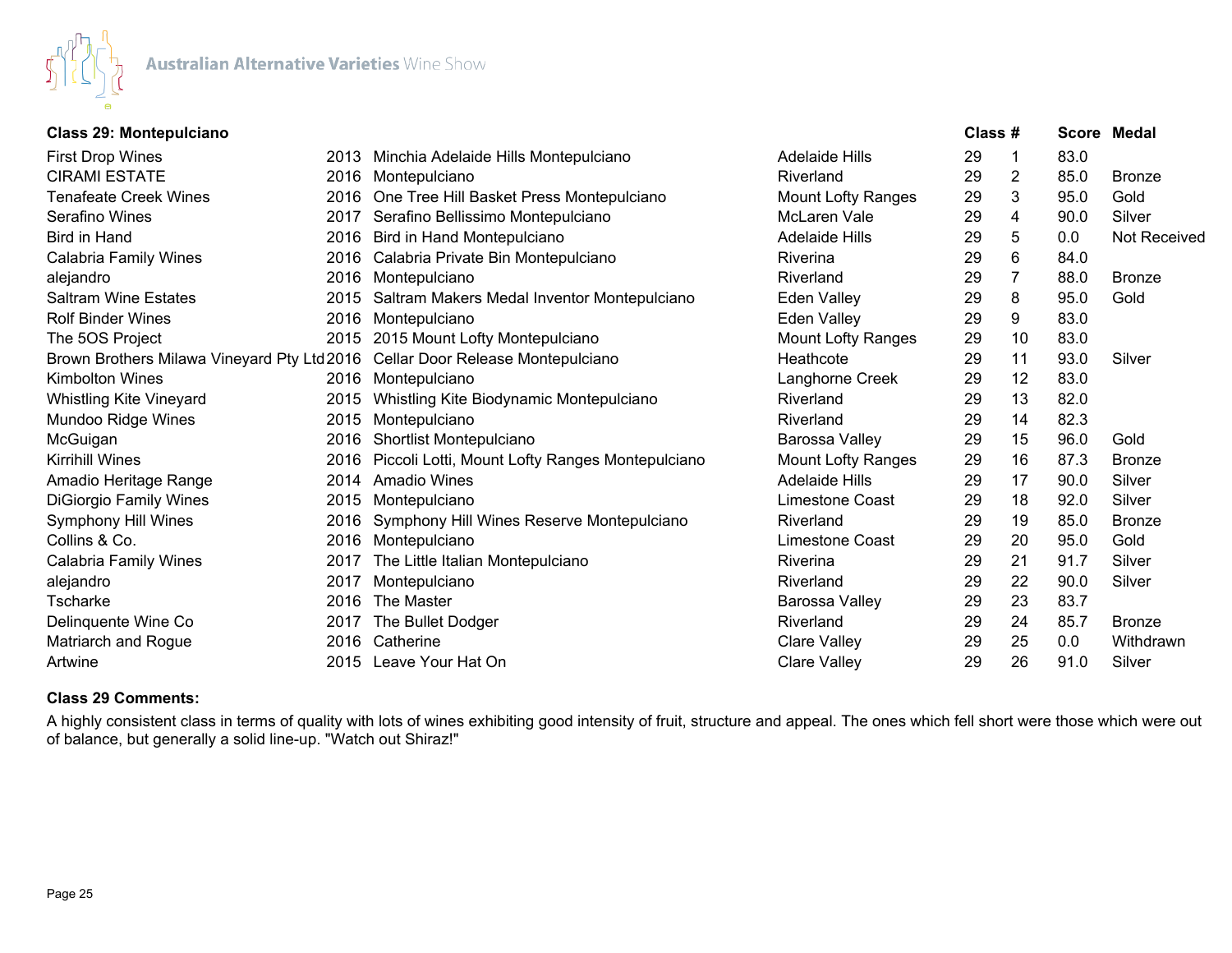

|  |                                                                                                                                                                                                                          | Class # |    |      | Score Medal   |
|--|--------------------------------------------------------------------------------------------------------------------------------------------------------------------------------------------------------------------------|---------|----|------|---------------|
|  | <b>King Valley</b>                                                                                                                                                                                                       | 30      |    | 90.0 | Silver        |
|  | Clare Valley                                                                                                                                                                                                             | 30      |    | 82.0 |               |
|  | Riverland                                                                                                                                                                                                                | 30      |    | 79.0 |               |
|  | Geelong                                                                                                                                                                                                                  | 30      | 4  | 75.0 |               |
|  | Padthaway                                                                                                                                                                                                                | 30      | 5  | 87.0 | <b>Bronze</b> |
|  | McLaren Vale                                                                                                                                                                                                             | 30      | -6 | 80.0 |               |
|  | <b>Granite Belt</b>                                                                                                                                                                                                      | 30      |    | 87.0 | <b>Bronze</b> |
|  | Langhorne Creek                                                                                                                                                                                                          | 30      | 8  | 86.0 | <b>Bronze</b> |
|  | Brown Brothers Milawa Vineyard Pty Ltd 2015 Cellar Door Release Graciano<br>2015 The Grace<br>2016 Graciano<br>2015 Graciano<br>2016 Graciano<br>2016 Graciano<br>2015 Graciano Reserve<br>2016 Special Release Graciano |         |    |      |               |

## **Class 30 Comments:**

A naturally acidic variety the discussion centred around stand alone wines and the suitability of this variety for blending

| Class 31: Nero d'Avola  |      |                                               |                           | Class # |    | <b>Score</b> | Medal         |
|-------------------------|------|-----------------------------------------------|---------------------------|---------|----|--------------|---------------|
| Chalmers                |      | 2016 Nero d'Avola                             | Heathcote                 | 31      | 1  | 88.0         | <b>Bronze</b> |
| Lino Ramble             | 2016 | <b>Tom Bowler</b>                             | McLaren Vale              | 31      | 2  | 89.0         | <b>Bronze</b> |
| Zerella Wines           |      | 2015 La Gita Nero d'Avola                     | McLaren Vale              | 31      | 3  | 87.7         | <b>Bronze</b> |
| <b>Scott Wines</b>      |      | 2016 La Prova Nero d'Avola                    | McLaren Vale              | 31      | 4  | 89.0         | <b>Bronze</b> |
| <b>Taminick Cellars</b> |      | 2013 Nero d'Avola                             | Glenrowan                 | 31      | 5  | 81.3         |               |
| Eldorado Road           |      | 2016 Comrade                                  | North East Victoria       | 31      | 6  | 87.3         | <b>Bronze</b> |
| Tellurian               | 2016 | Tellurian Heathcote Nero D'Avola              | Heathcote                 | 31      | 7  | 84.0         |               |
| Coriole                 | 2017 | Nero d'Avola                                  | McLaren Vale              | 31      | 8  | 81.7         |               |
| Chalmers                | 2017 | Nero d'Avola                                  | Heathcote                 | 31      | 9  | 86.0         | <b>Bronze</b> |
| Vigna Bottin            | 2015 | Nero d'Avola                                  | McLaren Vale              | 31      | 10 | 83.0         |               |
| <b>Taylors Wines</b>    |      | 2016 Taylors Winemakers Project Nero d Avola  | McLaren Vale              | 31      | 11 | 86.0         | <b>Bronze</b> |
| <b>Bassham</b>          | 2017 | Nero d'Avola                                  | Riverland                 | 31      | 12 | 90.0         | Silver        |
| Fox Gordon              | 2016 | The Dark Prince                               | <b>Adelaide Hills</b>     | 31      | 13 | 88.7         | <b>Bronze</b> |
| Hither & Yon            | 2017 | Nero d'Avola                                  | McLaren Vale              | 31      | 14 | 95.0         | Gold          |
| trentham estate         |      | 2015 the family nero d'avola                  | <b>Murray Darling NSW</b> | 31      | 15 | 84.0         |               |
| Symphony Hill Wines     |      | 2015 Symphony Hill Wines Reserve Nero D'Avola | Heathcote                 | 31      | 16 | 89.0         | <b>Bronze</b> |
| Cosa Nostra             |      | 2016 Nero d'Avola                             | Heathcote                 | 31      | 17 | 86.7         | <b>Bronze</b> |
| McCarthy's Orchard      | 2016 | The Little Lady                               | McLaren Vale              | 31      | 18 | 88.0         | <b>Bronze</b> |
| Amato Vino              | 2017 | Nero d'Avola                                  | Riverland                 | 31      | 19 | 88.3         | <b>Bronze</b> |
| Collins & Co            |      | 2016 Nero dÁvola                              | Barossa Valley            | 31      | 20 | 83.0         |               |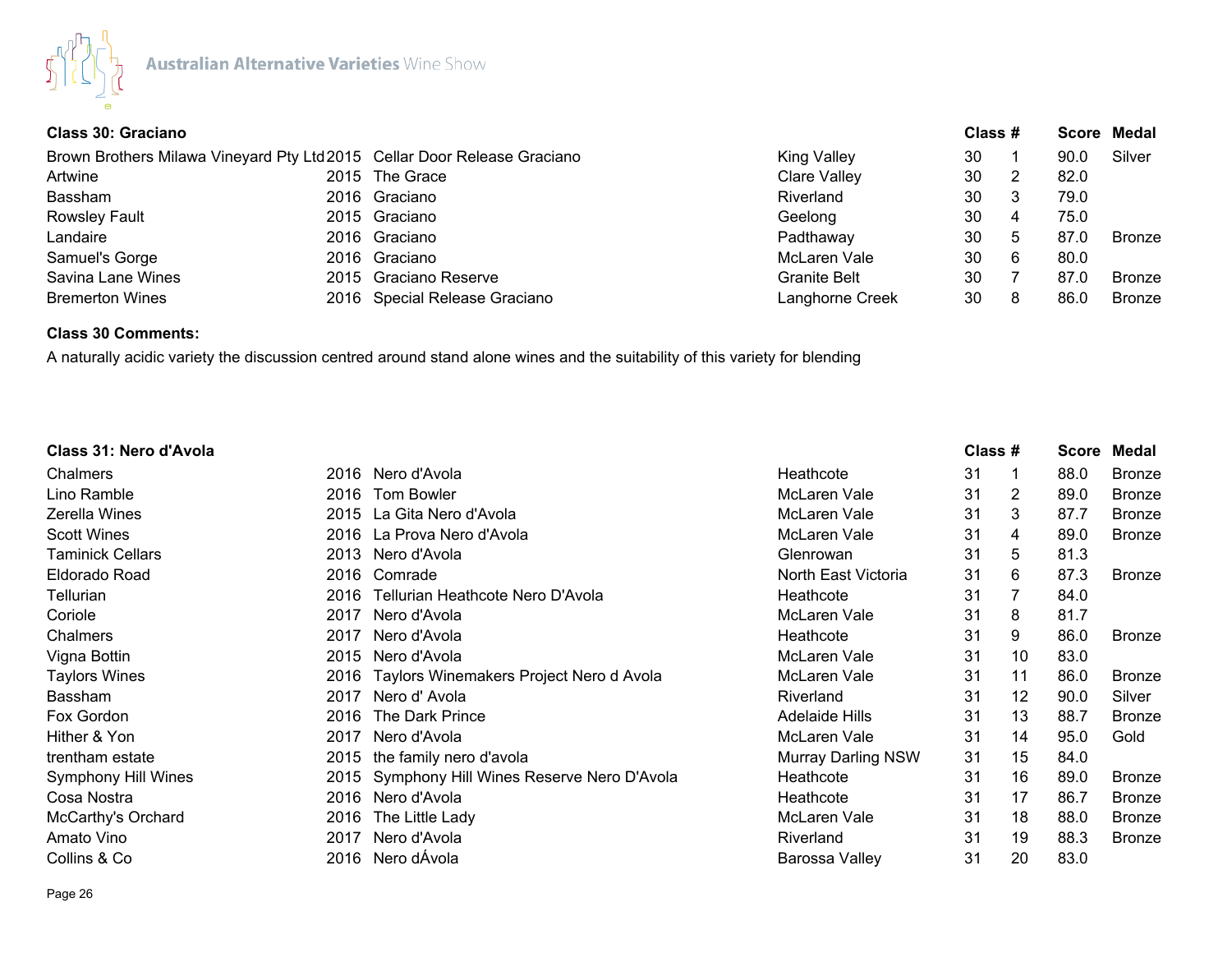

| alejandro               | Nero d'Avola<br>2017                   | Riverland                 | 31 | 21 | 88.0 | Bronze              |
|-------------------------|----------------------------------------|---------------------------|----|----|------|---------------------|
| <b>Handpicked Wines</b> | Trial Batch Neero d'Avola<br>2017      | <b>Murray Darling NSW</b> | 31 |    | 85.0 | Bronze              |
| Calabria Family Wines   | 2016 Calabria Private Bin Nero D'Avola | Riverina                  | 31 |    | 0.0  | Withdrawn           |
| SAMU                    | 2016 2016 Nero d'Avola                 | Riverland                 | 31 | 24 | 85.0 | Bronze              |
| <b>SHERRAH Wines</b>    | 2016 Nero d'Avola                      | McLaren Vale              | 31 | 25 | 90.0 | Silver              |
| Bird in Hand            | 2016 Bird in Hand Nero d'Avola         | Adelaide Hills            | 31 | 26 | 0.0  | <b>Not Received</b> |

## **Class 31 Comments:**

A lot of delicious wines, but even many of the lovely ones were light, juicy and simplistic. The top wine showed density and concentration as well as freshness and prettiness.

|                             | Class 32A: Other red Iberian varieties and blends |                        |     |    | Score Medal |               |
|-----------------------------|---------------------------------------------------|------------------------|-----|----|-------------|---------------|
| AMVX                        | Mencia<br>2017                                    | McLaren Vale           | 32A | -1 | 83.0        |               |
| Stanton & Killeen           | 2016 The Prince Reserva                           | Rutherglen             | 32A | 2  | 81.0        |               |
| McWilliam's Wines           | 2016 Hanwood 1913 Touriga                         | <b>Riverina</b>        | 32A | -3 | 87.0        | Bronze        |
| G. Patritti & Co. Pty LTD   | Patritti Trincadeira<br>2015                      | Barossa Valley         | 32A | 4  | 83.0        |               |
| <b>RICCA TERRA VINTNERS</b> | TINTA BARROCA<br>2017                             | Riverland              | 32A | 5  | 87.0        | Bronze        |
| Mansfield wines             | 2015 2015 Tinto Cao                               | Mudgee                 | 32A | -6 | 77.0        |               |
| S.C Pannell                 | 2015 Red Dog Tinta Cao                            | McLaren Vale           | 32A |    | 0.0         | Not Received  |
| Tscharke                    | <b>Matching Socks</b><br>2017                     | Barossa Valley         | 32A | 8  | 88.0        | <b>Bronze</b> |
| Old Jarvie                  | The Saviour<br>2016                               | McLaren Vale           | 32A | -9 | 79.0        |               |
| d'Arenberg                  | 2016 The Anthropocene Epoch                       | McLaren Vale           | 32A | 10 | 0.0         | Withdrawn     |
| Mount Majura Vineyard       | Mount Majura Vineyard Touriga<br>2016             | Canberra District      | 32A | 11 | 83.0        |               |
| DeBortoli Wines             | Vinoque Novo Tinto<br>2017                        | <b>King Valley</b>     | 32A | 12 | 87.0        | <b>Bronze</b> |
| Lino Ramble                 | <b>Blind Man's Bluff</b><br>2017                  | McLaren Vale           | 32A | 13 | 83.0        |               |
| <b>RedHeads Wine</b>        | 2016 Vin'atus                                     | <b>Adelaide Plains</b> | 32A | 14 | 82.0        |               |
| <b>Mansfield Wines</b>      | 2015 Touriga Nacional                             | Mudgee                 | 32A | 15 | 82.0        |               |

## **Class 32A Comments:**

These varieties can be aromatic and dense as stand alone; here ,disappointingly, many wines were over ripe or lacked clarity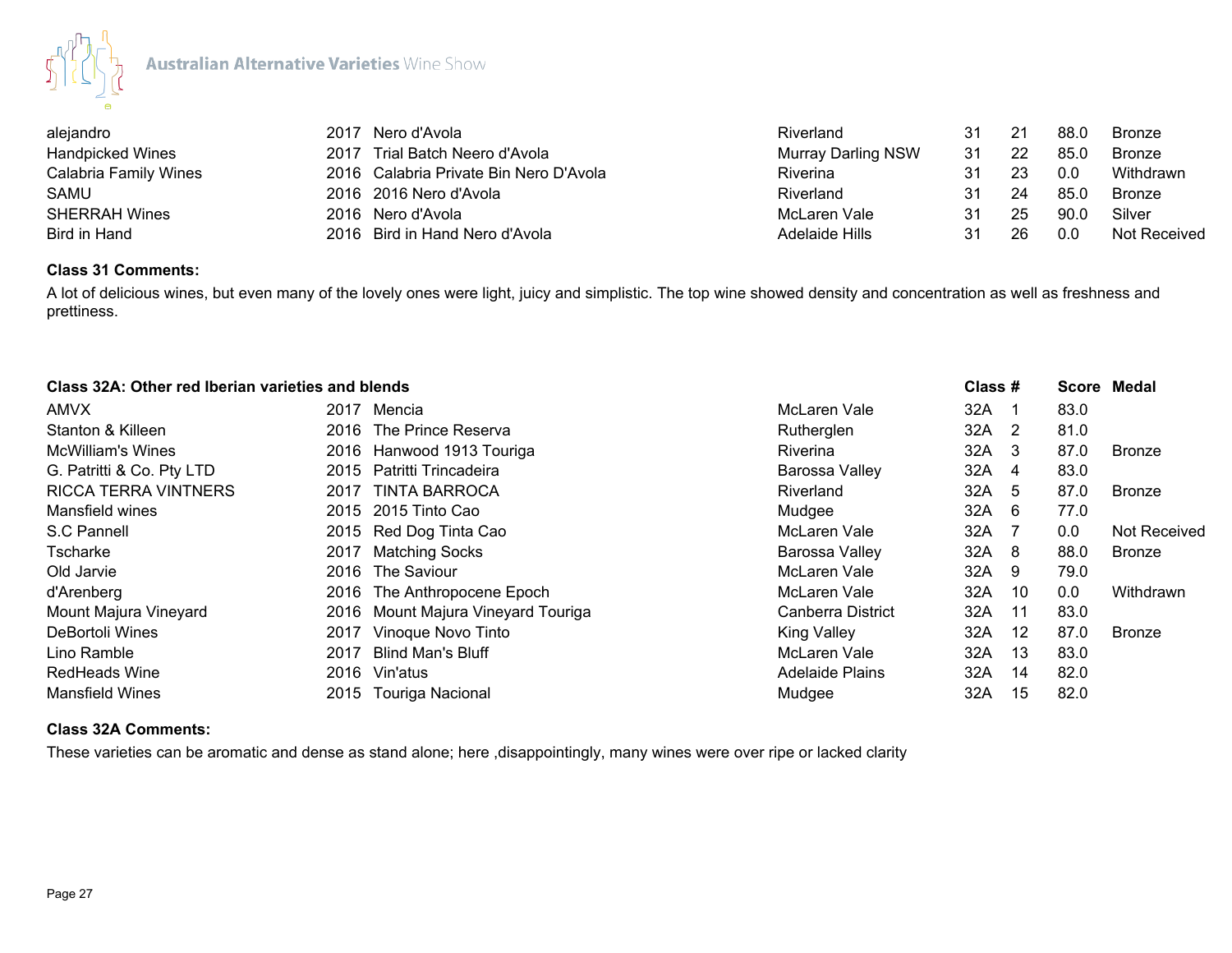

## **Class 32B: Other red Italian varieties and blends Class # Score Medal**

| <b>First Drop Wines</b>     |      | 2014 The Big Blind Adelaide Hills Nebbiolo Barbera | <b>Adelaide Hills</b>     | 32B | -1 | 85.3 | <b>Bronze</b> |
|-----------------------------|------|----------------------------------------------------|---------------------------|-----|----|------|---------------|
| <b>RedHeads Wine</b>        |      | 2016 R'dotto Royale                                | Barossa Valley            | 32B | 2  | 84.3 |               |
| <b>Heartland Wines</b>      | 2014 | Sposa e Sposa                                      | Langhorne Creek           | 32B | 3  | 90.0 | Silver        |
| Pizzini                     | 2015 | Canaiolo                                           | King Valley               | 32B | 4  | 85.0 | <b>Bronze</b> |
| Michelini Wines             | 2016 | Marzemino                                          | North East Victoria       | 32B | 5  | 85.0 | <b>Bronze</b> |
| <b>VIGNA CANTINA</b>        | 2016 | Negro Amaro                                        | Barossa Valley            | 32B | 6  | 0.0  | Not Received  |
| MicheliniWines              |      | 2016 Michelini Teroldego                           | <b>Alpine Valleys</b>     | 32B | 7  | 90.0 | Silver        |
| Montevecchio                | 2017 | Rosso                                              | Heathcote                 | 32B | 8  | 90.0 | Silver        |
| Centennial                  | 2016 | Reserve Rondinella Corvina                         | Orange                    | 32B | 9  | 90.3 | Silver        |
| Freeman Vineyards           |      | 2013 Secco                                         | <b>Hilltops</b>           | 32B | 10 | 81.0 |               |
| Amato Vino                  | 2015 | Teroldego                                          | Margaret River            | 32B | 11 | 92.0 | Silver        |
| <b>Big Easy Radio</b>       | 2016 | <b>Funtime Fountain</b>                            | McLaren Vale              | 32B | 12 | 88.0 | <b>Bronze</b> |
| Cosa Nostra                 |      | 2016 Il Capo                                       | Yarra Valley              | 32B | 13 | 83.0 |               |
| <b>Beach Road Wines</b>     | 2016 | <b>Bonnie Hoare</b>                                | Langhorne Creek           | 32B | 14 | 84.0 |               |
| <b>Bike &amp; Barrel</b>    | 2015 | <b>House Block Refosco</b>                         | <b>Alpine Valleys</b>     | 32B | 15 | 90.0 | Silver        |
| <b>RICCA TERRA VINTNERS</b> |      | 2017 FIRST & FINAL                                 | Murray Darling Vic        | 32B | 16 | 87.0 | <b>Bronze</b> |
| <b>Ringer Reef</b>          |      | 2017 Vespolina                                     | <b>Alpine Valleys</b>     | 32B | 17 | 86.0 | <b>Bronze</b> |
| Delinquente Wine Co         |      | 2017 Roxanne the Razor                             | Riverland                 | 32B | 18 | 88.0 | <b>Bronze</b> |
| <b>Grove Estate Wines</b>   | 2016 | The Italian                                        | Hilltops                  | 32B | 19 | 85.0 | <b>Bronze</b> |
| Matavino                    | 2015 | Dolcetto                                           | Auckland                  | 32B | 20 | 83.0 |               |
| Koerner Wine                | 2017 | Mammolo                                            | <b>Clare Valley</b>       | 32B | 21 | 80.0 |               |
| SAMU                        | 2016 | 2016 Nero d'Avola Lagrein                          | Riverland                 | 32B | 22 | 85.0 | <b>Bronze</b> |
| Dott.                       | 2017 | Pavana                                             | Heathcote                 | 32B | 23 | 87.0 | <b>Bronze</b> |
| <b>Billy Button</b>         | 2016 | 'The Clandestine' Schioppettino                    | <b>Alpine Valleys</b>     | 32B | 24 | 87.0 | <b>Bronze</b> |
| Dott.                       | 2017 | Schioppettino                                      | Heathcote                 | 32B | 25 | 90.0 | Silver        |
| <b>Hofer Family Wines</b>   | 2015 | Lagrein                                            | Langhorne Creek           | 32B | 26 | 0.0  | Not Received  |
| Montevecchio                | 2017 | Mildura Rosso                                      | <b>Murray Darling Vic</b> | 32B | 27 | 0.0  | Withdrawn     |

## **Class 32B Comments:**

What a great mix of varieties; the best wines are fresh, vibrant and have good acid balance Keep on with the adventure!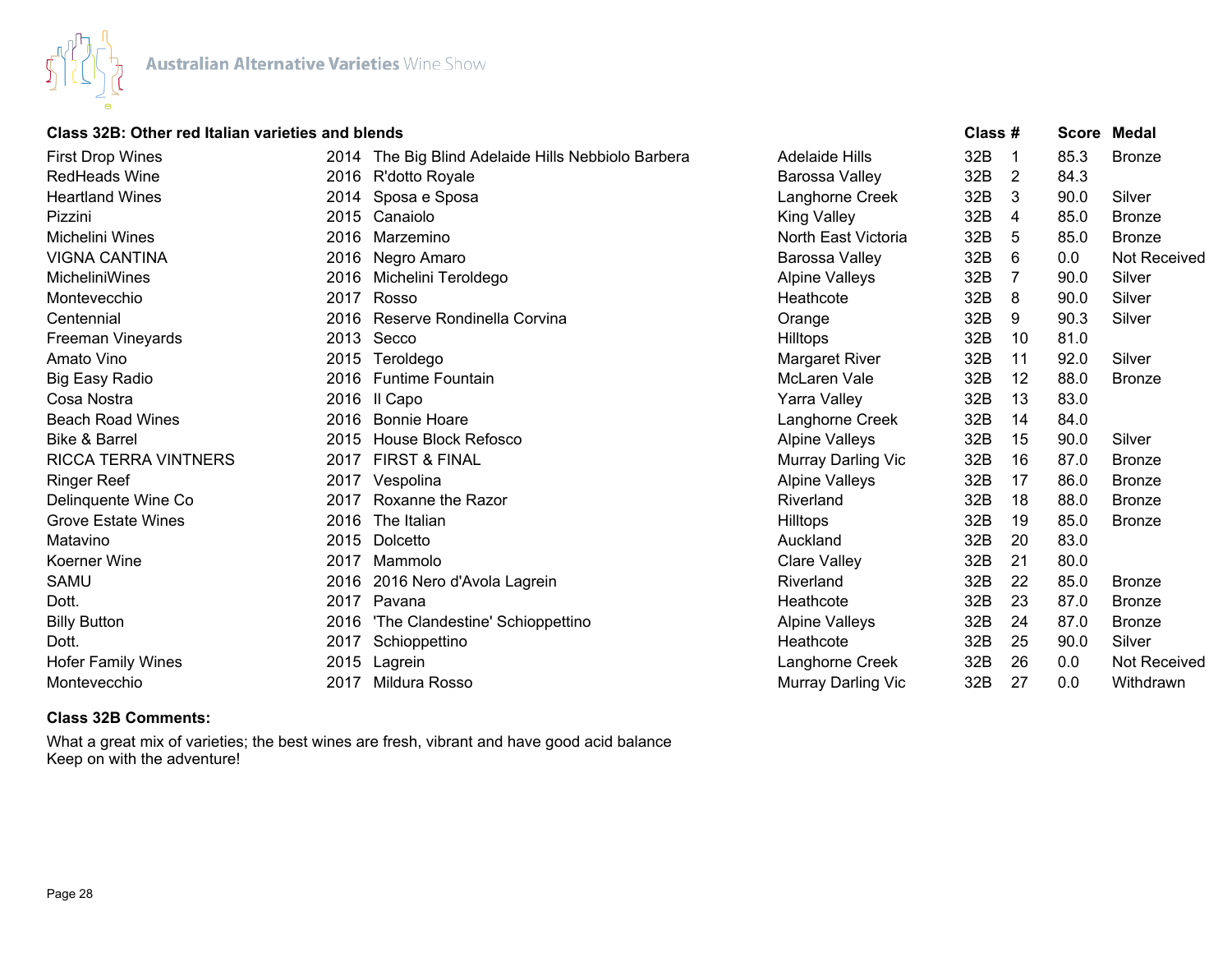

# **Class 32C: Other red medium-bodied varieties and blends Class # Score Medal**

| Bike & Barrel                              |      | 2015 Ridge Top Pinotage                | <b>Alpine Valleys</b>     | 32C |     | 85.0 | <b>Bronze</b> |
|--------------------------------------------|------|----------------------------------------|---------------------------|-----|-----|------|---------------|
| Humis Vineyard                             |      | 2015 Carménère                         | Heathcote                 | 32C | 2   | 0.0  | Not Received  |
| Judge Rock Pinot Wines                     | 2013 | Judge Rock St Laurent                  | Central Otago             | 32C | 3   | 86.0 | <b>Bronze</b> |
| Tahbilk                                    |      | 2016 2016 Cabernet Franc               | Nagambie Lakes            | 32C | 4   | 84.0 |               |
| Hahndorf Hill                              | 2015 | <b>Blueblodd Blaufrankisch</b>         | <b>Adelaide Hills</b>     | 32C | 5   | 89.0 | <b>Bronze</b> |
| <b>Golding WInes</b>                       | 2017 | Ombre Gamay                            | Lenswood                  | 32C | 6   | 95.0 | Gold          |
| Big Easy radio                             | 2016 | Forget Babylon                         | Langhorne Creek           | 32C |     | 96.0 | Gold          |
| The 5OS Project                            |      | 2016 2016 SA Nero Blend                | Barossa Valley            | 32C | 8   | 86.3 | <b>Bronze</b> |
| Brown Brothers Milawa Vineyard             | 2015 | Cellar Door Release Carmenere          | Heathcote                 | 32C | 9   | 88.7 | <b>Bronze</b> |
| John Gehrig Wines                          |      | 2016 Gamay 2016                        | <b>King Valley</b>        | 32C | 10  | 81.3 |               |
| Chateau Yaldara                            | 2016 | <b>Retro Collection Cabernet Franc</b> | Barossa Valley            | 32C | 11  | 96.0 | Gold          |
| <b>B Seppelt &amp; Sons Limited</b>        | 2016 | Seppelt Drumborg Pinot Meunier         | Henty                     | 32C | 12  | 89.0 | <b>Bronze</b> |
| <b>Brown Brothers</b>                      | 2015 | Vintage Release Gamay                  | King Valley               | 32C | 13  | 83.3 |               |
| d'Arenberg                                 | 2015 | <b>Conscious Biosphere</b>             | McLaren Vale              | 32C | 14  | 89.0 | <b>Bronze</b> |
| Morris Wines                               | 2013 | <b>Blue Imperial</b>                   | Rutherglen                | 32C | 15  | 83.0 |               |
| <b>Topper's Mountain Wines</b>             |      | 2014 wild ferment Pinotage Viognier    | New England Australia     | 32C | 16  | 84.0 |               |
| Mount Majura Vineyard                      |      | 2016 Mondeuse                          | Canberra District         | 32C | 17  | 95.0 | Gold          |
| trentham estate                            | 2015 | cellar reserve nero saparavi           | <b>Murray Darling NSW</b> | 32C | 18  | 90.0 | Silver        |
| Brown Brothers Milawa Vineyard Pty Ltd2017 |      | Explorer Tarrango                      | Murray Darling Vic        | 32C | 19  | 86.3 | <b>Bronze</b> |
| Koerner Wine                               |      | 2016 La Corse                          | Clare Valley              | 32C | -20 | 87.3 | <b>Bronze</b> |
| St Leonards Vineyard                       |      | 2015 Cabernet Franc                    | Rutherglen                | 32C | 21  | 84.0 |               |

# **Class 32C Comments:**

Obviously a varied class, but mostly strong, well made, interesting wines. Oak an issue in some wines.

# **Class 32D: Other red full-bodied varieties and blends Class # Score Medal**

| <b>Brown Brothers</b>        | 2017 Mystique                           | Swan Hill             | 32D   |    | 0.0    | Withdrawn     |
|------------------------------|-----------------------------------------|-----------------------|-------|----|--------|---------------|
| <b>Symphony Hill Wines</b>   | 2014 Symphony Hill Wines Reserve Tannat | New England Australia | 32D   |    | 86.3   | <b>Bronze</b> |
| <b>Forester Estate</b>       | 2015 Jack out the Box Fer               | Margaret River        | 32D   |    | 84.3   |               |
| Just Red Wines               | 2016 Tannat                             | <b>Granite Belt</b>   | 32D   |    | 87.3   | <b>Bronze</b> |
| <b>Calabria Family Wines</b> | 2015 Calabria Private Bin St Macaire    | <b>Riverina</b>       | 32D   | -6 | 90.C   | Silver        |
| <b>Forester Estate</b>       | 2014 Jack out the Box Fer               | Margaret River        | 32D   |    | 86.3   | <b>Bronze</b> |
| <b>Taminick Cellars</b>      | 2015 Durif Nero                         | Glenrowan             | 32D . |    | 87.0 C |               |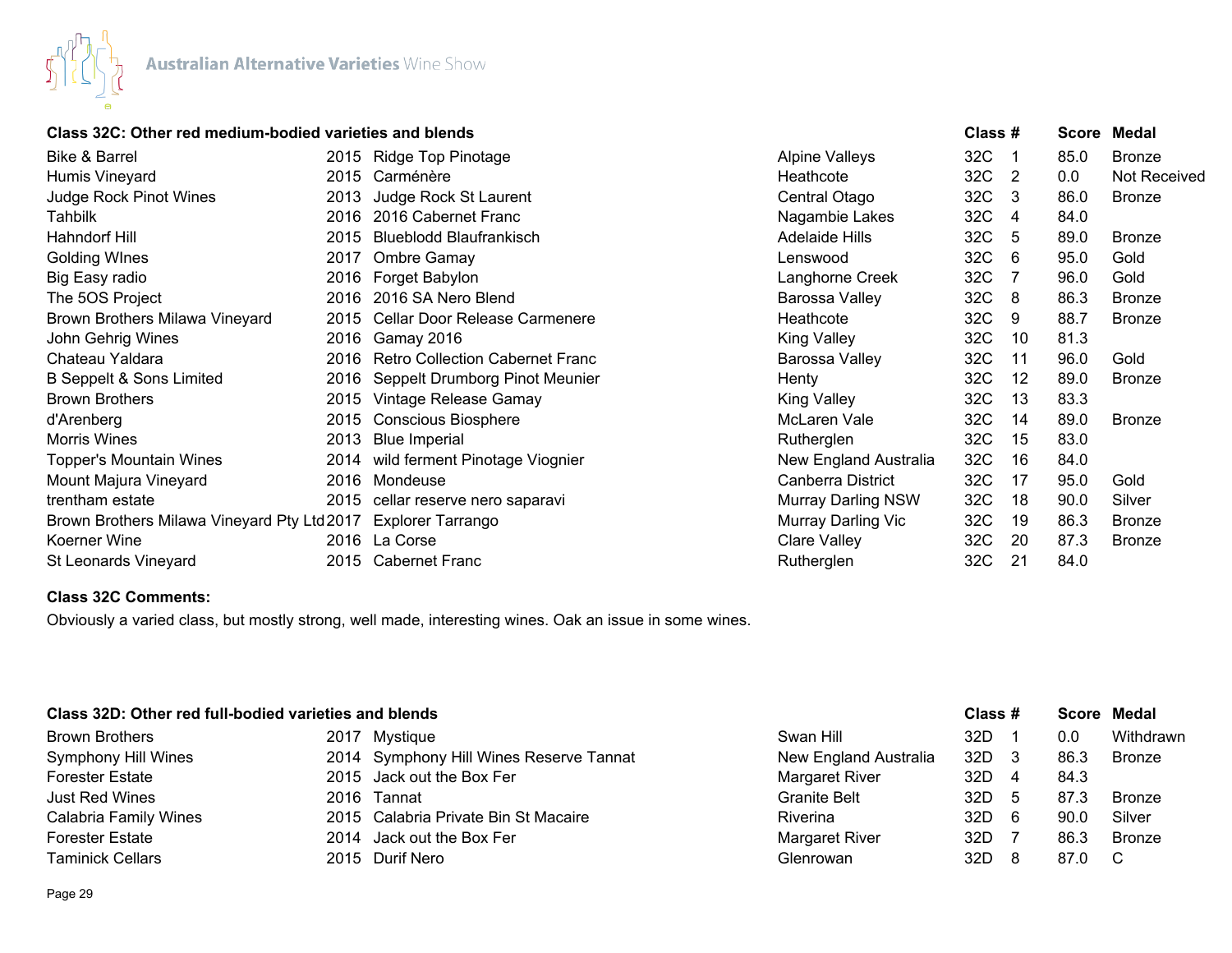

# **Class 32D Comments:**

Good to see some brand new varietals coming through that make for good blending or stand alone wines. A small class makes it difficult to generalise, but it had an overall feeling of work in progress with exciting potential starting to be realised. Less oak would have allowed more to shine.

| Class 33: Rose                |      |                                 |                           | Class # |                |      | <b>Score Medal</b> |
|-------------------------------|------|---------------------------------|---------------------------|---------|----------------|------|--------------------|
| <b>Fighting Gully Road</b>    |      | 2017 Rose'                      | <b>Beechworth</b>         | 33      | -1             | 85.0 | <b>Bronze</b>      |
| <b>Willow Bridge Estate</b>   | 2017 | rosa de solana                  | Geographe                 | 33      | $\overline{2}$ | 85.0 | <b>Bronze</b>      |
| Longview Vineyard             | 2017 | Longview Nebbiolo Rosato        | <b>Adelaide Hills</b>     | 33      | 3              | 87.0 | <b>Bronze</b>      |
| Cellarmasters                 | 2017 | Stefano Di Qualita Pale Rosato  | <b>Currency Creek</b>     | 33      | 4              | 83.0 |                    |
| 2x2                           | 2017 | Nebbiolo Barbera Rose           | <b>Alpine Valleys</b>     | 33      | 5              | 86.0 | <b>Bronze</b>      |
| L'Enologa                     | 2017 | Sangiovese Rosato               | Murray Darling Vic        | 33      | 6              | 87.0 | <b>Bronze</b>      |
| Coriole Vineyards             | 2017 | <b>Coriole Rose</b>             | <b>McLaren Vale</b>       | 33      | 7              | 86.0 | <b>Bronze</b>      |
| Cato                          | 2017 | Rose                            | Hilltops                  | 33      | 8              | 87.0 | <b>Bronze</b>      |
| <b>Pikes Wines</b>            | 2017 | Luccio Rose                     | <b>Clare Valley</b>       | 33      | 9              | 84.0 |                    |
| Freeman Vineyards             | 2017 | Rondo Rose                      | Hilltops                  | 33      | 10             | 85.3 | <b>Bronze</b>      |
| James and Co                  | 2017 | Sangiovese Rose                 | <b>Beechworth</b>         | 33      | 11             | 84.0 |                    |
| Kimbolton Wines               | 2017 | Montepulciano Rose              | Langhorne Creek           | 33      | 12             | 95.0 | Gold               |
| Mr Mick                       | 2017 | Mr Mick Rose'                   | <b>Clare Valley</b>       | 33      | 13             | 95.0 | Gold               |
| Wangolina                     | 2017 | Rose                            | Limestone Coast           | 33      | 14             | 89.0 | <b>Bronze</b>      |
| <b>Susuro Wines</b>           | 2017 | Rose                            | Murray Darling Vic        | 33      | 15             | 83.3 |                    |
| <b>Tenafeate Creek Wines</b>  | 2017 | One Tree Hill Sangiovese Rose   | <b>Mount Lofty Ranges</b> | 33      | 16             | 85.0 | <b>Bronze</b>      |
| SAMU                          | 2016 | 2016 Montepulciano              |                           | 33      | 17             | 83.7 |                    |
| Cellarmasters                 | 2017 | Stefano Mia Vita Pale Rose      | <b>Murray Darling NSW</b> | 33      | 18             | 88.7 | <b>Bronze</b>      |
| LaZona                        | 2017 | Rosato                          | <b>King Valley</b>        | 33      | 19             | 85.0 | <b>Bronze</b>      |
| <b>DiGiorgio Family Wines</b> | 2017 | Dolcetto Rose                   | <b>Limestone Coast</b>    | 33      | 20             | 85.3 | <b>Bronze</b>      |
| <b>Hedonist Wines</b>         | 2017 | Sangiovese Rose                 | <b>McLaren Vale</b>       | 33      | 21             | 90.0 | Silver             |
| <b>RICCA TERRA VINTNERS</b>   | 2017 | <b>COLOUR OF CALMNESS</b>       | Riverland                 | 33      | 22             | 84.0 |                    |
| S.C Pannell                   | 2017 | Nebbiolo Rose                   | <b>Adelaide Hills</b>     | 33      | 23             | 0.0  | Not Received       |
| Chalmers                      | 2017 | Rosato                          | Heathcote                 | 33      | 24             | 95.0 | Gold               |
| <b>Tenafeate Creek Wines</b>  | 2017 | One Tree Hill Tempranillo Rose  | <b>Mount Lofty Ranges</b> | 33      | 25             | 84.0 |                    |
| Koerner Wine                  | 2017 | Rose                            | <b>Clare Valley</b>       | 33      | 26             | 80.7 |                    |
| <b>Cockfighters Ghost</b>     | 2017 | Single Vineyard Sangiovese Rose | McLaren Vale              | 33      | 27             | 95.0 | Gold               |
| <b>Dalfarras</b>              | 2017 | 2017 Rosato                     | <b>Goulburn Valley</b>    | 33      | 28             | 95.0 | Gold               |
| The Patch                     | 2017 | Nero Ros'e                      | Glenrowan                 | 33      | 29             | 85.3 | C                  |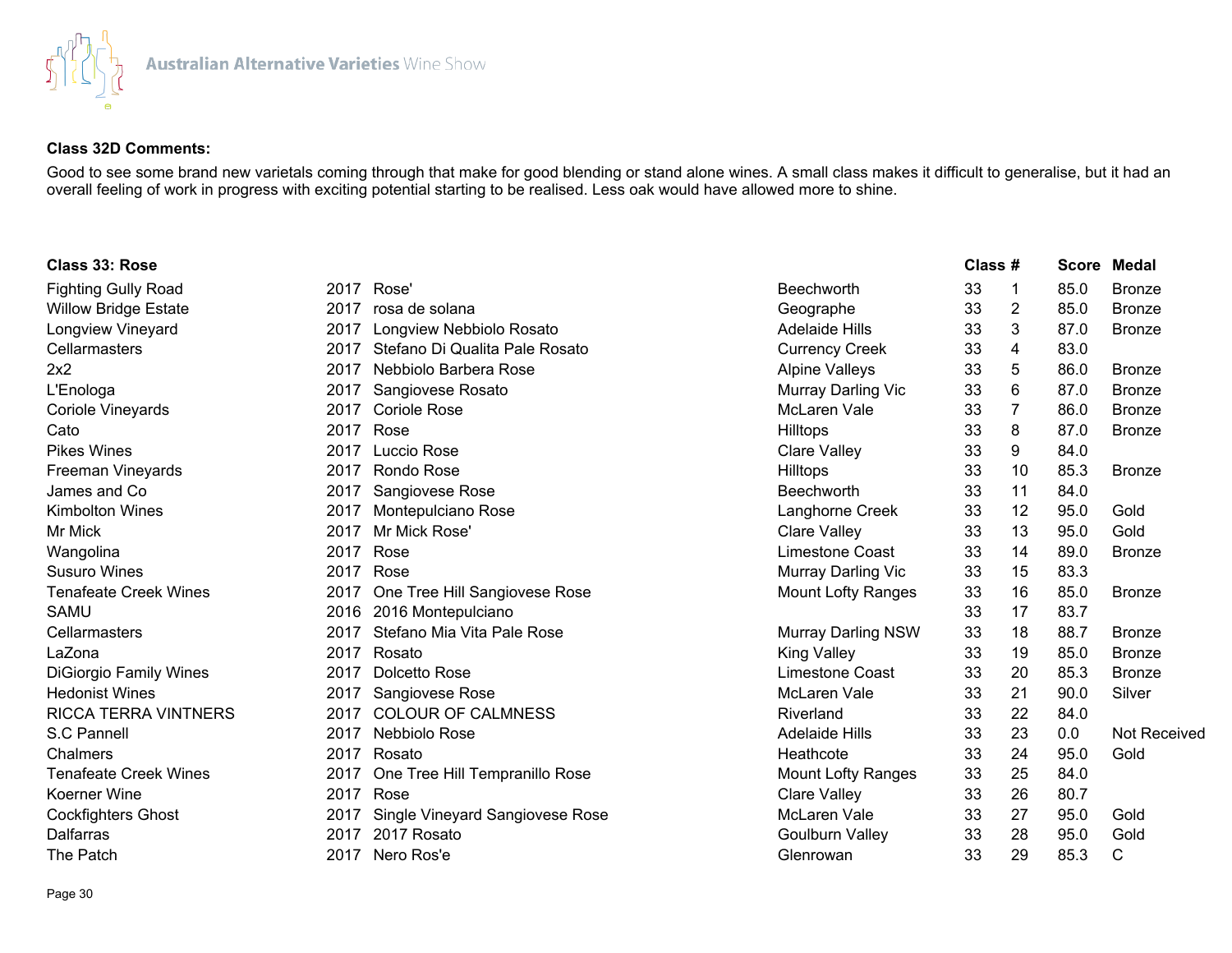

| Galli Estate                                 |      | 2017 Camelback Nebbiolo Rose       | Heathcote             | 33 | 30 | 86.3 | Bronze        |
|----------------------------------------------|------|------------------------------------|-----------------------|----|----|------|---------------|
| The Yalumba Wine Company                     | 2017 | Yalumba Y Series Sangiovese Rose   |                       | 33 | 31 | 84.0 |               |
| Old Jarvie                                   | 2017 | The Charitable                     | <b>McLaren Vale</b>   | 33 | 32 | 85.3 | <b>Bronze</b> |
| Artwine                                      | 2017 | <b>Temptress Rose</b>              | Clare Valley          | 33 | 33 | 86.0 | <b>Bronze</b> |
| Calabria Family Wines                        | 2016 | The Little Italian Sangiovese Rose | Riverina              | 33 | 34 | 84.0 |               |
| Montevecchio                                 | 2017 | Mildura Rosato                     | Murray Darling Vic    | 33 | 35 | 87.7 | <b>Bronze</b> |
| Vigna Bottin Wines                           | 2017 | Rosato                             | <b>McLaren Vale</b>   | 33 | 36 | 87.0 | <b>Bronze</b> |
| Oliver's Taranga Vineyards                   | 2017 | 'Chica' Mencia Rose                | <b>McLaren Vale</b>   | 33 | 37 | 82.3 |               |
| <b>VIGNA CANTINA</b>                         | 2017 | ROSATO DI SANGIOVESE               | <b>Barossa</b>        | 33 | 38 | 86.7 | <b>Bronze</b> |
| Gipsie Jack                                  | 2017 | Rose                               | Langhorne Creek       | 33 | 39 | 87.0 | <b>Bronze</b> |
| <b>Bellwether</b>                            | 2016 | Riverland Nero d'Avola Rosé,n      | Riverland             | 33 | 40 | 79.0 |               |
| Delinquente Wine Co                          | 2017 | <b>Pretty Boy</b>                  | Riverland             | 33 | 41 | 96.0 | Gold          |
| Scion                                        | 2017 | Rosé                               | Rutherglen            | 33 | 42 | 82.0 |               |
| Centennial                                   | 2017 | <b>Reserve Rose</b>                | Orange                | 33 | 43 | 83.0 |               |
| Lock & Key                                   | 2017 | Rose                               | Hilltops              | 33 | 44 | 90.0 | Silver        |
| Foster e Rocco                               | 2017 | Foster e Rocco Rosé                | Heathcote             | 33 | 45 | 79.0 |               |
| trentham estate                              | 2017 | the family sangiovese rose         |                       | 33 | 46 | 87.0 | <b>Bronze</b> |
| Montevecchio                                 | 2017 | Rosato                             | Heathcote             | 33 | 47 | 80.0 |               |
| Charles Sturt University Boutique Winery2017 |      | Tempranillo Rosé                   | Riverina              | 33 | 48 | 87.0 | <b>Bronze</b> |
| <b>Kennedy Vintners</b>                      | 2017 | Pink Hills                         | Heathcote             | 33 | 49 | 80.0 |               |
| The Cellar Works                             | 2017 | Rose                               | Padthaway             | 33 | 50 | 83.0 |               |
| Tscharke                                     | 2017 | Rose                               | Barossa Valley        | 33 | 51 | 83.0 |               |
| DeBortoli Wines                              | 2017 | Vinoque Nebbiolo Rose              | Yarra Valley          | 33 | 52 | 80.0 |               |
| Scarpantoni Estate                           | 2017 | <b>Gamay Rose</b>                  | <b>McLaren Vale</b>   | 33 | 53 | 80.0 |               |
| <b>Gemtree Wines</b>                         | 2017 | Luna de Fresa Tempranillo Rosè     | <b>McLaren Vale</b>   | 33 | 54 | 87.0 | <b>Bronze</b> |
| The Pawn Wine Company                        | 2017 | El Desperado                       | <b>Adelaide Hills</b> | 33 | 55 | 82.3 |               |
| Vinea Marson                                 | 2015 | Rose                               | Heathcote             | 33 | 56 | 81.0 |               |
| <b>First Ridge</b>                           | 2017 | <b>First Ridge</b>                 | Mudgee                | 33 | 57 | 83.0 |               |

#### **Class 33 Comments:**

Solid class.

Nice diversity of styles- a mixture of rose petals and fragrant wines alongside heavier weighted wines. Texture phenolics OR mouthwatering acidity seem to be the key. Sulphide and grubby wines were evident, however overall use of sugar was in balance. There is an obvious connection between some of the varieties and rose.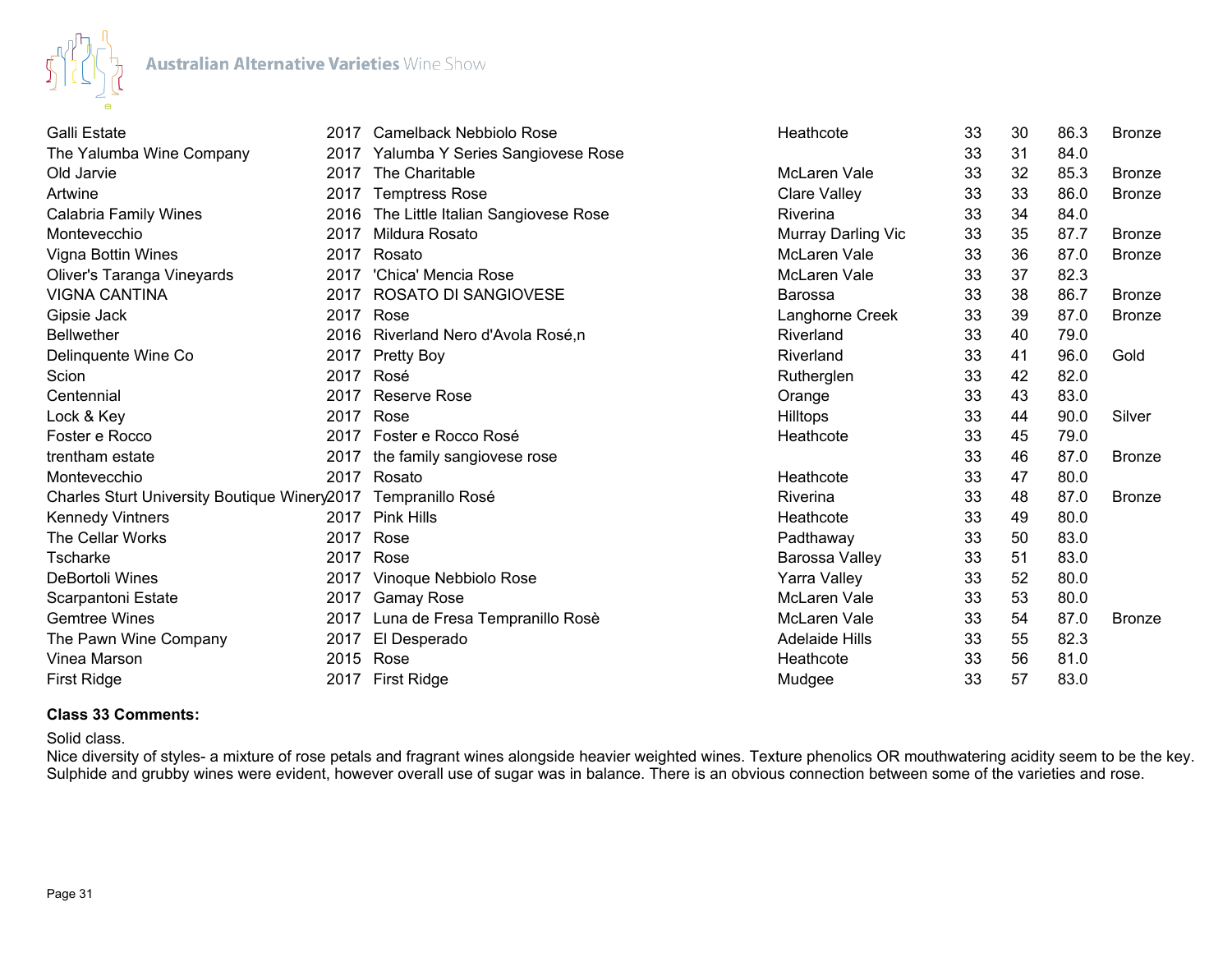

|  |  | <b>Class 34: Sparkling Red</b> |  |
|--|--|--------------------------------|--|
|--|--|--------------------------------|--|

| Class 34: Sparkling Red |                                                                              | Class # |  |      | Score Medal   |
|-------------------------|------------------------------------------------------------------------------|---------|--|------|---------------|
|                         | Langhorne Creek                                                              | 34      |  | 85.C | <b>Bronze</b> |
|                         | Barossa Valley                                                               | 34      |  | 81.0 |               |
|                         | <b>Murray Darling NSW</b>                                                    | 34      |  | 88.C | <b>Bronze</b> |
|                         | 2016 Bella Monte<br>2013 Sparkling Petit Verdot<br>2017 the family frizzante |         |  |      |               |

# **Class 34 Comments:**

Disappointing class. Wines seemed to be not made with intent or integrity.

| <b>Class 35: Sweet Style Wines</b> |           |                                           |                           | Class # |                   | Score | Medal         |
|------------------------------------|-----------|-------------------------------------------|---------------------------|---------|-------------------|-------|---------------|
| Jones Winery & Vineyard            |           | 2016 MO - Marsanne                        | Rutherglen                | 35      |                   | 86.0  | Bronze        |
| <b>Brown Brothers</b>              | 2017      | Cienna                                    | North West Victoria       | 35      | 2                 | 79.0  |               |
| The Yalumba Wine Company           | 2017      | Yalumba FSW8B Botrytis Viognier           | Wrattonbully              | 35      | 3                 | 83.0  |               |
| <b>Brookfields Vineyards</b>       | 2017      | Indulgence Viognier                       | Hawkes Bay                | 35      | 4                 | 83.0  |               |
| SOUMAH                             | 2016      | Brachetto d'Soumah                        | Yarra Valley              | 35      | 5                 | 83.0  |               |
| Ballandean Estate Wines            | 2016      | Messing About Late Harvest Viognier       | <b>Granite Belt</b>       | 35      | 6                 | 86.0  | <b>Bronze</b> |
| SOUMAH                             | 2017      | <b>Brachetto Tranquillo</b>               | Yarra Valley              | 35      |                   | 82.0  |               |
| d'Arenberg                         | 2015      | The Noble Mud Pie                         | Adelaide Hills            | 35      | 8                 | 96.0  | Gold          |
| Pete's Pure                        | 2017      | Moscato                                   | <b>Murray Darling NSW</b> | 35      | 9                 | 90.0  | Silver        |
| trentham estate wines              | 2013      | noble taminga                             | <b>Murray Darling NSW</b> | 35      | 10                | 88.0  | <b>Bronze</b> |
| Montevecchio                       | 2017      | Moscato                                   | Heathcote                 | 35      | 11                | 88.0  | <b>Bronze</b> |
| <b>Bream Creek Vineyard</b>        | 2016      | Bream Creek Late Picked Schönburger       | Tasmania                  | 35      | $12 \overline{ }$ | 83.0  |               |
| Carlei Estate                      | <b>NV</b> | Picolit                                   | Central Victoria          | 35      | 13                | 87.0  | <b>Bronze</b> |
| Lark Hill Biodynamic Winery        | 2017      | 'Dial M for Marsanne'                     | Canberra District         | 35      | 14                | 79.0  |               |
| Hahndorf Hill                      | 2016      | Green Angel Gruner Veltliner Late Harvest | Adelaide Hills            | 35      | 15                | 95.0  | Gold          |
| <b>Fighting Gully Road</b>         |           | 2016 Petit Manseng Moelleux               | <b>Beechworth</b>         | 35      | 16                | 83.0  |               |
| <b>BVO</b>                         | 2017      | Moscato                                   | Heathcote                 | 35      | 17                | 86.0  | <b>Bronze</b> |

## **Class 35 Comments:**

A diverse range of styles Styles that were awarded - moscato, late harvest and botrytis - had excellent sugar and acid balance, key for these styles